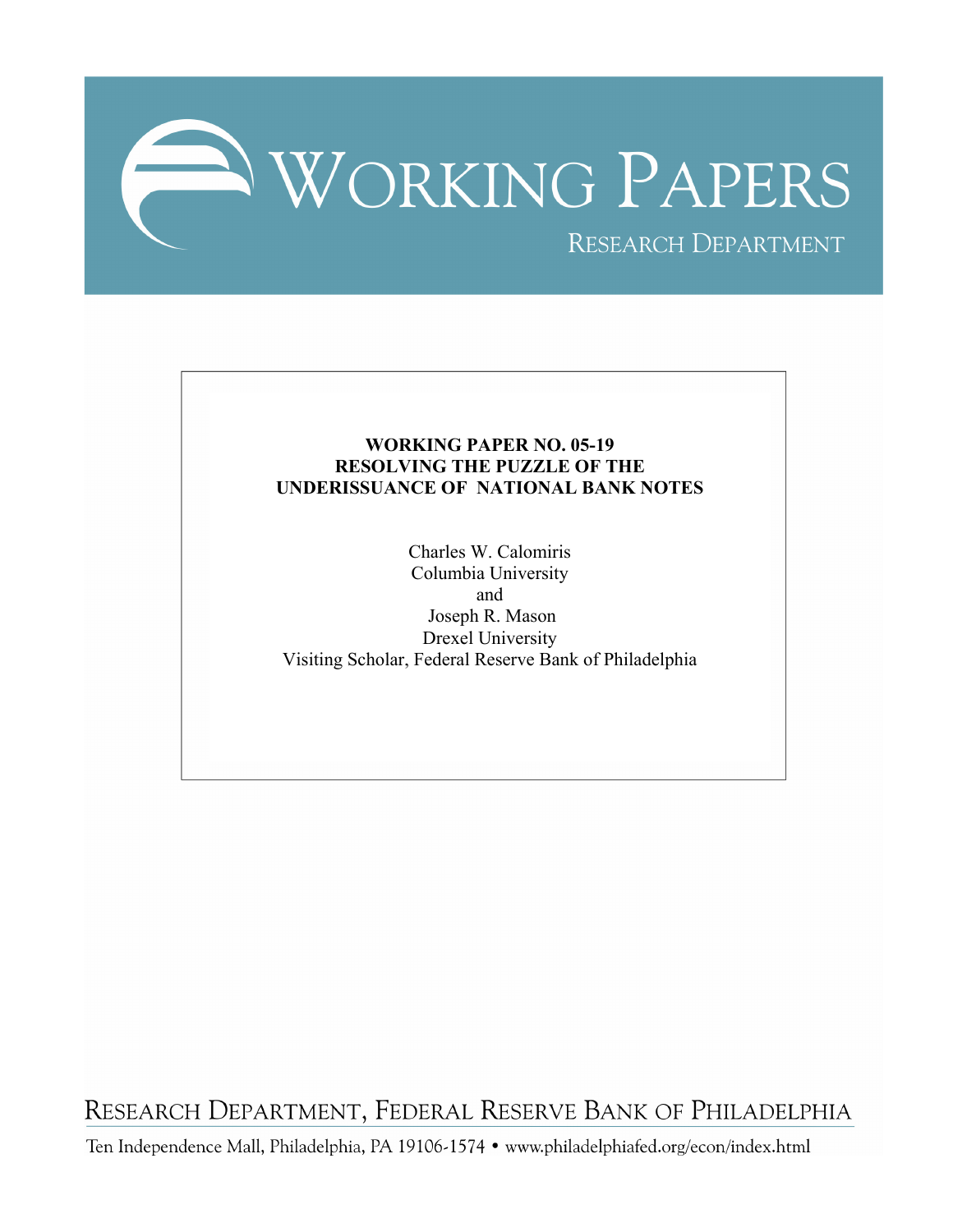## RESOLVING THE PUZZLE OF THE UNDERISSUANCE OF NATIONAL BANK NOTES

Charles W. Calomiris and Joseph R. Mason

The views expressed here are those of the authors and do not necessarily represent the views of the Federal Reserve Bank of Philadelphia or the Federal Reserve System. This paper is available free of charge at www.philadelphiafed.org/econ/wps/index.html. Calomiris is the Henry Kaufman Professor of Financial Institutions at Columbia University, a research associate of the NBER, and the Arthur Burns Fellow at the American Enterprise Institute. Mason is an Associate Professor of Finance at Drexel University and a Senior Fellow at the Wharton School. He is also a Visiting Scholar in the Payment Cards Center of the Federal Reserve Bank of Philadelphia.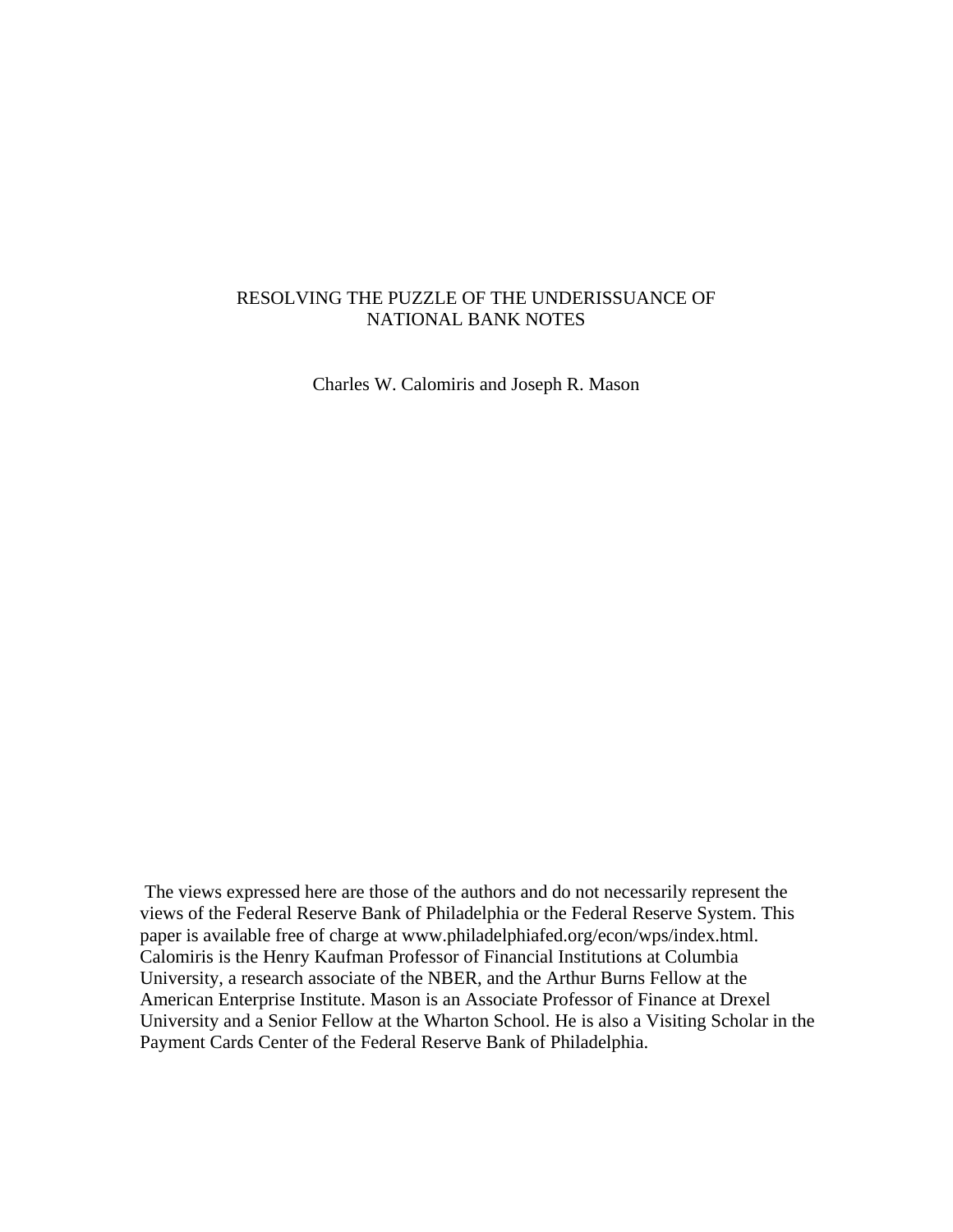# RESOLVING THE PUZZLE OF THE UNDERISSUANCE OF NATIONAL BANK NOTES

## *ABSTRACT*

The puzzle of underissuance of national bank notes disappears when one disaggregates data, takes account of regulatory limits, and considers differences in opportunity costs. Banks with poor lending opportunities maximized their issuance. Other banks chose to limit issuance. Redemption costs do not explain cross-sectional variation in issuance, and the observed relationship between note issuance and excess reserves is inconsistent with the redemption risk hypothesis of underissuance. National banks did not enter primarily to issue national bank notes, and a "pure arbitrage" strategy of chartering a national bank only to issue national bank notes would not have been profitable. Indeed, new entrants issued less while banks exiting were often maximum issuers. Economies of scope between note issuing and deposit banking included shared overhead costs and the ability to reduce costs of mandatory minimum reserve and capital requirements.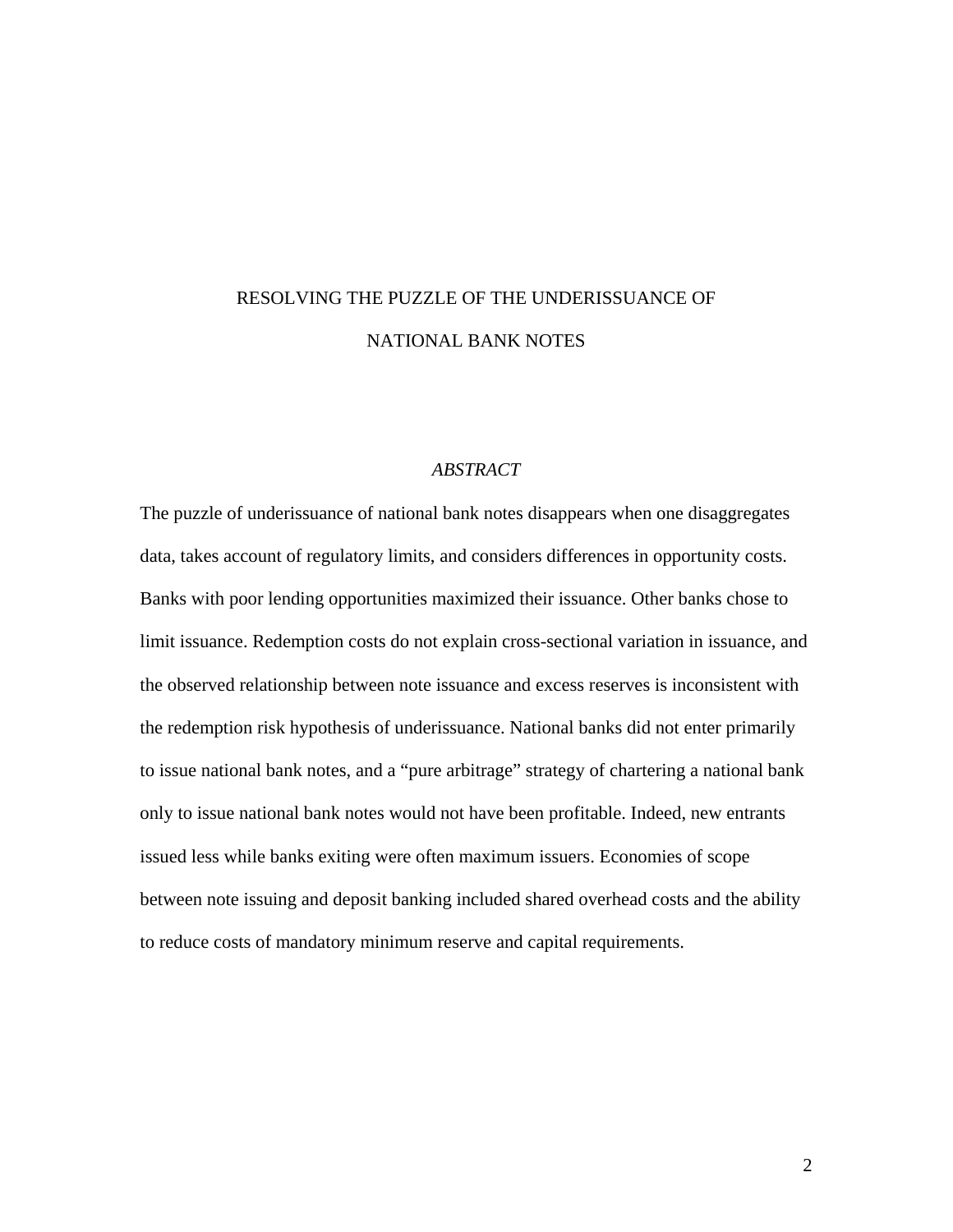## I. Introduction

During the Civil War, the federal government began to charter national banks. These banks enjoyed the privilege of being licensed to issue national bank notes, which were default-risk-free liabilities of the banks, backed 111% by U.S. Treasury bonds deposited by issuing banks at the U.S. Treasury.<sup>1</sup> The creation of these new banks, combined with a 10% annual tax on state bank note issues, soon resulted in the supplanting of state banks' notes by the new national bank notes.

Scholars have long puzzled over the observation that national banks did not take greater advantage of the authority to issue notes. The aggregate supply of notes never reached its maximum permissible level, despite calculations measuring the profitability of allocating capital toward bank note supply collateralized by bonds (e.g., as derived by Cagan 1965), indicating that national bank note issuance was more profitable than the typical profit earned by allocating bank capital toward lending funded by a combination of deposits and capital. Friedman and Schwartz (1963, p. 23) write:

Before 1890 the amount outstanding ranged around 20 per cent of the possible maximum, by 1900 it had risen to about 28 per cent, and by World War I to about 80 percent. The maximum was in fact approached only in the twenties, when for the first time U.S. bonds deposited to secure circulation and government deposits (which also required such security) nearly equaled the total of eligible bonds. Before 1905, the capital stock of national banks set narrower limits to their maximum possible note issue than did the total of eligible bonds, but the actual issue did not approach this lower limit either. Thereafter, the capital stock of national banks exceeded the total of eligible bonds and hence was not the effective limit on note issue. Yet, despite the failure to use fully the possibilities of note issue, the published market prices of government bonds bearing the circulation privilege were apparently always low enough to make note issue profitable except in the years 1884 to 1891. The fraction of the maximum issued fluctuated with the profitability of issue, but the fraction was throughout lower than might have been expected. We have no explanation for this puzzle.

<sup>&</sup>lt;sup>1</sup> After 1874, banks also had to deposit a 5% minimum cash redemption fund at the Treasury in addition to these bonds.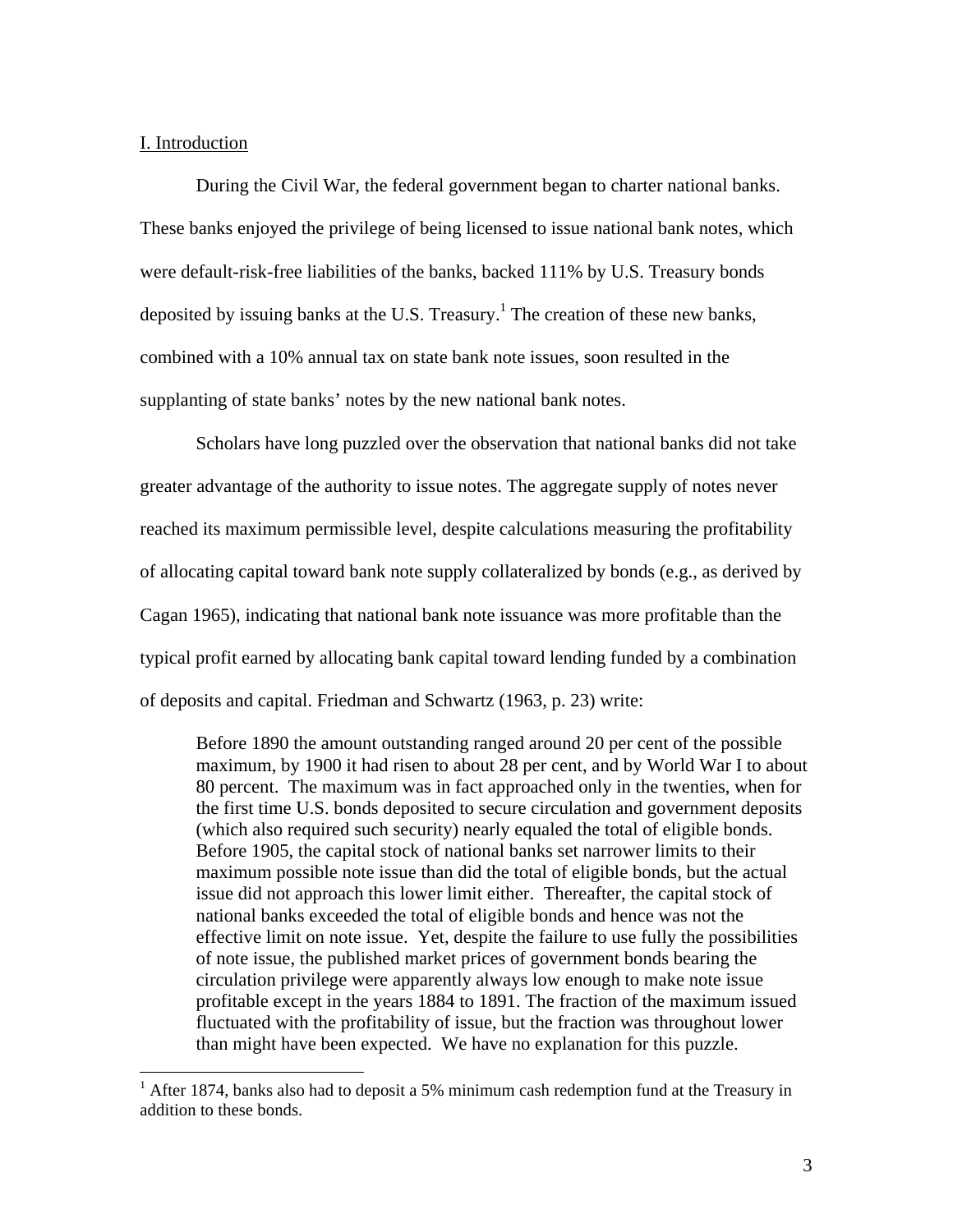Friedman and Schwartz (1963) and Cagan (1965) argued that profits from note issue were large on the margin, because bond issues to back note issues remained cheap and because banks could easily leverage their capital devoted to those bond purchases.<sup>2</sup> In their discussions of potential constraints on bank note issues, they pointed to the more than adequate *aggregate* supply of bonds, and while they recognized that regulations constrained bank note issuing relative to bank capital, they argued that bank capital was not a constraint because its *aggregate* amount exceeded the amount required for increased note issues.

The reasoning typically advanced to explain low issuance of national bank notes posits hidden transacting costs, either in the form of the costs of redeeming physical notes or the costs of maintaining cash balances in support of bank note issues. Authors such as Bell (1912), Cagan (1965), Goodhart (1965), Cagan and Schwartz (1991), Duggar and Rost (1969), Champ, Wallace, and Weber (1992), and Wallace and Zhu (2004) argue that redemption costs may have been large enough to explain bankers' reluctance to issue despite the seeming profitability from expanding the supply of notes.

James (1978) was the first to suggest that aggregate calculations, like those provided by Cagan and Friedman and Schwartz, might be providing a misleading picture of national bank note profitability. He showed that cross-sectional variation in the regional supply of bank notes was large and consistent with regional variation in the opportunity cost of note issuance (that is, regional variation in the profitability of bank

<u>.</u>

 $2^2$  Cagan and Schwartz (1991) point out that we can restate the puzzle of underissuance as the puzzling absence of a large premium on U.S. Treasury bonds (i.e., lower bond yields). High profits from note issuing should have led national banks to bid up the price of bonds (in order to satisfy legal backing requirements for note issues), which should have raised the premium on bonds and, thus, eliminated allegedly excess profits.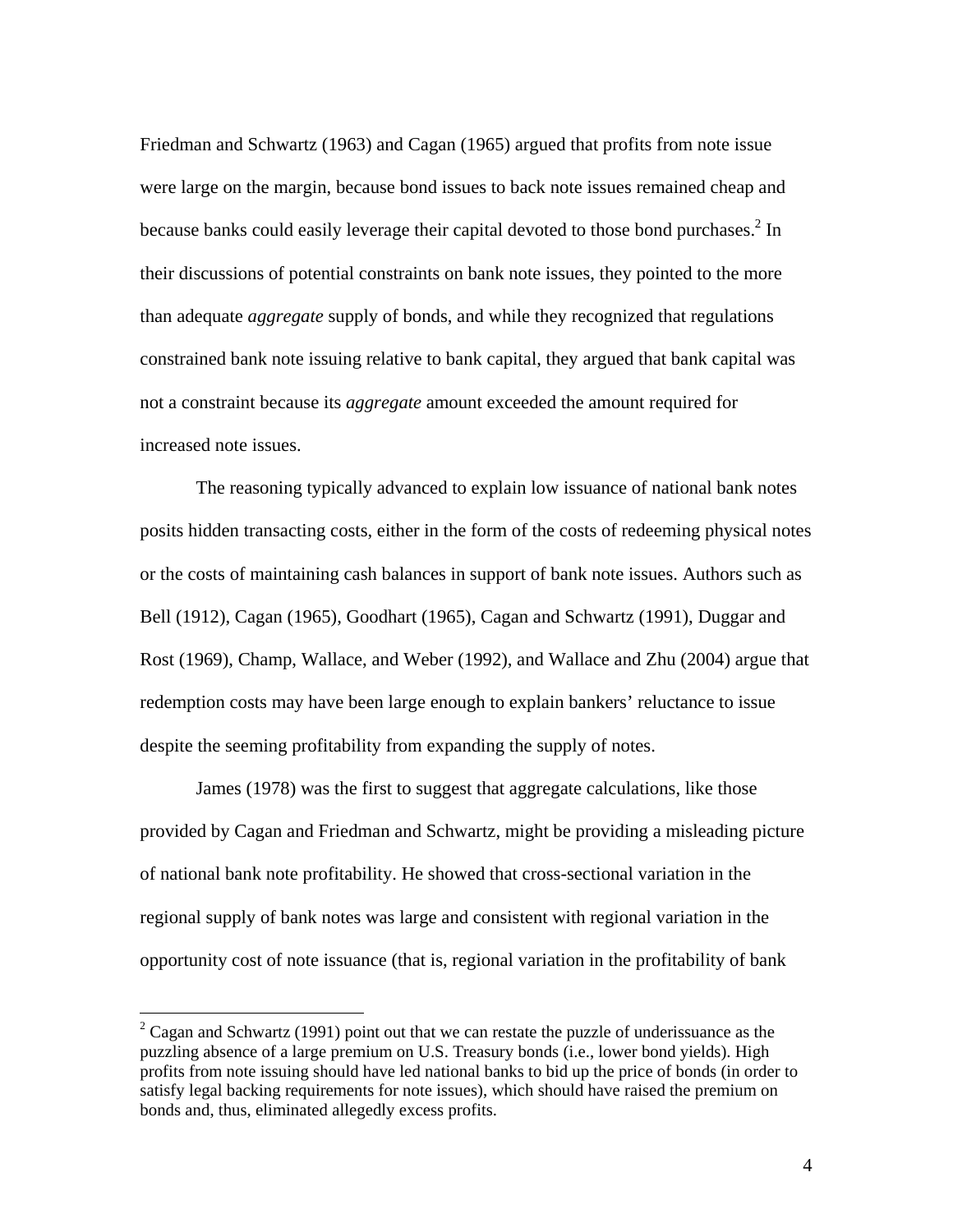lending). In James's view, at least some of the puzzle of low bank note issuance was explained by the high profitability of bank lending in the South and West, where note issuance was relatively low. But James's explanation was not a complete one. After 1874, there were no regional limits on note issuance, suggesting that banks in the East (where loan profitability was relatively low) should have substantially increased their outstanding notes. Why did the banks in the East not issue more notes?

Hetherington (1990) showed that some of the time variation in the extent of note issue could be explained by changes in rules governing note issues. But that approach did not explain the puzzle posed by Friedman and Schwartz (1963) and Cagan (1965); like James's (1978) explanation of cross-state variation in note issuance, Hetherington's (1990) explanation of some of the variation in supply over time did not address the persistent underissue of bank notes: the level of bank notes remained far below its maximum despite the high profitability of note issuing.

In this paper, we test the various theories of note underissuance with microeconomic data. We are able to resolve much of the puzzle of note underissuance by disaggregating data on national banks and analyzing individual banks' note issuing incentives and constraints. Friedman and Schwartz (1963) and Cagan (1965) compared average profitability of note issuing and lending and considered the aggregate supply of bonds and the aggregate amount of bank capital. But that is not the correct way to take account of regulatory constraints on note issues. It is possible that regulatory limits on bank note issues were binding on many individual banks. If, as James argued, some banks faced high opportunity costs (leading them to limit note issuing), and if other banks earning lower profits from lending were issuing the maximum amount of notes they were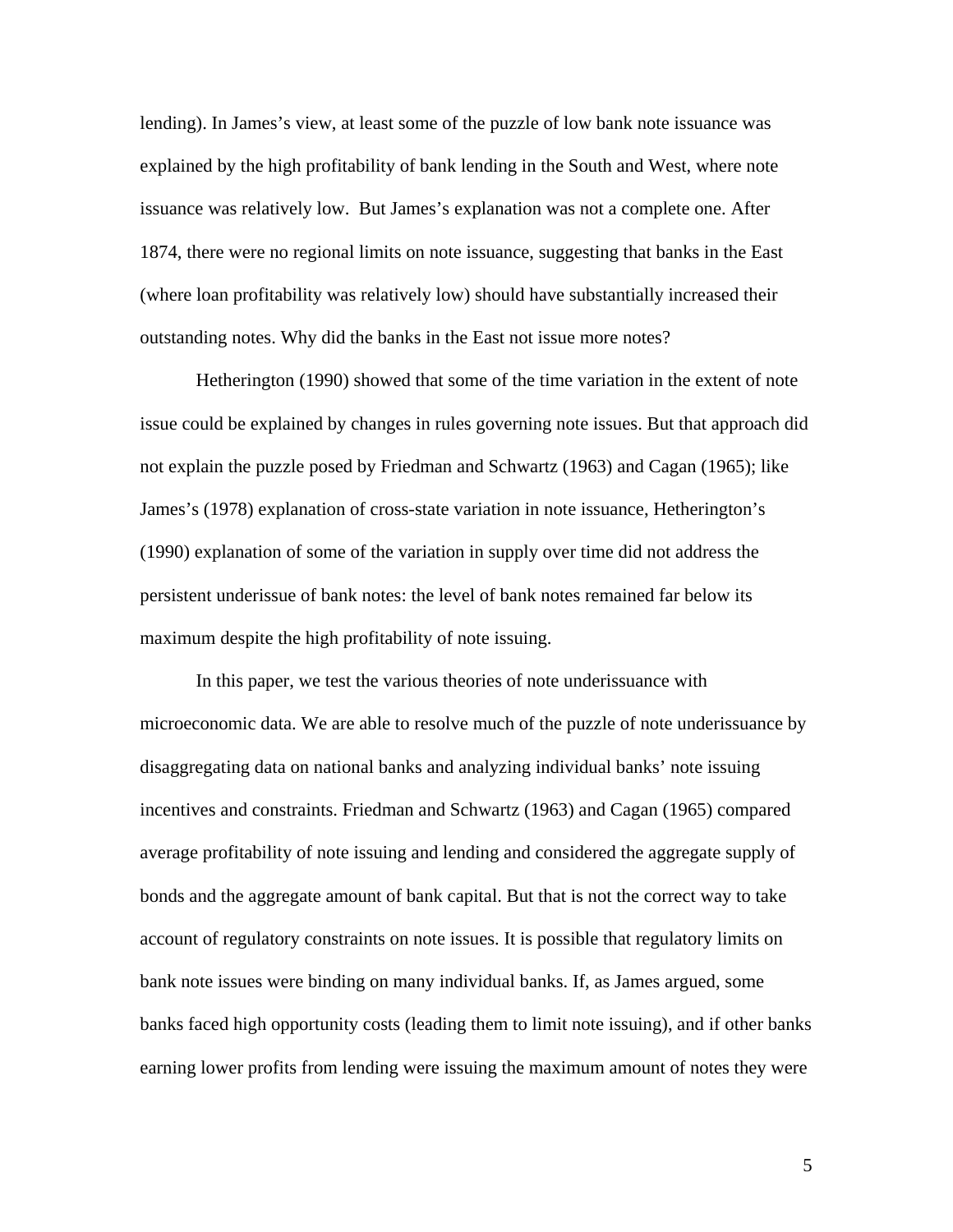permitted to issue by law, then it may be that there is no puzzle of "underissuance." We take account of the legal constraints facing individual banks that limited their maximum (and minimum) permissible note issuance.

In fact, we will show that many banks (40% of national banks in 1880, 5% in 1890, and 21% in 1900) were at a "corner solution" (issuing the maximum amount of notes they could legally issue), while other banks (which we are able to identify as banks with observably higher opportunity costs) chose to issue less than their legal maxima. Thus, the puzzle of national bank note issuance turns out to be largely an artifact of aggregation error.

We develop a data set linking the note-issuing behavior of individual banks, the specific legal constraints on note issuing faced by each bank, and the profitability of bank lending. Our data set consists of individual bank data for all reporting national banks in 1880, 1890, and 1900. Our measures of the opportunities for lending include banks' characteristics as well as characteristics of the economic environment (county, state, or nationwide) in which banks operated.

Section II models the equilibrium supply and demand for national bank notes and describes the legal limits on note supply. Section III reviews our data and summarizes the note-issuing behavior of national banks in 1880, 1890, and 1900. Section IV tests and rejects the redemption risk theory of underissuance. Section V documents and explains the absence of pure note-issuing "arbitrage" strategies by national banks; that is, we show why national banks did not enter solely with the purpose of issuing notes. Section VI provides a Tobit regression analysis of the extent of individual bank note issues relative to their maximum potential level in 1880, 1890, and 1900. The results lend support to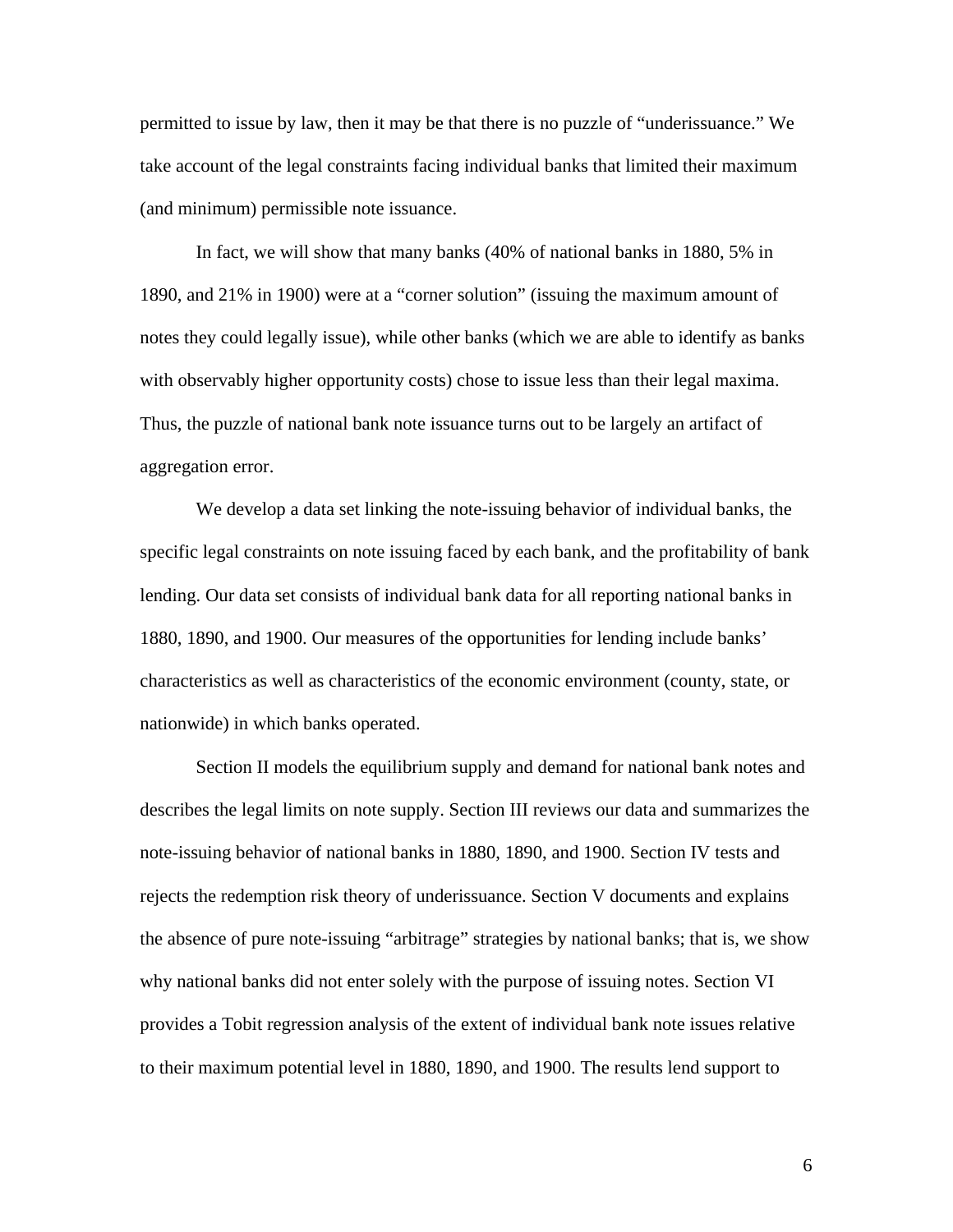James's opportunity cost theory of note issuing. Section VII analyzes patterns of entry and exit by national banks between 1880 and 1900. Entry and exit patterns confirm the findings in Sections V and VI, which indicate that note issuing was not a primary profit center in U.S. banking. Section VIII concludes. Overall, we find that a combination of legal restrictions on maximum note issuing and banks' opportunity costs explain the extent of bank note issuing in a manner consistent with bank profit maximization.

#### II. Supply and Demand for National Bank Notes

The quantity of national bank notes in circulation should be determined by supply and demand in the market for bank notes. While there were legislative limits placed on the aggregate quantity of notes outstanding and on the geographic distribution of note issuing, those aggregate limits were never binding constraints on individual bank issuance. Prior to 1874, whenever the amount of notes came close to reaching the maximum allowable supply, the law was changed to accommodate more note issues. In 1874, the law was changed to remove any aggregate limits on note issues, although the limited supply of U.S. Treasury bonds (to serve as 111% collateral for note issues) effectively placed a non-binding upper bound on the potential supply of notes.

National bank notes were essentially perfect substitutes for transactions purposes with U.S. notes (greenbacks) and coins and traded at par with those alternative transacting media (except briefly during 1873, when the special value to banks of holding greenbacks, which were a legal reserve currency, led their value to temporarily exceed that of bank notes – see Friedman and Schwartz 1963, pp. 21-2). National bank notes and greenbacks were always inframarginal sources of transacting media whose quantity was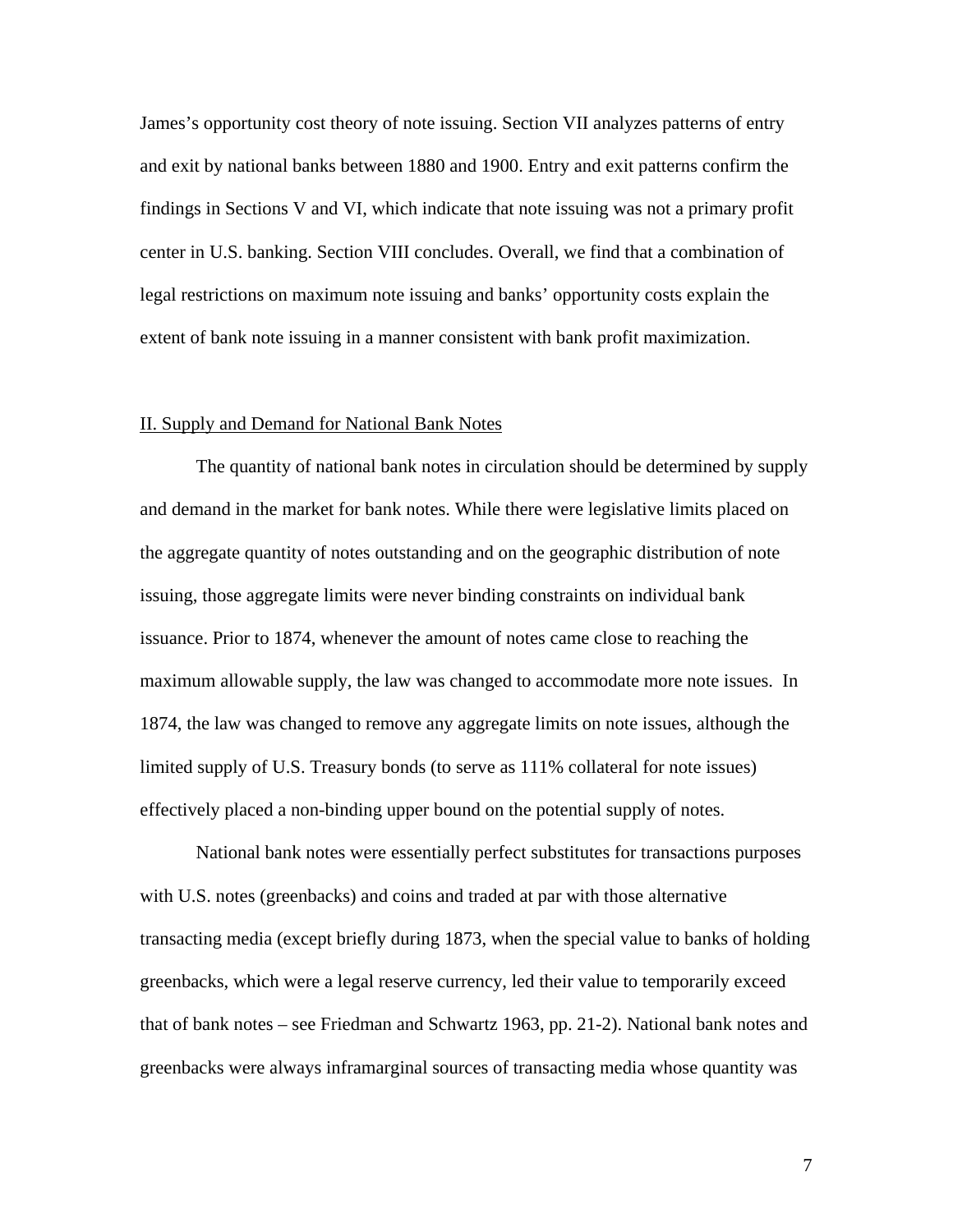set by suppliers and which were unresponsive to shifts in the demand for transacting media; increases in demand for transacting media on the margin were met by changes in the supply of specie currency (see Calomiris 1988, 1994, Hetherington 1990).

Equilibrium in international markets under the classical gold standard simultaneously determined gold-denominated interest rates and specie flows to equilibrate the markets for goods and money (Calomiris and Hubbard 1996). The supply of national bank notes adjusted endogenously to the level of interest rates set in the money market. Calomiris (1988, 1994) shows that (so long as the supply of Treasury bonds to back national bank notes was greater than the amount demanded for that purpose) the supply of national bank notes for banks that were not at a corner solution should have been determined by (a) the yield on government bonds, (b) the profitability of bank lending, and (c) the tax rate charged on national bank note issues. The supply of notes, in this model, is set by the profit-maximizing choices of national banks about whether to allocate marginal capital toward (a) the business of deposit taking and lending or (b) the business of producing national bank notes, backed by government bond purchases. In any empirical model of cross-sectional differences in note issuance (for example, for national banks in 1880), the profitability of lending is the primary influence that should predict cross-sectional differences in the propensity to issue notes, since the taxation rate and market yield on bonds are the same for all banks.<sup>3</sup>

Of course, this model does not apply on the margin to banks that are at a corner solution, either because of legal limits on maximum issues that require them to issue less than they would like, or legal limits on minimum issues that require them to issue more

 $\overline{a}$ 

 $3$  It is also possible that banks with comparative advantage in taking deposits (e.g., banks that had an advantage in obtaining interbank deposits) would issue fewer notes, holding constant their loan opportunities. We investigate this possibility in our empirical analysis below.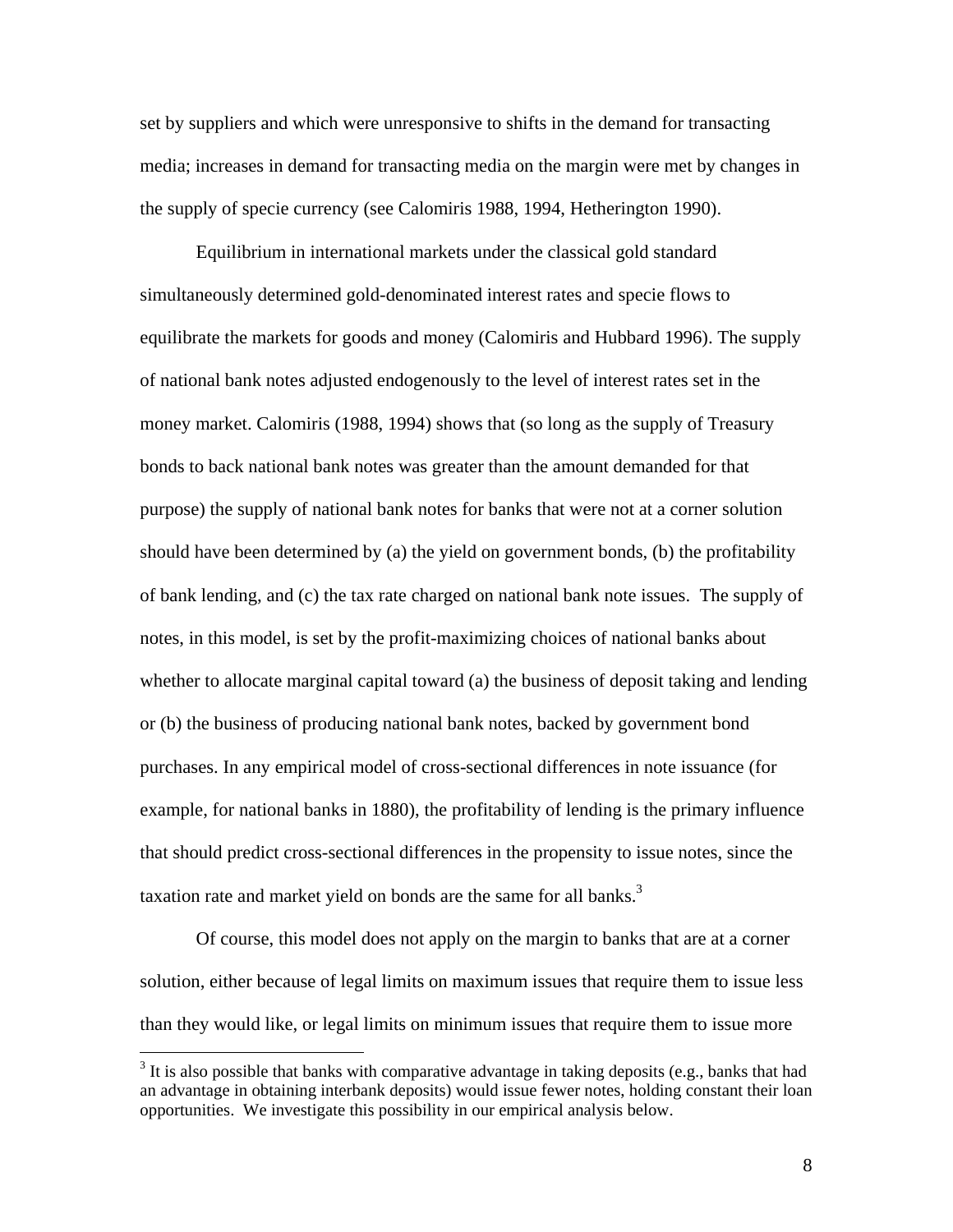than they would like. Among banks issuing the maximum permissible amount of notes, cross-sectional variation in bank characteristics should have no explanatory power for marginal note issuing, although those cross-sectional characteristics should help explain which banks are at a corner solution. Thus, before applying the model to individual bank data, we first take account of the various limits on note issuing that might constrain banks to operate at a corner solution.

Prior to 1882, the limits on note issues relating to capital for national banks were a complex function of the capital levels and bond holdings of banks, and these limits varied by the size of the bank and (because of grandfathering) by the date the bank was chartered. These constraints, which are summarized in Table 1, are take from *Laws of the United States Concerning Money, Banking, and Loans, 1778-1909*, compiled by the National Monetary Commission (1910). A bank chartered before March 1865 could not issue notes in excess of 100% of the bank's paid-in capital. A bank chartered from March 1865 through July 1870 was governed by the following limits on note issue relative to capital: A bank with capital less than \$500,000 could issue up to 90% of capital; a bank with capital between \$500,000 and \$1,000,000 could issue up to 80% of capital; a bank with capital between \$1,000,000 and \$3,000,000 could issue up to 75% of capital; and a bank with capital in excess of \$3,000,000 could issue up to 60% of capital. Banks chartered after July 12, 1870 were governed by the following limits: No bank could issue more than \$500,000 in notes; banks with capital less than \$500,000 could issue up to 90% of capital; and banks with capital between \$500,000 and \$625,000 could issue up to 80% of capital. In 1882, those requirements were supplanted by a single measure of maximum note issue of 90% capital for all banks. (The complexity of regulations on the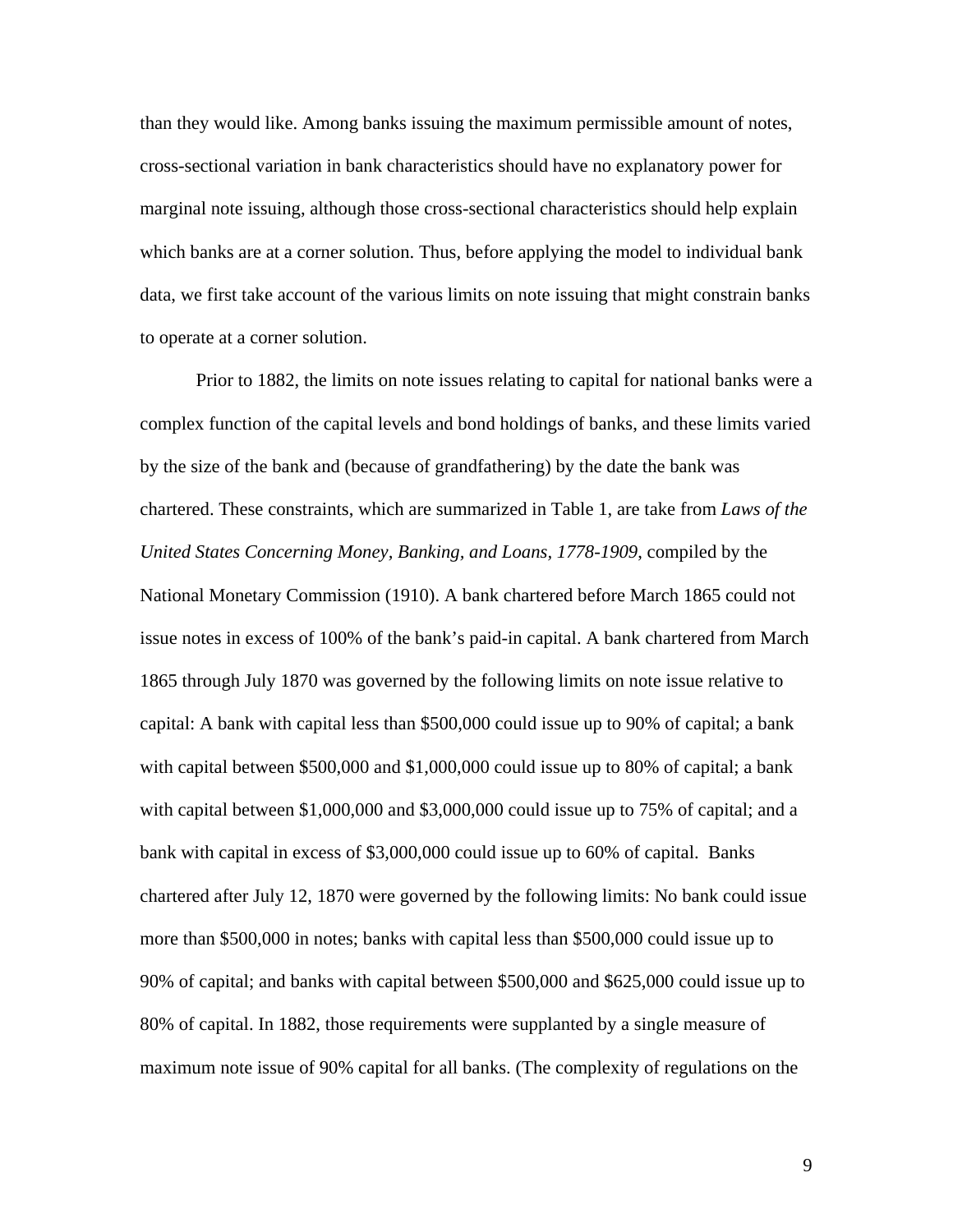maximum before 1882 is the primary reason why previous literature has focused nearly exclusively on the period after that year.) National banks that also had outstanding state bank issues (dating from the time before they became national banks) had to include those notes in any measure of total permissible note issues.

All banks also faced an effective minimum note-issuing requirement, since all national banks were required to maintain government bond holdings of at least \$30,000 or an amount equal to one-third of bank capital, whichever was higher. (That requirement was reduced to a maximum of \$25,000 or 25% of capital for banks with capital less than \$150,000 in 1882.) To the extent that a bank was constrained to hold the minimum amount of government bonds, issuing notes backed by those bonds would have always been profitable (Hetherington 1990). As we shall show below, these ceilings and floors on permissible note issues were often binding on individual banks.

#### III. Data on Individual Banks

Our data set consists of hand-collected information on 2,090 national banks in 1880, 3,540 national banks in 1890, and 3,861 national banks in 1900. We also collected data about the states and counties in which those banks resided. Data on counties are available only for decadal census dates. We chose 1880 as a starting date for several reasons. First, by 1880, it is reasonable to assume that banks had adjusted to the effects of the changes on note-issuing limits in 1874. Second, in January 1879, the U.S. resumed convertibility of dollars into gold, an event that had been anticipated for several years prior to that time (Calomiris 1988). Analyzing note supply after resumption of convertibility simplifies the discussion by permitting us to abstract from various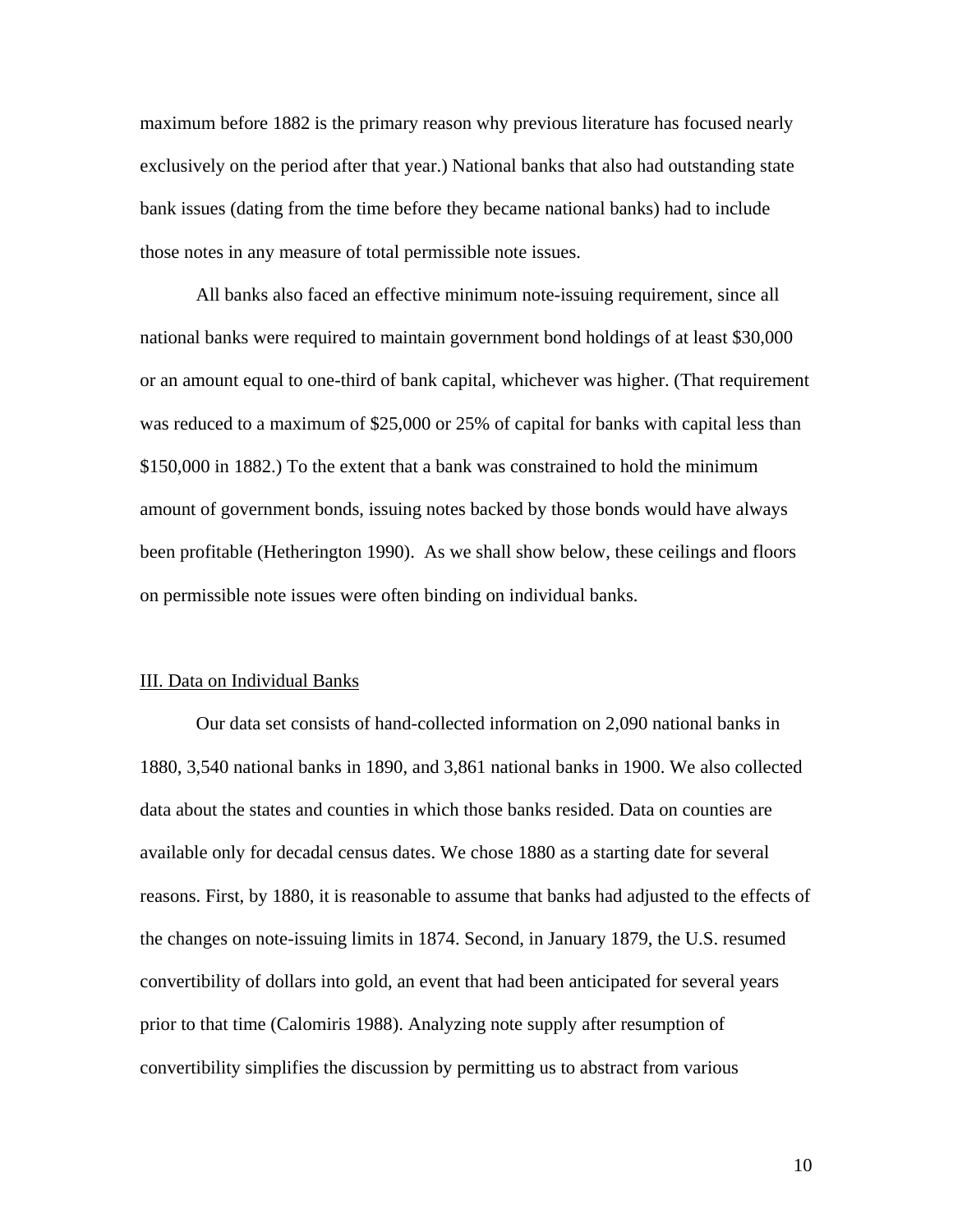complications associated with deflationary expectations during the 1870s (Calomiris 1988). Third, as the above quotation from Friedman and Schwartz (1963) shows, they regard the underissuance of national bank notes during the periods before 1884 and after 1891 as especially puzzling. According to Cagan (1965, p. 93), profitability on note issuing rose during the 1890s and accelerated as the result of the Gold Standard Act of March 1900. Like 1880, 1900 was a time of relatively high profitability from note issuing; both years have been viewed by previous scholars as times of puzzling underissuance of profitable national bank notes.

The dependent variable we analyze is the extent to which banks issued their maximum permissible amount of national bank notes. Specifically, the dependent variable, Issue Propensity (IP), is defined as:

## $IP =$  (Actual Notes – Minimum Required Issuance) /

(Maximum Permissible Notes – Minimum Required Issuance)

 Here, the "minimum required issuance" is defined as the amount of note issuance that would have been backed by the minimum amount of required government bond holdings. Issuing notes backed by government bonds that had to be held in any case did not impose any lending opportunity cost on the issuer. Since the sum of interest cost on notes (zero) plus note taxes was always less than the interest cost on deposits, absent any additional cost of issuing notes (e.g., redemption costs), banks would choose to issue notes as allowed by law to finance their minimum required holdings of bonds. Of course, in the presence of redemption costs, banks may choose to issue less than the "minimum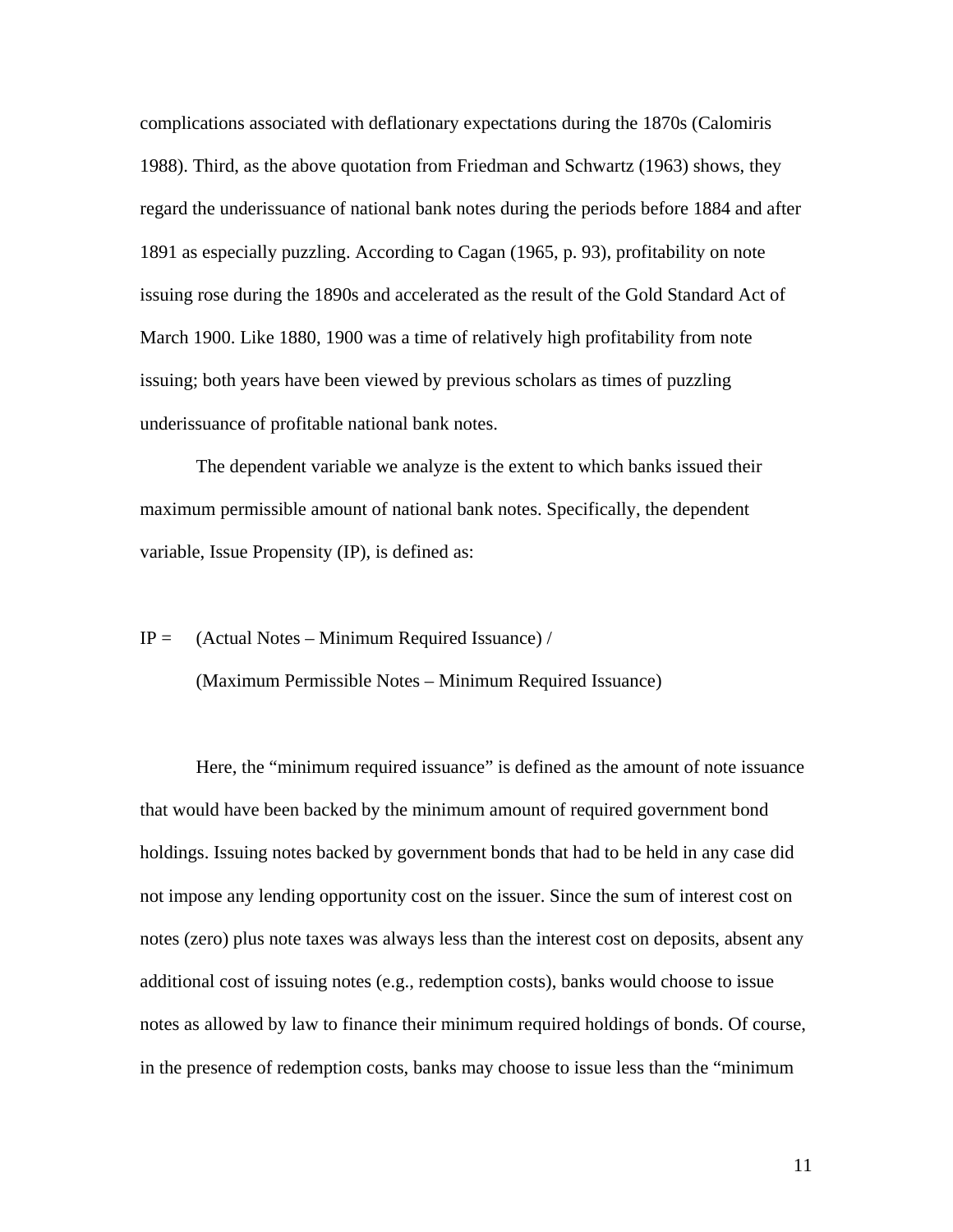required issuance." Nevertheless, in light of evidence we present below that rejects the importance of such redemption costs, we define the minimum required issuance as the amount allowed by the minimum required bond holdings. If we had, instead, defined the minimum level of note issuance as zero, our results would not be materially affected. $4$ 

Table 2 provides definitions of all the variables used in this study. Table 3 provides summary statistics. We assume that banks with IP greater than 98% are effectively at their maximum amount of note issue (given potential rounding effects from the minimum denomination of bond issues and random variation in outstanding notes associated with redemptions). Thus, we assign all banks with a value of IP greater than or equal to 0.98 a truncated value of IP equal to 0.98. Similarly, we assign banks with a value of IP less than 0.02 a truncated value of IP equal to 0.02. Our truncated measure of IP, therefore, varies between 0.02 and 0.98. As shown in Table 3, in 1880 the median value of IPTRUNC is 0.8571 and the mean is 0.7640. Fully 75% of national banks in 1880 have values of IPTRUNC greater than 0.7007.

Using 0.98 as our truncated measure of maximum note issuance, 40% of national banks in 1880 were issuing the maximum amount of notes permitted. In other words, 40% of national banks were at a maximum corner solution in their issuing of national bank notes. Another 7% of national banks in 1880 were at a minimum corner solution (with a truncated value of IP equal to 0.02). The remaining 53% of national banks in 1880 had IP values between the truncated minimum and maximum values. Figure 1 plots

 $\overline{a}$ 

<sup>&</sup>lt;sup>4</sup> It is true that some banks issued less than the amount of notes implied by the minimum bond holding requirement. Specifically, 79 banks in 1880, 1,201 banks in 1890, and 895 banks in 1900 issued fewer notes than the "minimum note issuance" as we define it. Some of this seems to reflect newly chartered banks, which possibly had not received their notes yet. Rounding problems or temporarily low levels of note issuance may explain other observations. Only 24 banks maintained note issues below the "minimum note issuance" amount for all three years in our sample.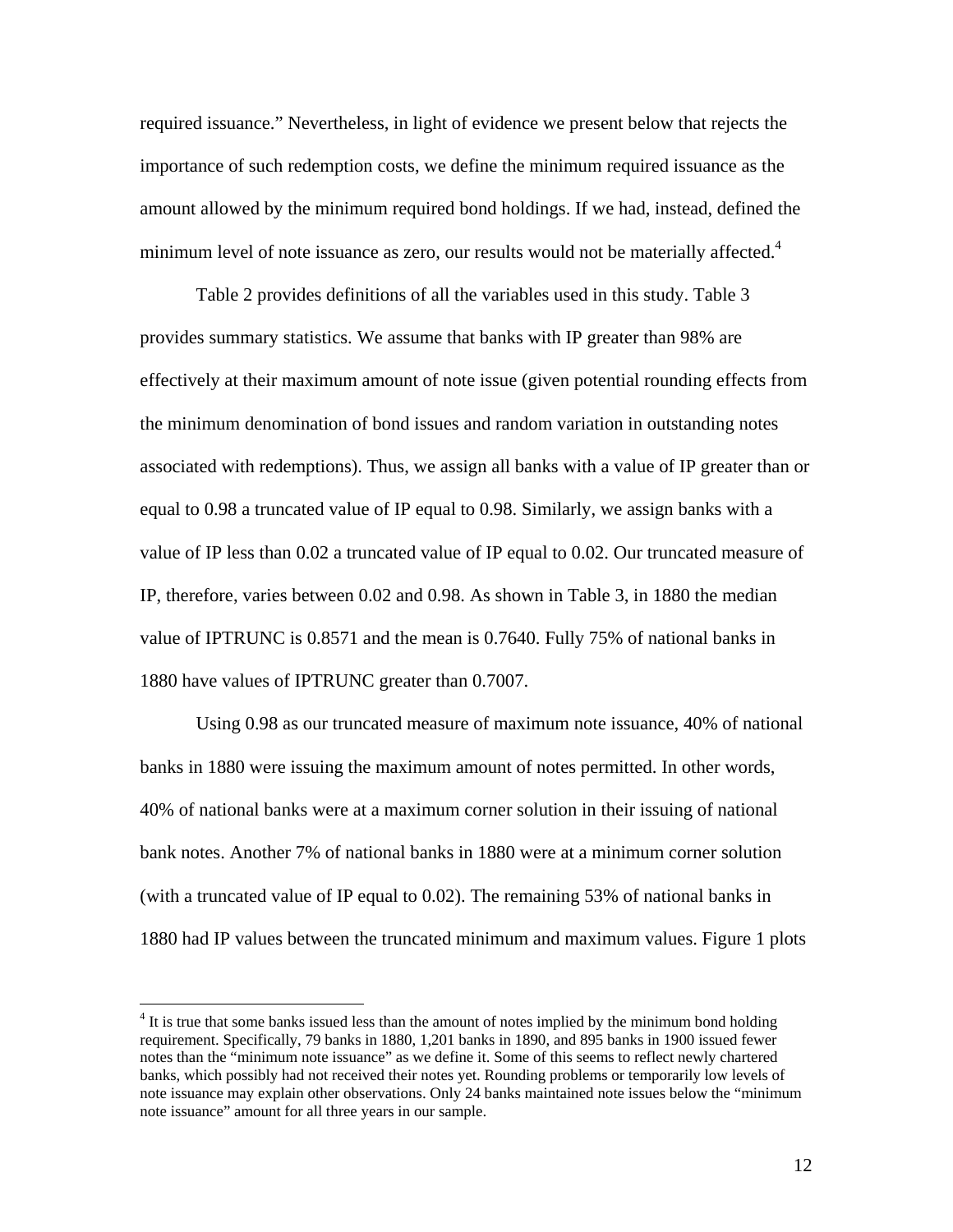a histogram of the distribution of the truncated value of IP for all banks in 1880. Figure 2 plots a histogram of IP for the 53% of national banks that were neither at the maximum nor at the minimum in 1880.

Table 3 shows that the distribution of IP changed considerably by 1890. In 1890 the median value of IPTRUNC is 0.0200 and the mean is 0.1100. Only 10% of national banks in 1890 have values of IP greater than 0.3300. Using 0.98 as our truncated measure of maximum note issuance, 5% of national banks in 1880 were issuing the maximum amount of notes permitted. A full 82% of national banks in 1890 were at a minimum corner solution (with a truncated value of IP equal to 0.02). The remaining 13% of national banks in 1890 had IP values between the truncated minimum and maximum values. Figure 3 plots a histogram of the distribution of the truncated value of IP for all banks in 1890. Figure 4 plots a histogram of IP for the 13% of national banks that were neither at the maximum nor at the minimum in 1890.

Table 3 shows that the distribution of IP had again changed considerably by 1900.In 1900 the median value of IPTRUNC is 0.0667 and the mean is 0.3410. Only 25% of national banks in 1900 have values of IP greater than 0.7675. Again using 0.02 as our truncated measure of minimum note issuance, 49% of national banks in 1900 were issuing the minimum amount of notes permitted. In other words, 49% of national banks were at a minimum corner solution in their issuing of national bank notes. Another 21% of national banks in 1990 were at a maximum corner solution (with a truncated value of IP equal to 0.98). The remaining 30% of national banks in 1900 had IP values between the truncated minimum and maximum values. Figure 5 plots a histogram of the distribution of the truncated value of IP for all banks in 1900. Figure 6 plots a histogram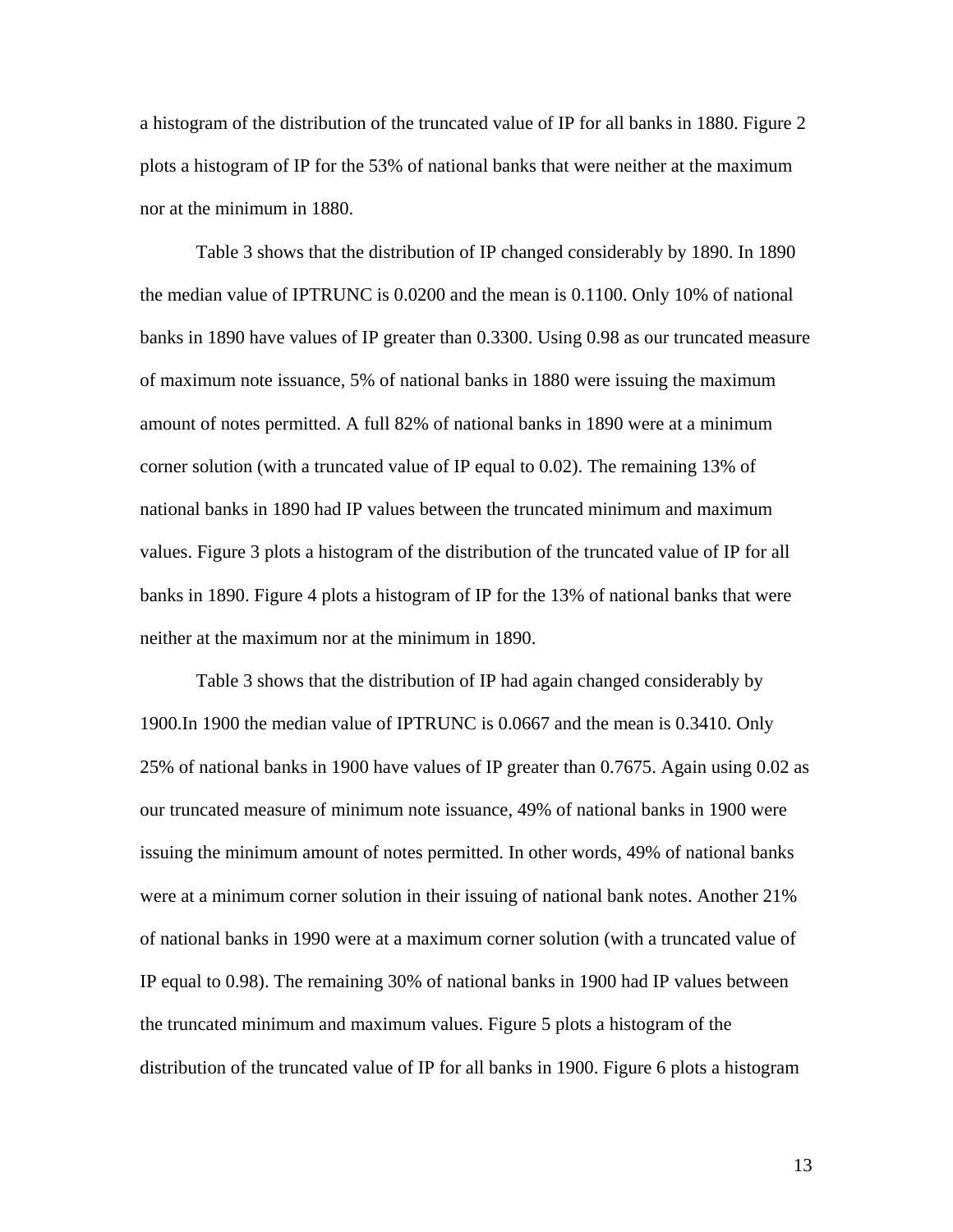of IP for the 30% of national banks that were neither at the maximum nor at the minimum in 1900.

Figure 7 plots the geographical distribution of national banks in 1880, 1890, and 1900 according to whether they were minimum issuers, maximum issuers, or other issuers (which we call "discretionary" issuers). We divide the United States into six regions: the Middle Atlantic (MIDATL), the Midwest (MIDWEST), the South (SOUTH), Appalachia (APPAL), the West (WEST), and the New England (NEWENGL). Given the high physical costs of operating banks in cities and the potentially more profitable lending opportunities there, we expected major cities' national banks to display less propensity to issue bank notes. Banks in New York City (NYC) are separately considered. We also consider the more general category of urban (URBAN) banks (defined as banks located in the major cities of New York, Philadelphia, Boston, Chicago, New Orleans, or San Francisco).

Figure 7 shows that there were average differences across regions in IPTRUNC in 1880 and that those differences often appear in 1890 and 1900, with some exceptions. For each year, Figure 7 plots the ratio of each region's mean value of IPTRUNC divided by the national average value of IPTRUNC in that year. Values greater than one are above the national average; values less than one are below the national average. In all three years, New England and the Middle Atlantic display above-average note issuance. Appalachia shows above-average issuance in 1880 and 1900 but below-average issuance in 1890. The Midwest, the South, and the West have IPTRUNC values below the national average in all three years. Interestingly, urban banks issue below average in all three years. New York City banks issue below average in 1880 and 1890 but above the national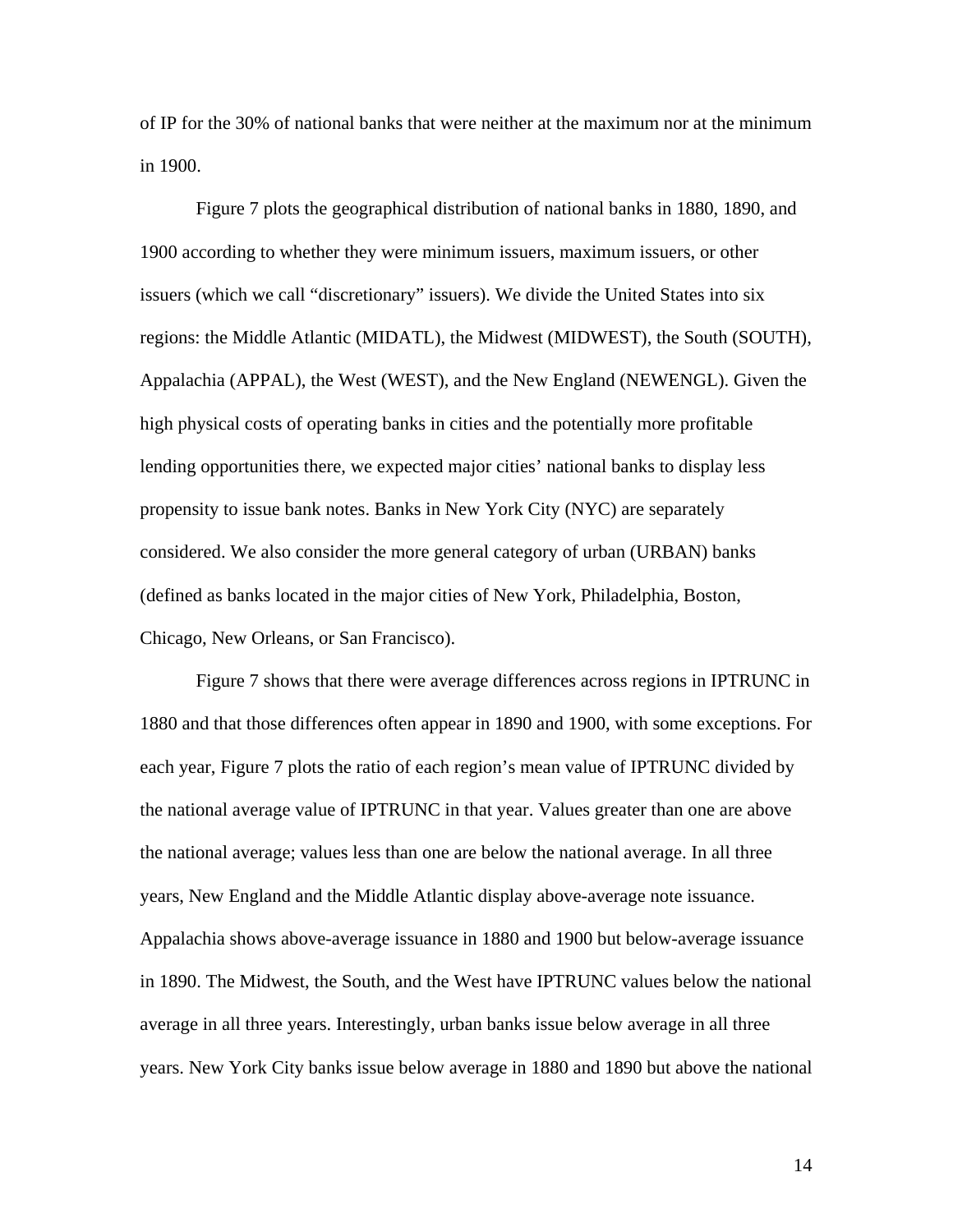average in 1900. Changes over time in the propensity to issue may reflect fundamental changes in the profitability of note issuing within a given location, a possibility we explore in more detail below.

The evidence on regional variation in note issuance is consistent with James's (1978) opportunity cost explanation for cross-sectional differences in note issuance, but it is conceivable that other factors (e.g., regional variation in redemption risks and their associated costs) could also explain these patterns. Thus, before returning to an empirical investigation of the James hypothesis, we first investigate the extent to which redemption risk might explain cross-sectional variation in note issuance.

## IV. The Redemption Risk Theory of Underissuance

Cagan (1965, p. 95) was the first to specifically point to redemption risk as the most likely explanation for the low issuance of national bank notes:

 The slow expansion [of national bank notes] suggests that national banks waited until it seemed certain that no reason to withdraw the notes would arise in the near future. Why a withdrawal need be feared, however, is not clear.

Cagan (p. 89) argued that the amount national banks held on deposit at the Treasury in excess of the 5% minimum required redemption fund likely reflected, at least in part, a form of precautionary reserve holdings, which should be included in the cost of issuing notes. More generally, advocates of hidden redemption costs as the solution to the puzzle of national bank note issuance have focused on the risks of unpredictable redemption. For example, Wallace and Zhu (2004) argue that issuers limited note issues because higher issuance increased the propensity for redemption; in their formulation, the amount of notes that could be profitably "floated" was "subject to diminishing returns."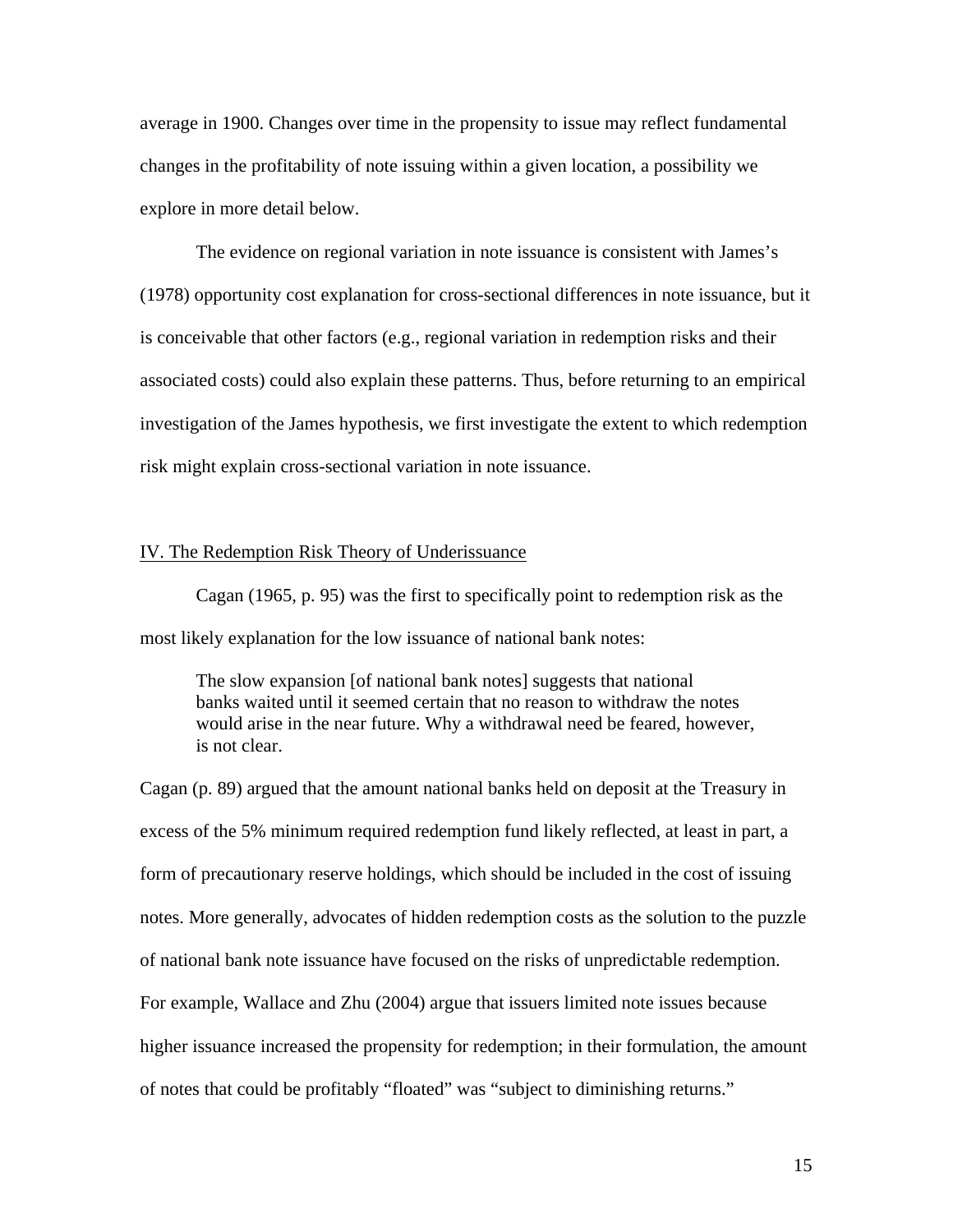As Cagan recognized, it is not obvious that redemption risk should have been significant in practice. National banks could pay out to the public each other's notes received from the public, and notes were free of default risk; thus, it is not clear why notes would be presented at the Treasury or at any national bank for redemption, rather than continuing to circulate among banks and the public at par (except for reasons of wear and tear).<sup>5</sup> Furthermore, national banks could instruct the Treasury to sell bonds on deposit at the Treasury to pay for redemption or borrow in the interbank market (from a bank that could take funds to the Treasury as needed) to finance redemption on short notice. To the extent that transportation costs and idle notes may have represented hidden redemption costs, the Treasury routinely accepted notes for redemption at subtreasury offices located in large reserve cities.<sup>6</sup> Even if notes could not be reissued quickly after being returned from the Treasury, banks could still invest them in the interbank deposit market, which yielded about 2% throughout our period.

Cagan's discussion suggests a straightforward test of the proposition that the costs of unpredictable redemption were important and that the 5% minimum redemption fund did not adequately eliminate the risk of redemption. If unpredictable redemption costs were important, then national banks would have maintained excess reserves on deposit at the Treasury (or perhaps in their vaults) to ensure their ability to redeem notes on demand.

 $\overline{a}$ 

 $<sup>5</sup>$  Indeed, Cagan and Schwartz (1991) provide detailed criticisms of various arguments advanced</sup> by other authors in support of the idea that redemption costs were significant. Cagan and Schwartz also note (p. 303) that, circa 1900, notes were redeemed on average only once every 32 months.

 $6$  Cagan and Schwartz (1991) cite estimates that some 85% to 90% of banks whose notes were redeemed were located in those large reserve cities (p. 300).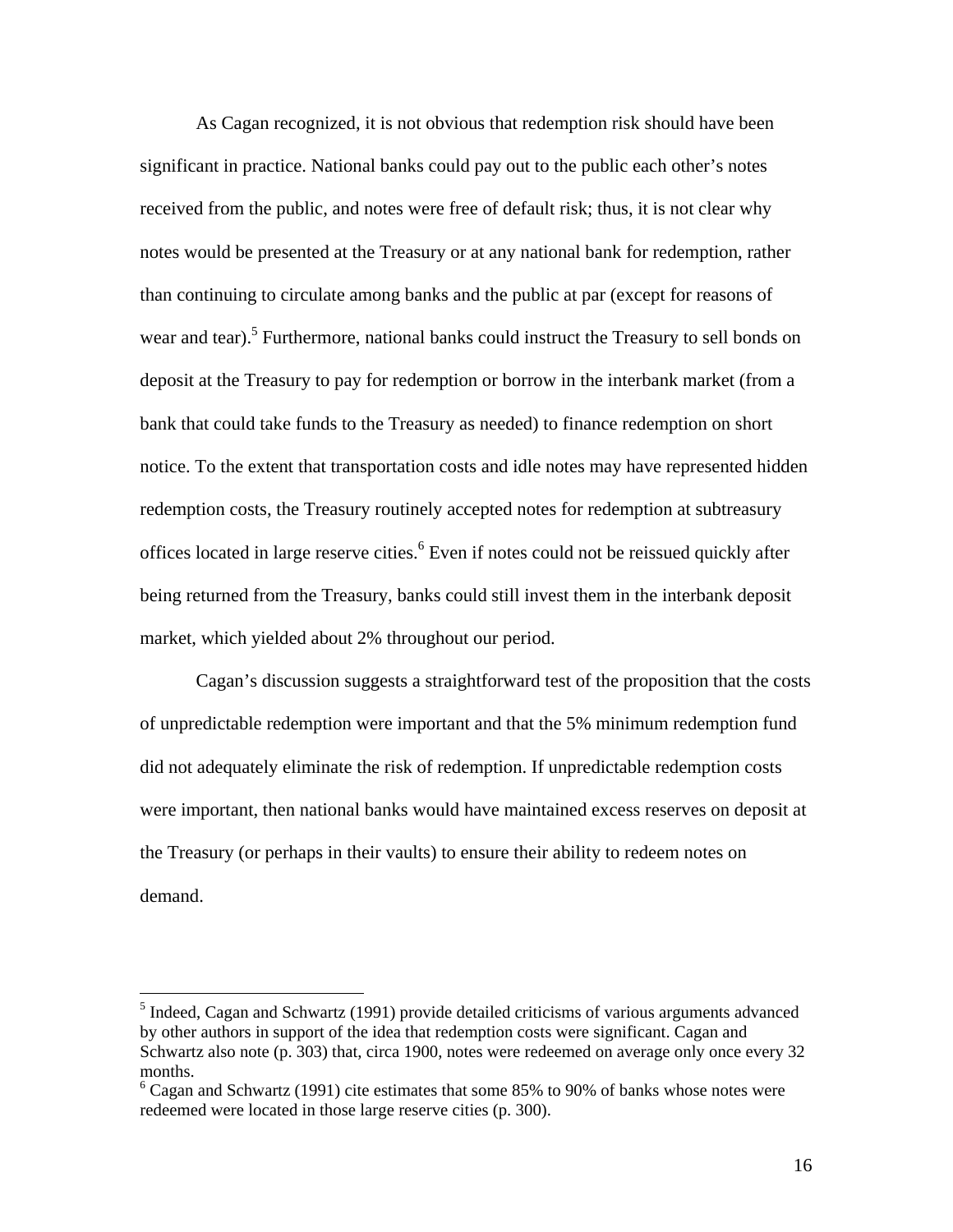Empirically, we can test whether higher amounts of note issuance result in a greater demand for reserves. Because the size of excess reserves maintained at the Treasury and in bank vaults by each national bank is observable, we can test whether national banks held precautionary balances against note issues and whether the need for excess reserves to mitigate the costs of redemption risk rises with greater note issuance. Furthermore, given the possibility of exogenous differences across regions in redemption costs, we can test for regional effects in the demand for reserves to see if these regional differences can explain regional differences in the propensity to issue notes.

The first thing to note about national banks' excess balances at the Treasury is that they were quite small. In 1880, aggregate total excess reserves at the Treasury were 0.47% of total outstanding national bank notes. In 1890, they were 0.66% of national bank notes, and in 1900, they were 0.56% of national bank notes. The cross-sectional (bank-level) average of Treasury reserves to national bank notes outstanding was 0.6153% in 1880, 0.6377% in 1890, and 0.7505% in 1900, while the standard error of the ratio of excess Treasury reserves to national bank notes outstanding was 0.0010701 in 1880, 0.0013104 in 1890, and 0.0012383 in 1900. Clearly, the average precautionary demand for excess reserves at the Treasury to mitigate the risk of sudden redemption was small. $<sup>7</sup>$ </sup>

We employ regression analysis to test for a relationship between the scale of bank note issue and the amount of excess reserves. If banks were concerned about redemption risk, and if the desired excess reserve ratio is a constant fraction of notes outstanding

 $\overline{a}$ 

<sup>7</sup> Note that in 1880 the comptroller reports the *sum* of the 5% redemption fund and excess reserves, while in later years, the redemption fund and excess reserves are broken into separate data fields.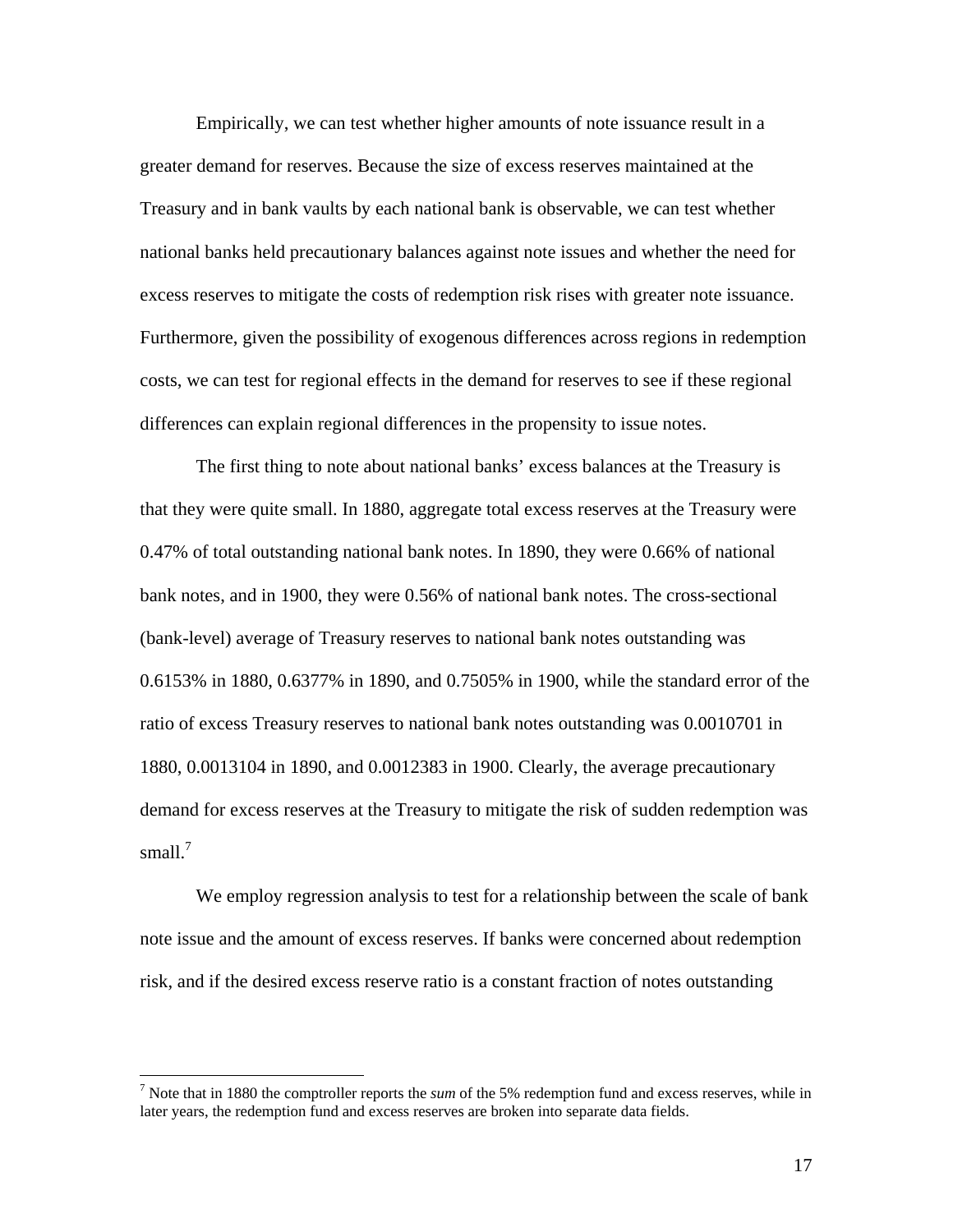(after controlling for regional differences and other bank characteristics), then banks with larger amounts of notes should hold larger amounts of excess reserves.

Table 4 presents a simple regression analysis of narrow reserves held at the Treasury (since Cagan emphasized that component) as a ratio of total bank liabilities (assets minus net worth), which we call TER, and the ratio of excess cash reserves (including funds at the Treasury as well as those in the bank's vault) relative to total bank liabilities, which we call NER, for 1880, 1890, and 1900. The model of the determinants of reserve demand is taken from Calomiris and Mason (2004).

The excess reserve demand regressions measure the relationship between excess reserve holdings and various bank characteristics. Characteristics include bank balancesheet characteristics and bank-location characteristics. Location is captured both by regional indicators and by indicators that capture whether the bank is located in a "reserve city" or a "central reserve city". Banks located in reserve cities or central reserve cities faced different regulatory requirements for deposits and also different business opportunities, which may have affected their demand for reserves.

Bank balance-sheet characteristics include bank leverage (total liabilities relative to total assets, TLTA), the total amount of bank liabilities (log of total liabilities, LNTL), and various measures of the mix of liabilities, the mix of assets, and the location of the bank. Economies of scale in transactions demand for reserves are a common feature of all empirical money demand models (Baumol 1952, Tobin 1956, Miller and Orr 1966) and implies a negative relationship between total liabilities and the demand for reserves.

Our measures of liability mix allow the demand for reserves to depend on liability composition, which is likely to reflect differences in the volatility of withdrawals or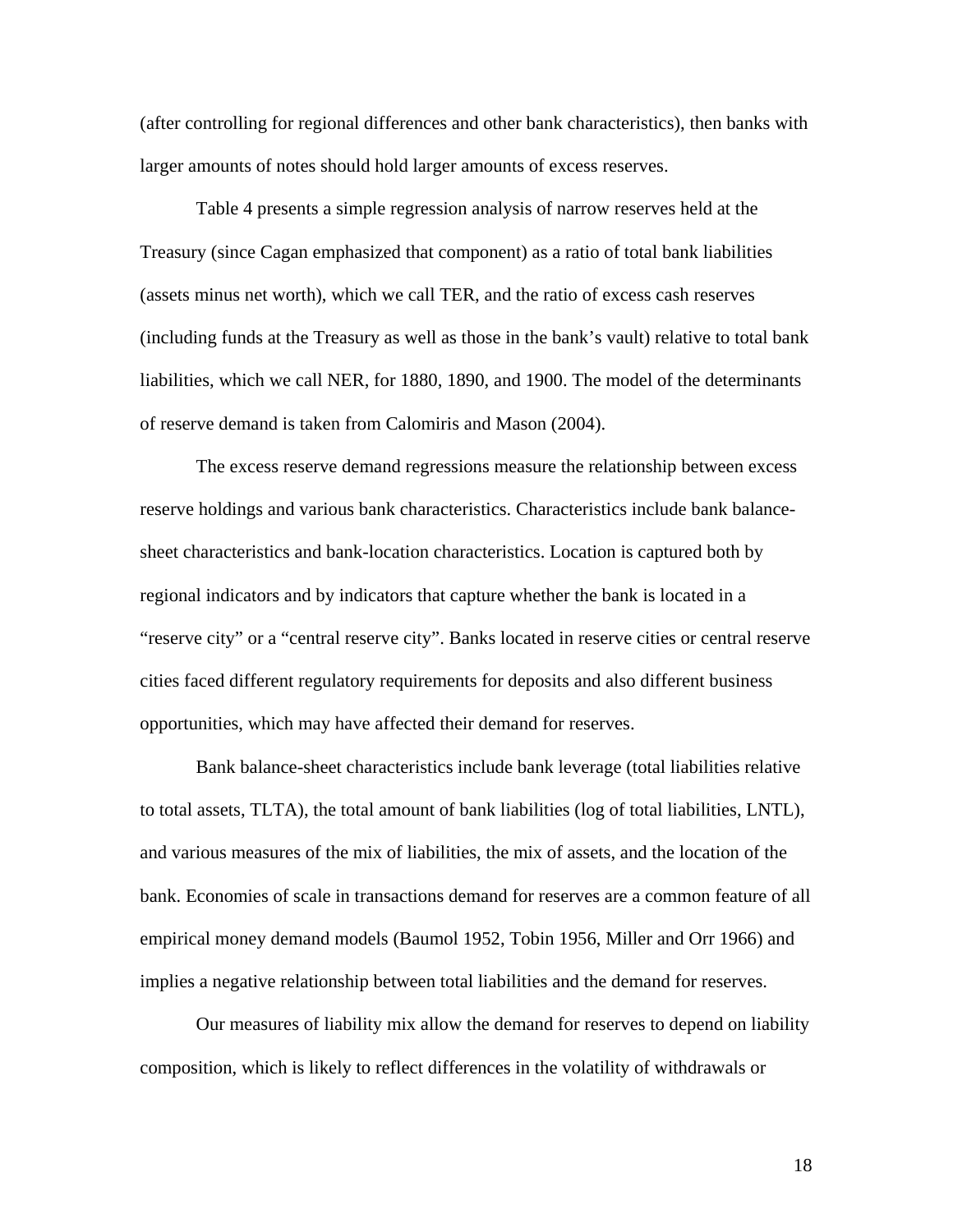redemptions (as modeled in Miller and Orr 1966). These variables include the ratio of bank notes relative to total liabilities (NTL), its square, NTLSQ (to allow for nonlinearity in this effect), and measures of deposit mix. Deposits are divided into three categories: U.S. government deposits, interbank deposits, and deposits of the public. The ratio of U.S. government deposits to total deposits is USDTD, and the ratio of interbank deposits to total deposits is IBDTD. The ratio of public deposits to total deposits is the omitted category of deposits.

We also include the ratio of loans and discounts relative to securities (after omitting U.S. government securities held as backing for bank notes), which we call LOANRAT. LOANRAT can be thought of as a measure of the attractiveness of bank lending opportunities as reflected in banks' asset mix decisions. Calomiris and Wilson (2004) show that superior lending opportunities result in lower reserve demand, ceteris paribus.

We focus here on the relationship between increases in bank notes and the demand for excess reserves. Cagan's precautionary reserve-demand hypothesis implies that an increase in the total amount of national bank notes issued by the bank should result in an increase in excess reserve holdings of the issuing bank.

The regressions in Table 4 show that there is no statistically significant relationship between the amount of national bank notes and the level of excess cash reserves (measured either by TER or NER). Banks that issued larger amounts of notes, ceteris paribus, did not hold larger amounts of excess cash reserves. Furthermore, with the exception of the South, there is no evidence of regional variation in the target excess reserve ratio of reserves held at the Treasury (TER). There is some evidence of regional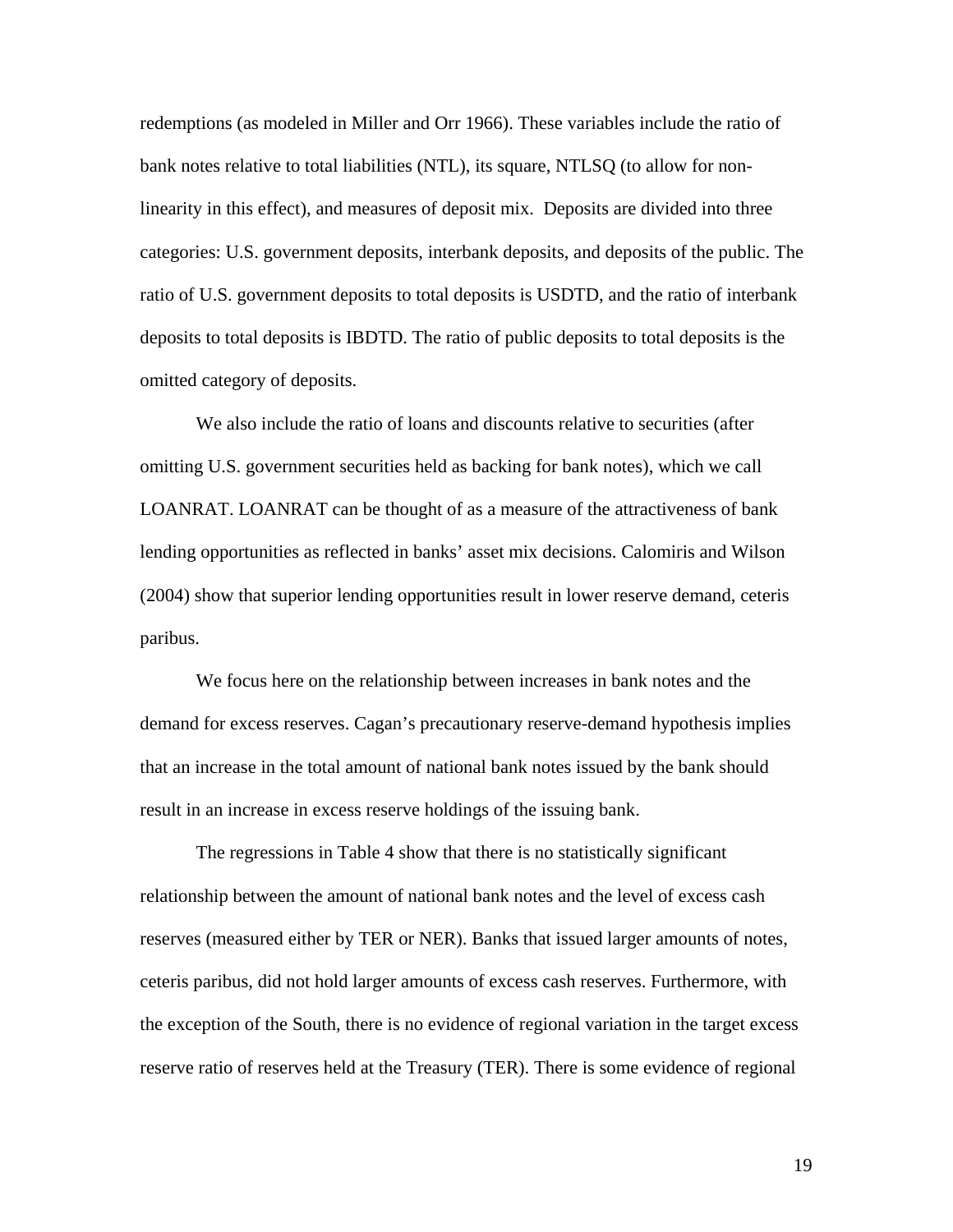variation in NER, but that variation is not consistent over time, and it does not correspond with the regional variation in note issuing described by James or by Figure 7. We conclude that narrowly defined excess cash reserves (whether held at the Treasury or in the bank vault) were generally unrelated to bank note issue. That evidence suggests that banks believed that their 5% minimum redemption fund was more than adequate to handle redemption risks from note issuance. Consequently, we conclude that the hypothesized costly maintenance of cash balances to mitigate redemption risk cannot explain the puzzle of underissuance of national bank notes.

In Table 5, we broaden our definition of excess reserves to include total reserves (specie, legal tender, deposits at the Treasury, plus deposits held at other banks) minus the amount of required reserves (either at the bank or at the Treasury), relative to total liabilities, which we call BER. We find that broadly defined reserve holdings are *negatively* related to note issue and that this relationship is statistically significant.

It is important to remember that the relationship between notes and excess reserves in Tables 4 and 5 is not univariate. As noted before, expanding the bank size to increase note issuance implies not only an additional effect through NTLSQ but also a commensurate (111%) increase in assets and liabilities. Hence, Table 6 presents the total marginal effects on excess reserves of a \$100,000 increase in bank size brought about by increasing note issuance accounting for the appropriate changes in TLTA, LNTL, NTL, and NTLSQ at the variable means. The resulting marginal effect of increased note issue is zero in 1880 and 1890 for the narrowest classes of reserves and negative for all other classes of reserves and time periods in Table 4, and negative for the broadest class of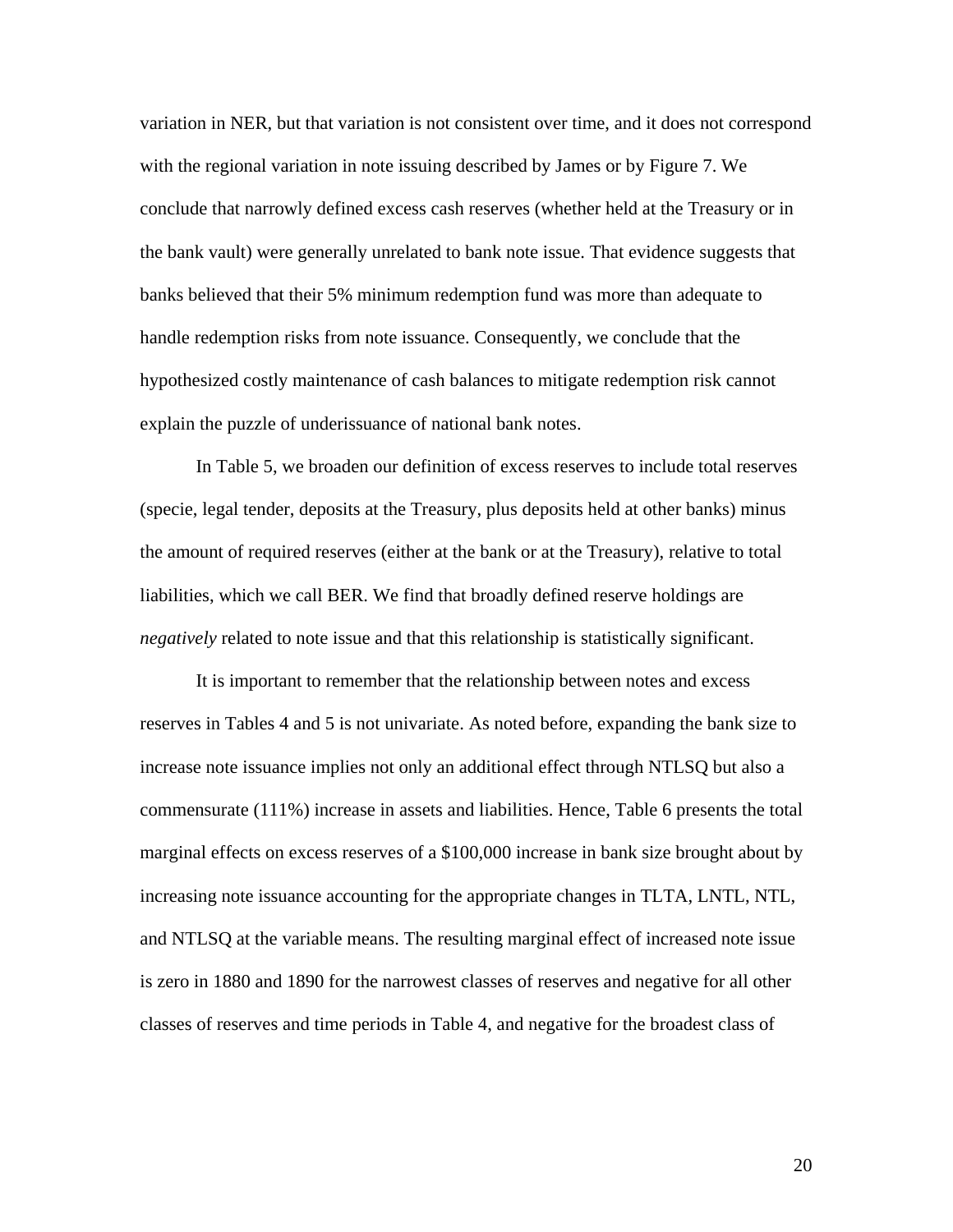reserves estimated in Table 4. Hence, it appears that note redemption was not a risk that was magnified by increased note issue.

The results in Tables 4 and 5 not only contradict the redemption risk hypothesis, but they also suggest a significant reduction in reserve management costs from issuing notes for the average bank. We interpret this result as reflecting a complementarity (economy of scope) between, on the one hand, note issuing, and on the other hand, deposit taking and lending, which resulted from the fact that the 5% minimum cash reserve requirement on notes was more than the amount warranted by actual redemption risk on notes. Under that hypothesis, note-issuing banks could economize on the costs of maintaining desired reserves associated with deposit taking and lending (motivated, for example, by portfolio risk reduction) because the unwarranted high required reserves against notes could be applied toward reducing the amount of excess reserves needed in the deposit taking and lending arm of the bank. In other words, taken together, the results in Tables 4 and 5 indicate that redemption risks for notes were unusually low and were more than adequately dealt with by the minimum cash reserves held at the Treasury. Excessive required reserves on note issues, however, reduced the demand for excess reserves for other purposes. The economies of scope in reserve management also help to explain why national banks combined deposit taking and note issuing, rather than specializing in note issuing, since combining the two reduced the cost of note issuing (more on this point in Section V below).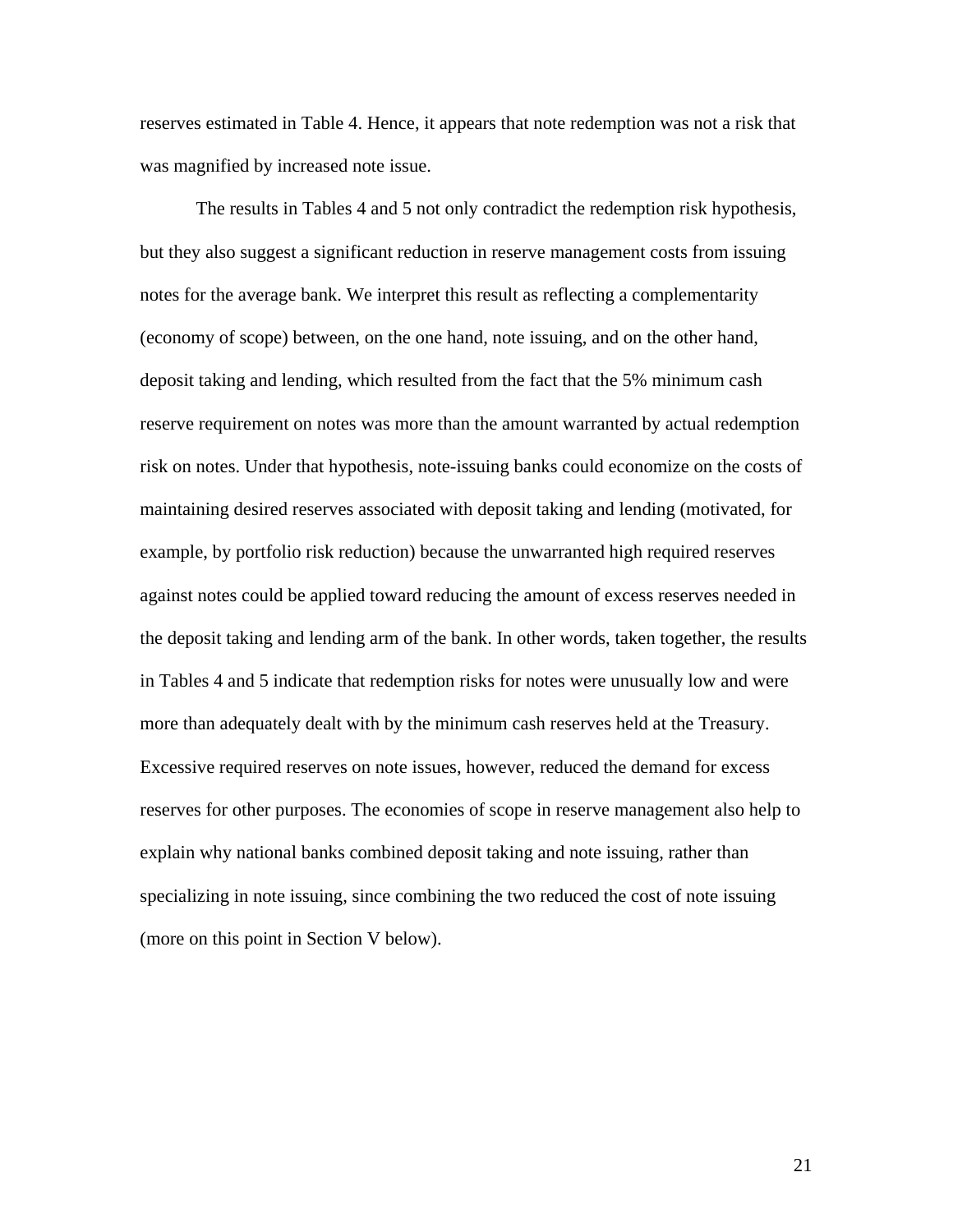## V. The Absence of Pure Arbitrage Strategies

The fact that many banks issued the maximum permissible amount of notes in 1880 and 1900 presents us with two related puzzles of underissuance. First, we must explain why some banks in existence did not issue the maximum amount of notes they could (we return to that question in Section VI below). Second, we must also explain the lack of entry by pure "arbitragers" into the note-issuing business. That second question is addressed here.

If note issuing were profitable, and if existing banks willing to issue notes had already issued their legal maximum or had deployed their equity capital in the pursuit of profitable alternative opportunities, we might still expect bank entry by new, purely noteissuing banks. The scarcity of financial or human capital in the banking industry (which was already being employed in other banks) would not constrain such investors, since they had no need for knowledge of the businesses of lending and deposit taking. We characterize entry by investors to establish a wholly note-issuing national bank as a "pure arbitrage" strategy for issuing notes. In essence, such an arbitrage strategy would be a means of taking advantage of an interest rate subsidy on "margin loans" from the government for the purpose of purchasing government bonds.

Interestingly, no national banks pursued this pure arbitrage strategy. As shown in Table 7, which summarizes data on the 10 banks in 1880 that had the lowest ratios of assets other than government bonds relative to total assets (OTHASS) and the 10 banks in 1880 that had the lowest ratios of deposits to assets (DEPASS), all national banks were involved in lending/investment and deposit taking to some degree. For example, Montpelier National Bank, which maintained the lowest OTHASS ratio, had an OTHASS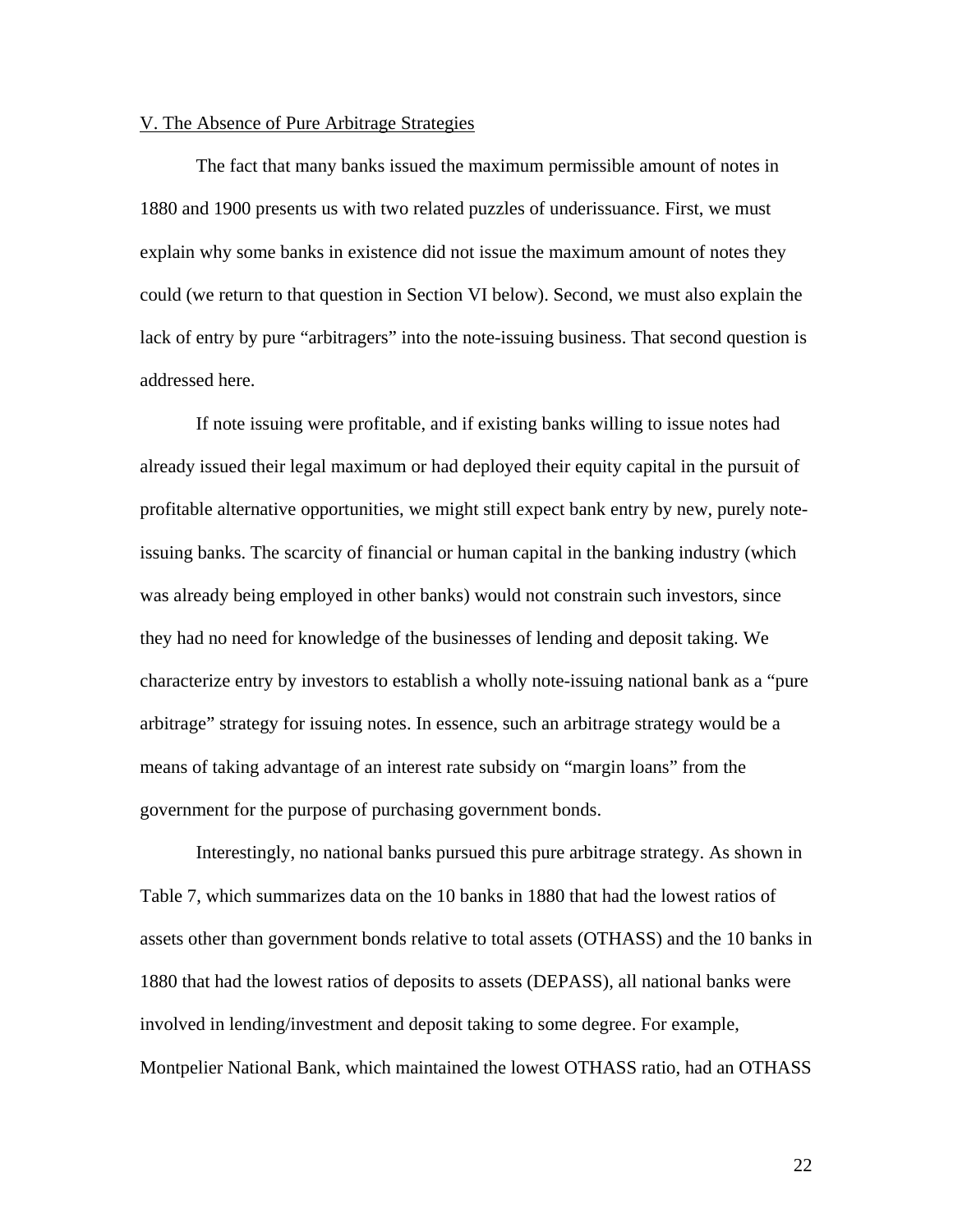ratio of 31.6% and a DEPASS ratio of 50.8%. Casco National Bank, which maintained the lowest DEPASS ratio of any seasoned bank, had an OTHASS ratio of 97.2% and a DEPASS ratio of 33.2%. Results for 1890 and 1900 (not reported here) are similar to those reported in Table 7, although two banks in 1890 displayed low DEPASS ratios of 6.0% and 19.6% and two banks in 1900 displayed low DEPASS ratios of 5.5% and 5.6%. But those four banks displayed OTHASS ratios of 76.5% and 59.8%, and 52.7% and 53.7%, respectively.

When we consider the practical obstacles to pursuing a profitable pure arbitrage strategy, it is not surprising that no national banks did so. A bank in 1880 establishing itself solely to issue notes would have pursued only one of two strategies (summarized, respectively, in Figures 8 and 9). The first strategy (illustrated in Figure 8) – to issue the maximum amount of notes, equal to \$500,000 – implied a required capital investment of \$625,000 in initial equity capital and an additional \$125,000 in surplus capital, for a total equity investment of \$750,000.<sup>8</sup> The bank would also have been required to maintain a \$25,000 redemption fund at the Treasury. The remaining \$1,225,000 could be held in government bonds. Long-term government bonds yielded roughly 3.5% in 1880.<sup>9</sup> The pre-tax annual earnings on these bonds would have been \$42,875. The bank also had to pay a tax equal to 1% of its outstanding national bank notes, or \$5,000. Thus, even if the bank faced no physical costs of operating, its after-tax earnings would equal \$37,875, implying a return on equity capital of 5.05%.

 $\overline{a}$ 

 $8$  The initial capital investment is necessary to satisfy the regulation that notes must be less than 80% of capital if capital is above \$500,000. The surplus capital requirement is set according to the requirements of Sections 33 and 38 of the National Bank Act of June 3, 1864, which requires that banks accumulate and retain surplus equal to 20% of paid-in capital.

<sup>&</sup>lt;sup>9</sup> According to Homer and Sylla (1991), p. 316, in 1880, U.S. government bonds maturing in 1891 had a yield to maturity of 3.45%, and U.S. government bonds maturing in 1907 had a yield to maturity of 3.63%.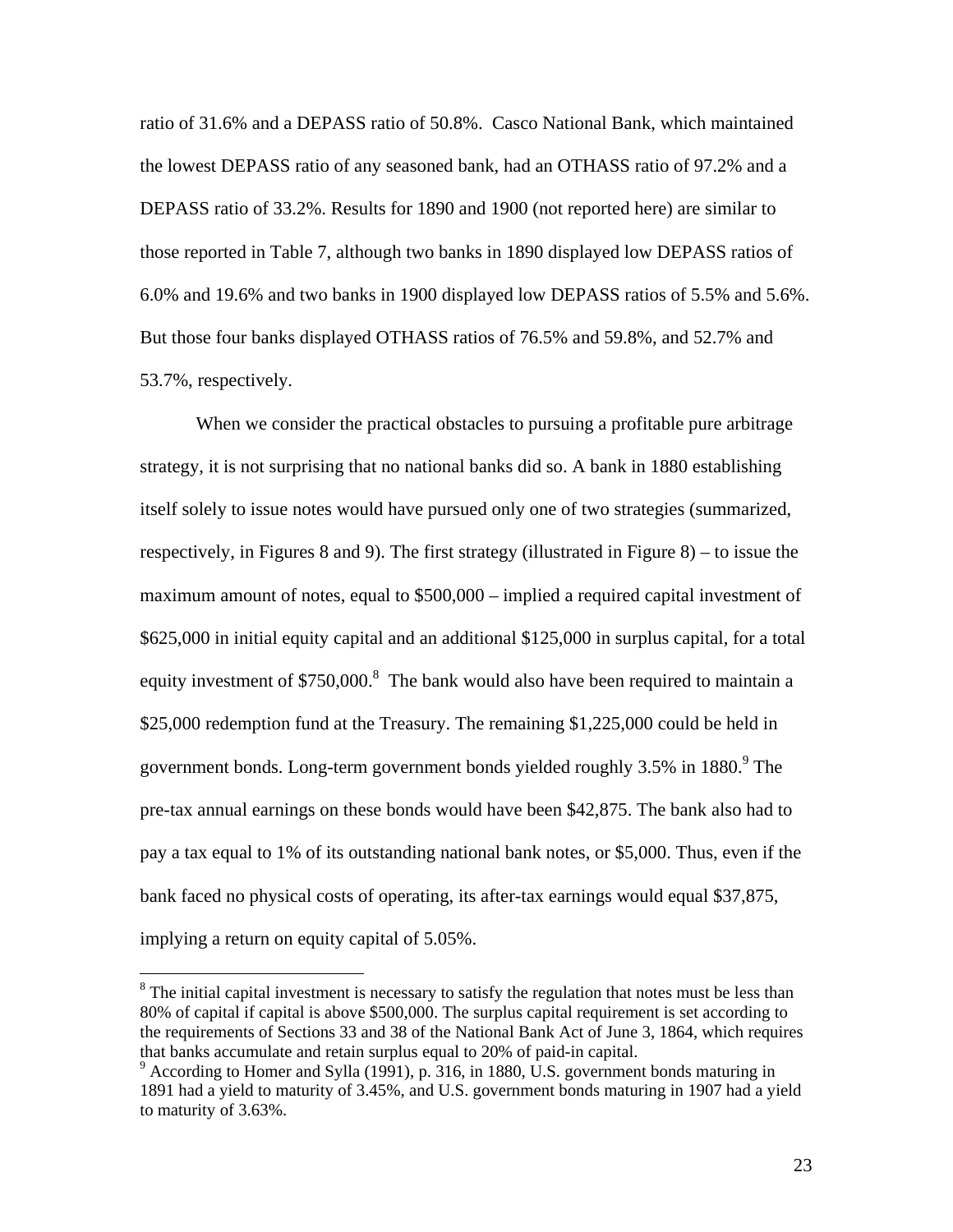A second possible strategy for 1880 is summarized in Figure 9. Here the bank issues fewer notes (\$449,999) in order to maintain paid-in capital just below \$500,000 and, thus, be able to issue 90% of its capital in notes (as opposed to only 80% of capital). Assuming zero operating expenses, this bank has after-tax earnings of \$31,463, and a return on equity of 5.24%.

Interest rates on government bonds declined over the period 1880 to 1900. By 1890, long-term yields on the 4s of 1907 had fallen to 2.37%. In 1900, long-term Treasury bond yields were even lower, ranging from 1.7% on the 4s of 1907 to 2.12% on the 4s of 1925, implying substantially lower returns on equity from a pure arbitrage strategy.<sup>10</sup> Assuming a Treasury bond yield of 2% for 1900, and using the same methods for computing profitability as in Figures 8 and 9, the banks issuing \$500,000 and \$449,999 in notes, respectively, would earn returns on equity of 2.6% and 2.8%.

This method for computing returns on equity results in values that are lower than those described by Cagan or Friedman and Schwartz, but they are still unrealistically high. A national bank would have undoubtedly had some minimal costs of operation, even if it did not engage in lending or deposit taking. National banking law required at least five members of the board of directors (who would have to meet and be compensated for their time), and the hiring of employees (a president, vice president, and cashier), the regular filing of accounts, the maintenance of a headquarters, and regular bank examinations paid for by the national bank being examined. Section 54 of the Bank Act of 1864 requires that examiners be compensated at the rate of \$5 a day, plus \$2 per 25 miles traveled on their way to the bank, all billed to the bank. We conservatively estimate the physical costs of running a bare bones bank (rent, maintenance costs, wages,

<u>.</u>

 $10$  Homer and Sylla (1991), p. 343.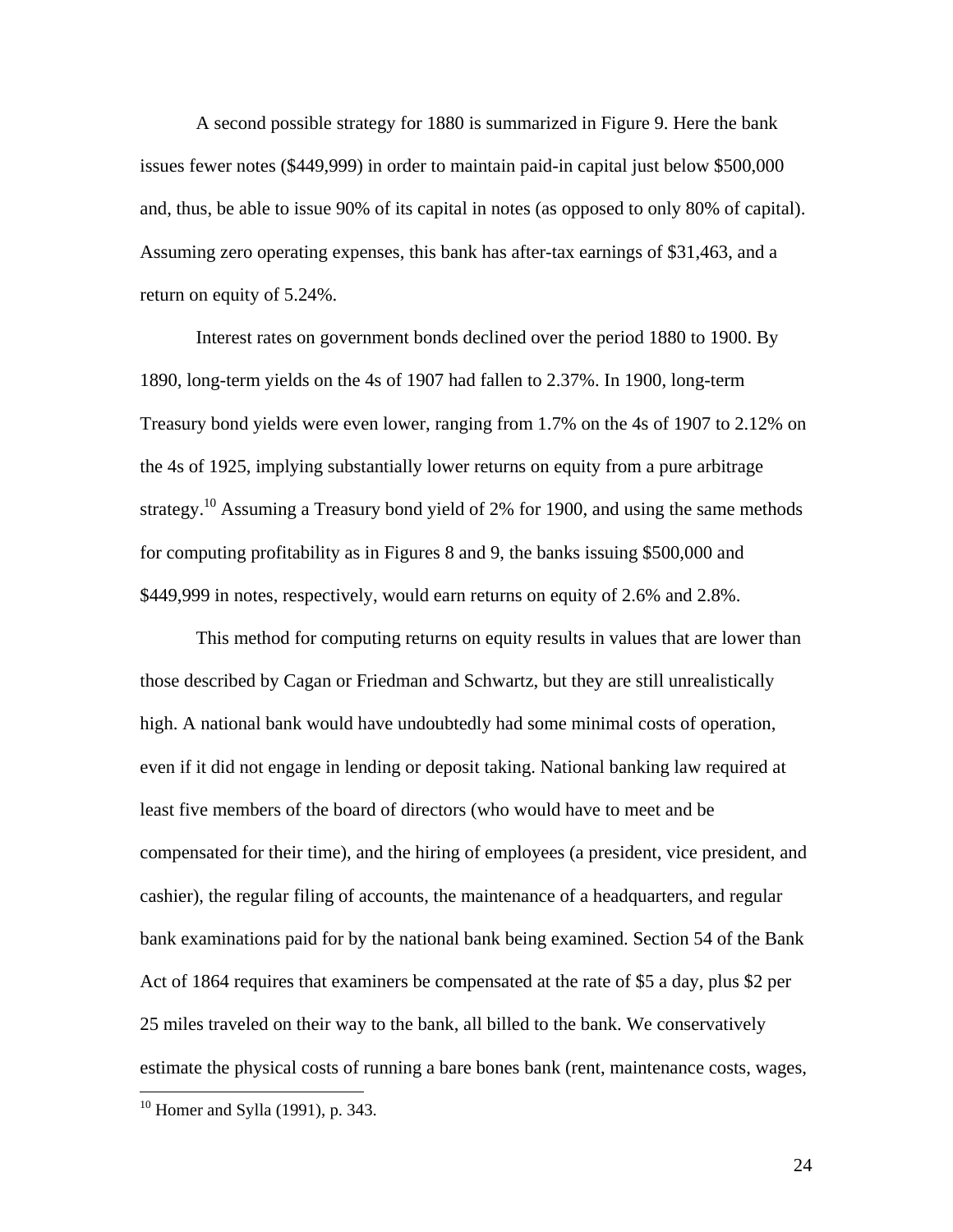examination fees, and accounting costs) at roughly \$1,000 per year. That estimate assumes that directors and officers serve at no cost, assumes a wage cost of \$750 per year (the estimated cost of employing a cashier to keep the bank's premises, manage its accounts, and meet with the examiner, assuming that the cashier is paid \$2.50 per day), and rental, maintenance, and examination costs of an additional \$250 per year. We add to those costs the comptroller's initial redemption cost estimates in the range of \$62.50 per \$100,000 of notes, which Goodhart and others argued rose considerably owing to seasonal fluctuations in demand for monetary medium. Under these assumptions, total operating costs for the banks operating in 1880, described in Figures 8 and 9, equal \$1,313 and \$1,281, respectively. Those costs imply returns on equity of 4.87% and 5.03%, respectively. For the analogous banks operating in 1900, the implied returns on equity would be 2.43% and 2.54%, respectively. Our estimates of physical costs are very conservative, which may explain why the implied returns on equity are still above the comptroller's minuscule estimates of returns to note issuance of 50-175 basis points in 1880 (Annual Report, p. 8). Nevertheless, these returns are quite modest, especially considering the fact that note issuing did imply substantial interest rate risk.<sup>11</sup>

Another way to think about the profit from the pure arbitrage strategy, which takes into account interest rate risk, is to compare it to a similarly leveraged purchase of government bonds. For example, assume that a state-chartered bank had established itself purely with the intent of investing in government bonds and had borrowed on the interbank deposit market to fund that investment. Assume also that it chose to maintain the same balance sheet amounts as in Figures 8 and 9, but substituted interbank deposits for national bank notes as a source of finance. That state-chartered bank would have been

 $\overline{a}$ 

 $11$  For further discussion of interest rate risk, see Kuehlwein (1992).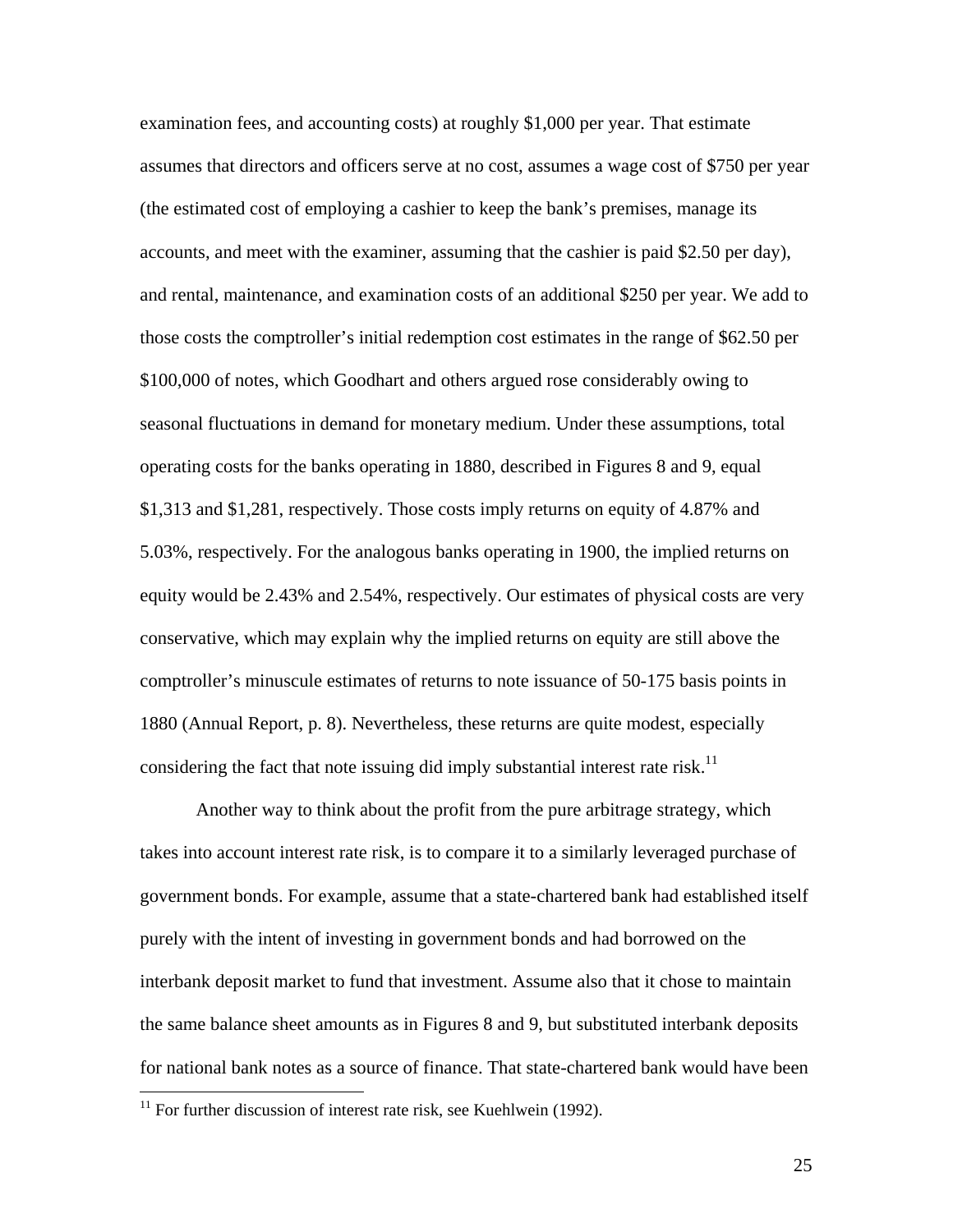in a somewhat inferior position to a national bank pursuing a pure arbitrage strategy for two reasons: (1) the interest cost on interbank deposits is greater than the cost of finance from bank notes (which is just the 1% tax on note issues), and (2) the national bank does not bear as much interest rate risk as the state-chartered bank, since increases in interest rates have no effect on the required return paid on national bank notes (which are always zero).

Interbank deposit funding imposes an interest cost of roughly 2% during our time period.<sup>12</sup> Thus, abstracting from interest rate risk differences, the annual after-tax national bank "subsidy" for its zero-interest margin loan from the government for investing in government bonds would have been roughly 1% of the amount of notes issued (\$5,000 in the first example, and \$4,500 in the second example).

The difference in interest rate risk can be captured by considering the difference in the sensitivity of bank equity to variation in the yields on long-term bonds for the two hypothetical banks. For concreteness, assume that both the national and state-chartered hypothetical banks had a Macaulay duration of assets of 10 years (reflecting their holdings of government bonds with average maturities in excess of 10 years). Alternatively, assume that the arbitragers expected to operate the banks for 10 years and then liquidate them, implying a duration of 10 years for bank notes.<sup>13</sup> Assume that interbank deposits used to finance the state-chartered bank had a duration of 90 days and

 $\overline{a}$ 

 $12$  John James (1976, p. 200) writes: "... explicit payment of interest was becoming a pervasive practice in New York by the late 1880s, and at that time also the rate of interest stabilized at 2 percent…"

<sup>&</sup>lt;sup>13</sup> Alternatively, one could assume an indefinite maturity of bank notes, if the founders of the bank could have sold their stock in the bank to others upon their retirement. In the event, changes in monetary regime rules brought an end to the license to issue national bank notes, and this was a risk that arguably was known in advance. Thus, we think a 10-year expectation for the operation of a representative national bank's license to issue notes is reasonable. Reasonable variation in that assumption will not change our conclusions.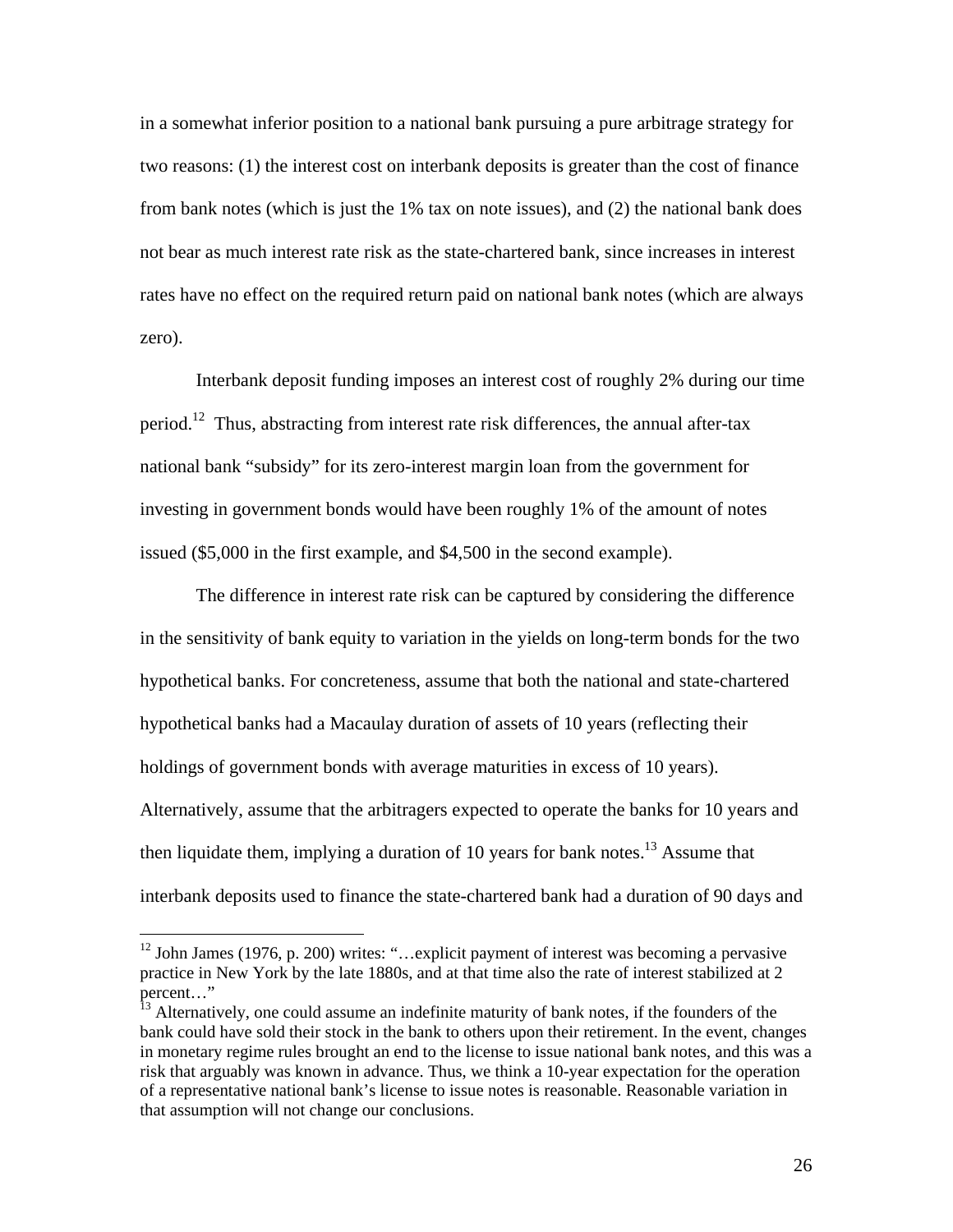assume (to be consistent with the examples in Figures 8 and 9) that the ratio of debt to assets was 0.4. In a simple, one-factor model of interest rate risk, the sensitivity (percentage decline) of bank equity value resulting from a 1% rise in interest rates for the banks we consider is given by the following equation:

$$
D_K = A/K [D_A - (L/A) D_L].
$$

 $\overline{a}$ 

Under the above assumptions, the values of  $D<sub>K</sub>$  for the national and state-chartered banks would be as follows: For the national bank,  $D_K = 1.67$  [10 - (0.4)10] = 10. For the statechartered bank,  $D_K = 1.67$  [10 – (0.4)(0.25)] = 16.53.

 How much would this difference in interest rate risk have mattered for the value of the national bank? Judging from the small yield differences in 1880 on government bonds with *maturity* dates of 1891 and 1907 (the first of which had a duration less than 10 years, and the second of which had a duration greater than 17 years), the market did not view the added risk as very great. According to Homer and Sylla (1991, p. 316), in 1880, U.S. government bonds maturing in 1891 had a yield to maturity of 3.45%, and U.S. government bonds maturing in 1907 had a yield to maturity of 3.63%, implying a difference of 18 basis points.<sup>14</sup> We conservatively estimate the value of the reduced risk to the national bank at roughly 20 basis points of return on equity per year. In the example in Figure 8, for 1880, that would amount to \$1,500 of added annual value, bringing the total subsidy to a pure arbitrager (before expenses) of \$6,500 per year. In the example in Figure 9, for 1880, the 20-basis-point premium would add \$1,200 of added annual value, raising the total subsidy (before expenses) to \$5,700 per year. The analogous additions for 1890 and 1900 would be smaller.

 $14$  The difference for 1900 was even smaller. The Treasury bond maturing in 1907 had a yield of 1.70%, while the bond maturing in 1925 had a yield of 2.12% (Homer and Sylla 1991, p. 343).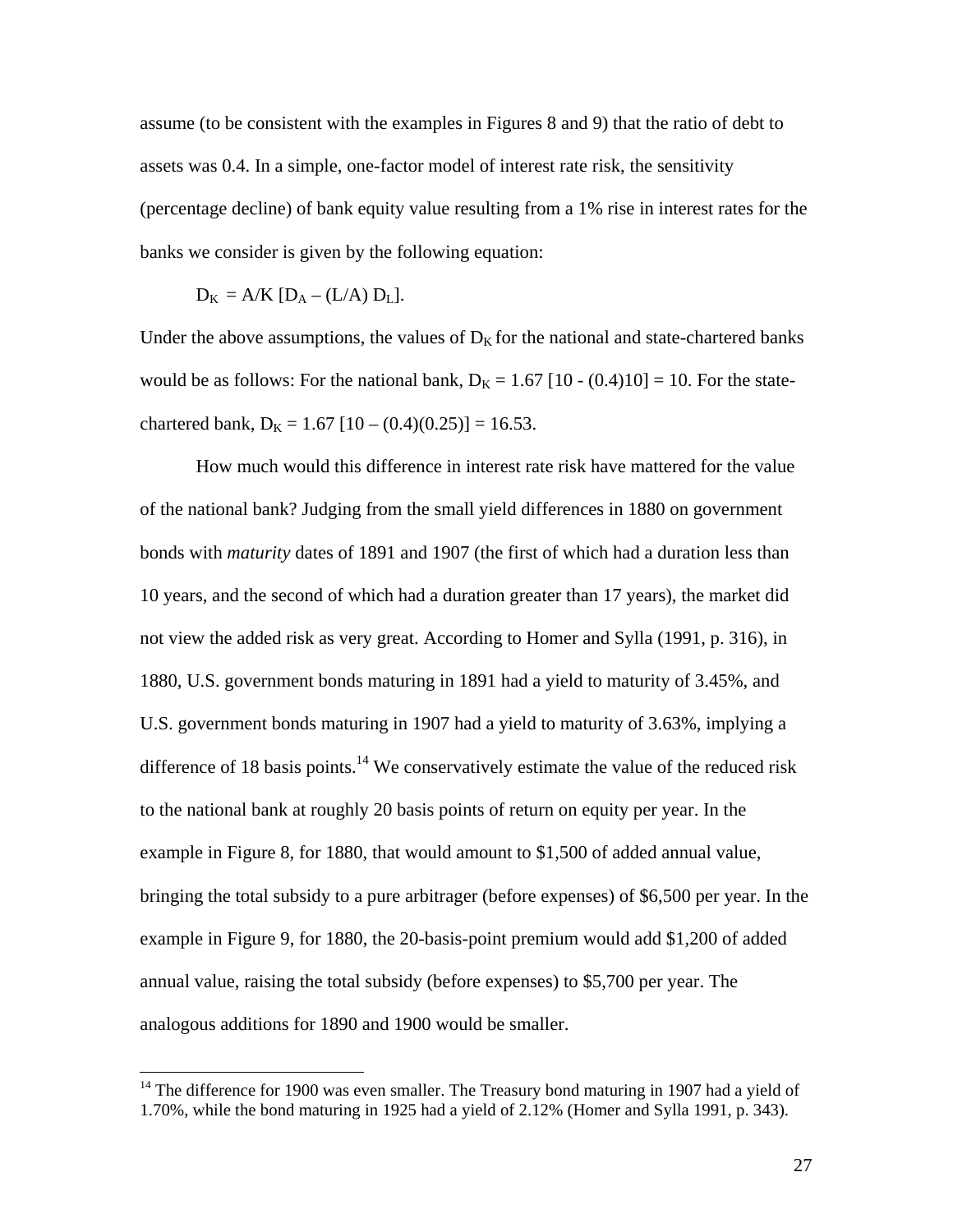Thus, around 1880, the annual gain (gross of physical expenses) from pursuing the pure arbitrage strategy, taking into account the value from interest payments savings and reduced interest rate risk, was roughly \$6,500 on an equity investment of \$750,000, or \$5,700 on an equity investment of \$600,000 – in both cases, less than 1% of equity invested. The gain from the subsidy net of physical expenses would have been substantially lower and possibly negative. In other words, the gain from using a national bank charter as a vehicle for investing in U.S. government securities was nearly zero, and perhaps negative, after we take into account physical costs and the cost of risk. For 1890 and 1900, that gain was even smaller.

In summary, as an empirical matter, banks did not pursue the pure arbitrage strategy. When we consider the limitations on leverage from the banking regulations, the taxes on note issues, and the cost of operating even a "bare bones" national bank, it is not surprising that pure arbitrage remained a hypothetical opportunity. Note issuance was not profitable as a stand-alone strategy for a bank; note issuing was profitable only when combined with lending and deposit taking. Note issuing was not the primary profit center for a national bank. Note issuing, by itself, was not a viable business; its profitability depended on economies of scope between note issuing and other banking functions due to sharing physical costs of operating and diversifying risks. The empirical work in Section VII further confirms that note issuing was of small and declining profitability over time, as indicated by the low propensity to issue notes by banks entering between 1880 and 1900.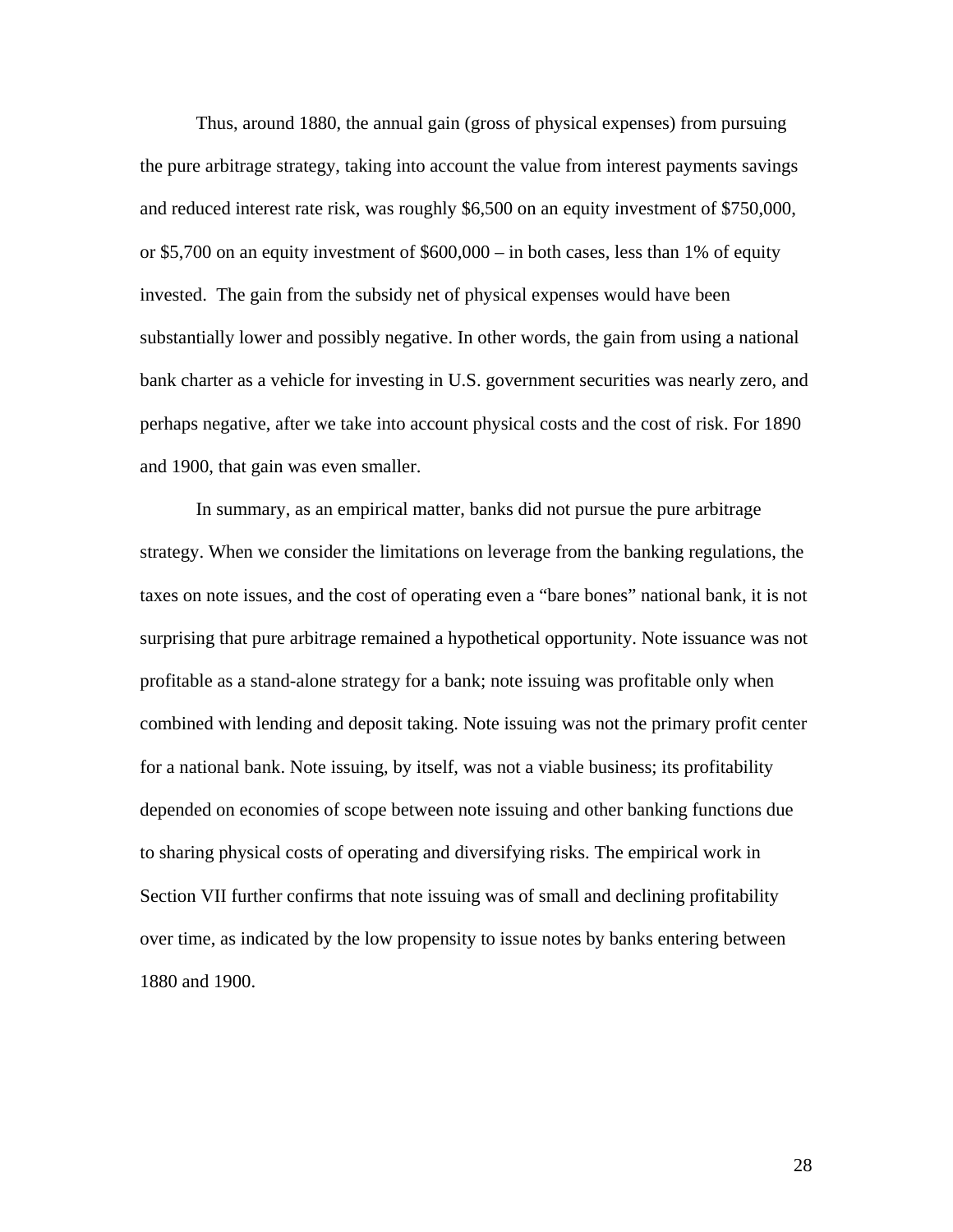#### VI. Regression Analysis

We turn to regression analysis of our truncated measure of IP. We consider whether observable differences in the attributes of issuers related to the opportunity cost of issuing notes (i.e., lending profitability) explain their propensities to issue notes. As we discussed above, and as James (1978) hypothesized, a bank's opportunities other than note issuing should have been important determinants of IP. Our measures of bank opportunity costs, which we expect to be negatively associated with IP, take account of a variety of those potentially relevant factors.

First, as a measure of lending opportunities we include a measure of asset returns – for assets other than U.S. Treasury securities held to secure note circulation – of banks in the state in which the national bank is located, as one measure of bank profitability (bank-level or county-level data on banks' revenues and costs are not available). ROAL is constructed by adjusting state-level ROA to remove the effect of interest earned on U.S. Treasuries securing note circulation, using data on that year's Treasury yields and data on state-level note circulation to calculate the amount of Treasury securities backing note issues. Of course, ROAL is a noisy indicator of lending opportunities for individual banks because it is a state-level aggregate and also because it fails to capture dynamic growth or contraction in expected loan opportunities, which would be relevant to bank decisions about allocating capital between note production and lending. Thus, as additional bank-level proxies, we also consider two other measures.

We include the individual bank's ratio of loans and discounts relative to its holdings of securities (other than the U.S. Treasury bonds held to secure note circulation). Banks with superior lending opportunities should maintain a higher LOANRAT. This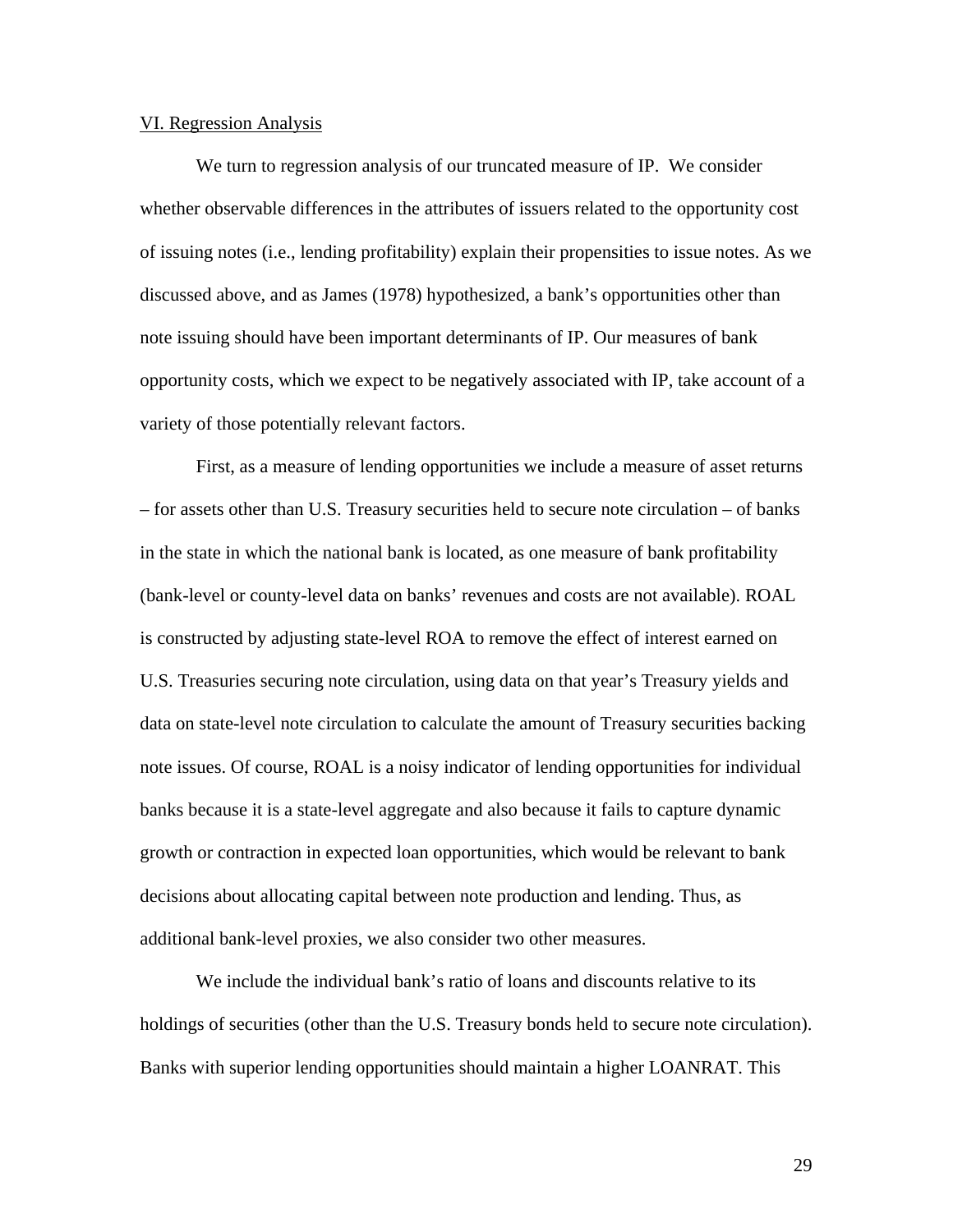measure captures the portfolio allocation decisions of each bank and takes into account expectations of loan profitability.

Finally, we include additional measures of opportunity cost related to the growth and profitability of agriculture and manufacturing within the county (or counties) in which the bank is located, weighted by the importance of those sectors in the county economy. For 1880, 1890, and 1900, decadal census years, data on the amount of capital in manufacturing and in agriculture are available. These variables can be used to measure the relative importance (weight) of each of the two sectors in the local county economy and also the growth rate of capital for each 10-year period prior to 1880, 1890, and 1900. The variables WDFK and WDMK measure the weighted growth in farm and manufacturing capital within the county (or counties) in which the bank is located, for 1880, 1890, and 1900. Additionally, for 1890 and 1900, census data are also available on the profitability of the manufacturing sector. Hence, for 1890 and 1900, we include the weighted return on capital assets in manufacturing (WROAM) instead of WDMK as an alternative measure of manufacturing profitability.

We also include various control variables in our analysis related to the size, age, and urban location of banks. Size is defined as asset size (SIZE) and bank age (AGE) is defined as years since its national bank charter. The relationships between IP and bank size and age are potentially complex. Ceteris paribus, because older banks were initially allowed different maximum issue sizes, their IPs could be lower (because, ceteris paribus, they are less likely to be constrained in their desired amounts of issues). Larger banks, ceteris paribus, could have higher IP because they are more likely to be constrained by the maximum issuance limit. But those implications about ceteris paribus associations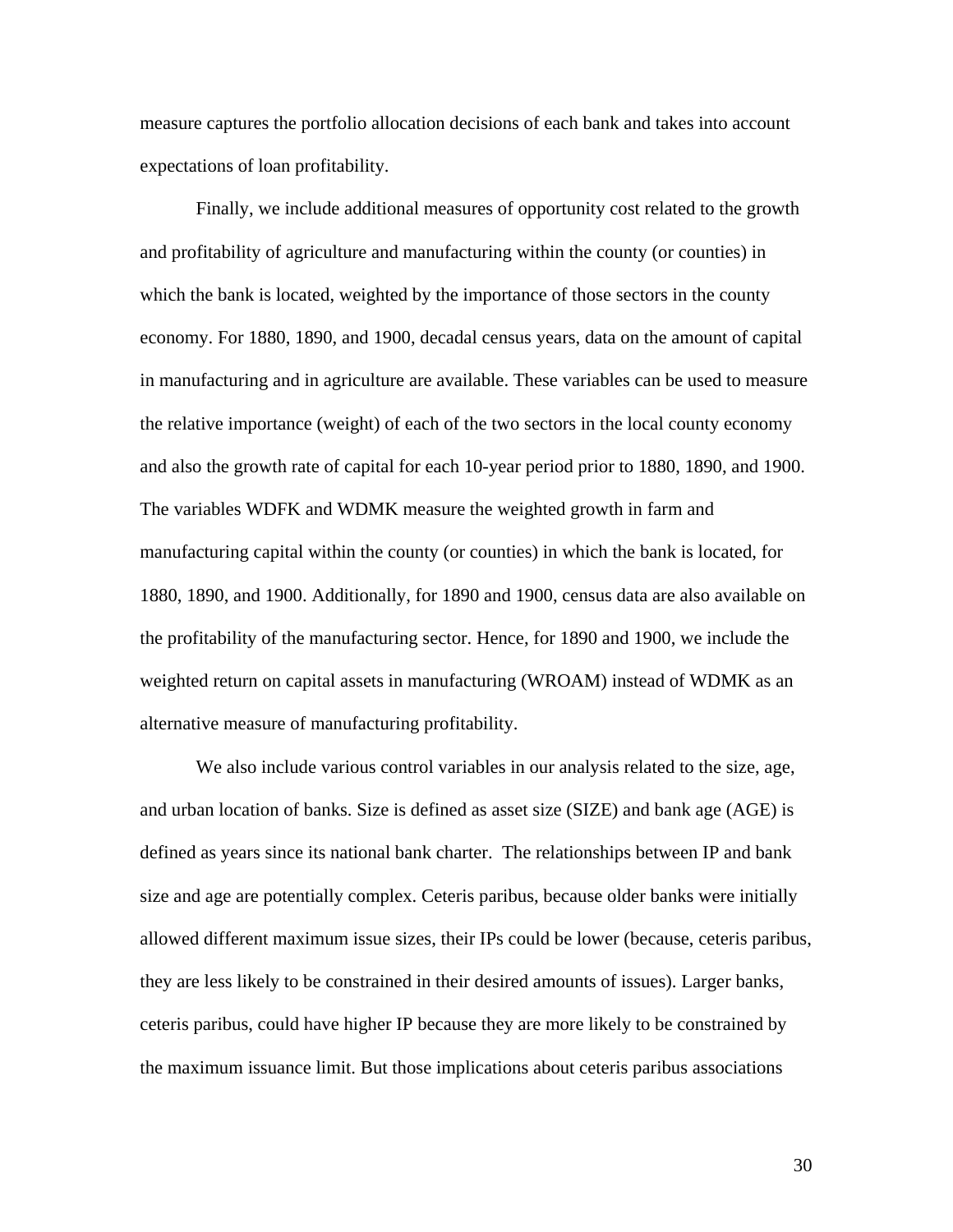may not hold true in measured associations between IP and size and age variables because size and age might be associated with marginal lending opportunities (more on this point in Section VII below). Older and larger banks might have surplus capital relative to new lending opportunities, for example, which could lead to a higher value of IP. Thus, we include SIZE, AGE, and SIZExAGE as controls, since all three may be relevant for predicting note issuing propensity, although we recognize that there are multiple interpretations of the measured effects associated with these variables.

We also include separate indicator variables to control for any special characteristics of banks located in New York City (NYC) and for banks located in other major cities listed above (URBAN).

In Tables 8, 9, and 10 (for national banks in 1880, 1890, and 1900, respectively) we report Tobit regressions, which take into account the truncations that result from minimum and maximum note issuing rules and which measure the effects of opportunity cost and control variables. For each year, we report specifications that alternately include or exclude regional indicator variables. We begin with regressions that exclude all the opportunity cost variables but include regional indicators (a regression that is analogous to James's 1978 results). For 1880, we report three regressions: (1) with regional indicators but without opportunity costs, (2) without regional indicators but with opportunity costs, and (3) with both regional indicators and opportunity costs. For 1890 and 1900, we report four regressions, since we have two alternative measures of countylevel profitability of manufacturing (WDMK and WROAM).

The results are broadly consistent with one another and with our hypothesized opportunity cost effects. They indicate substantial variation in the propensity to issue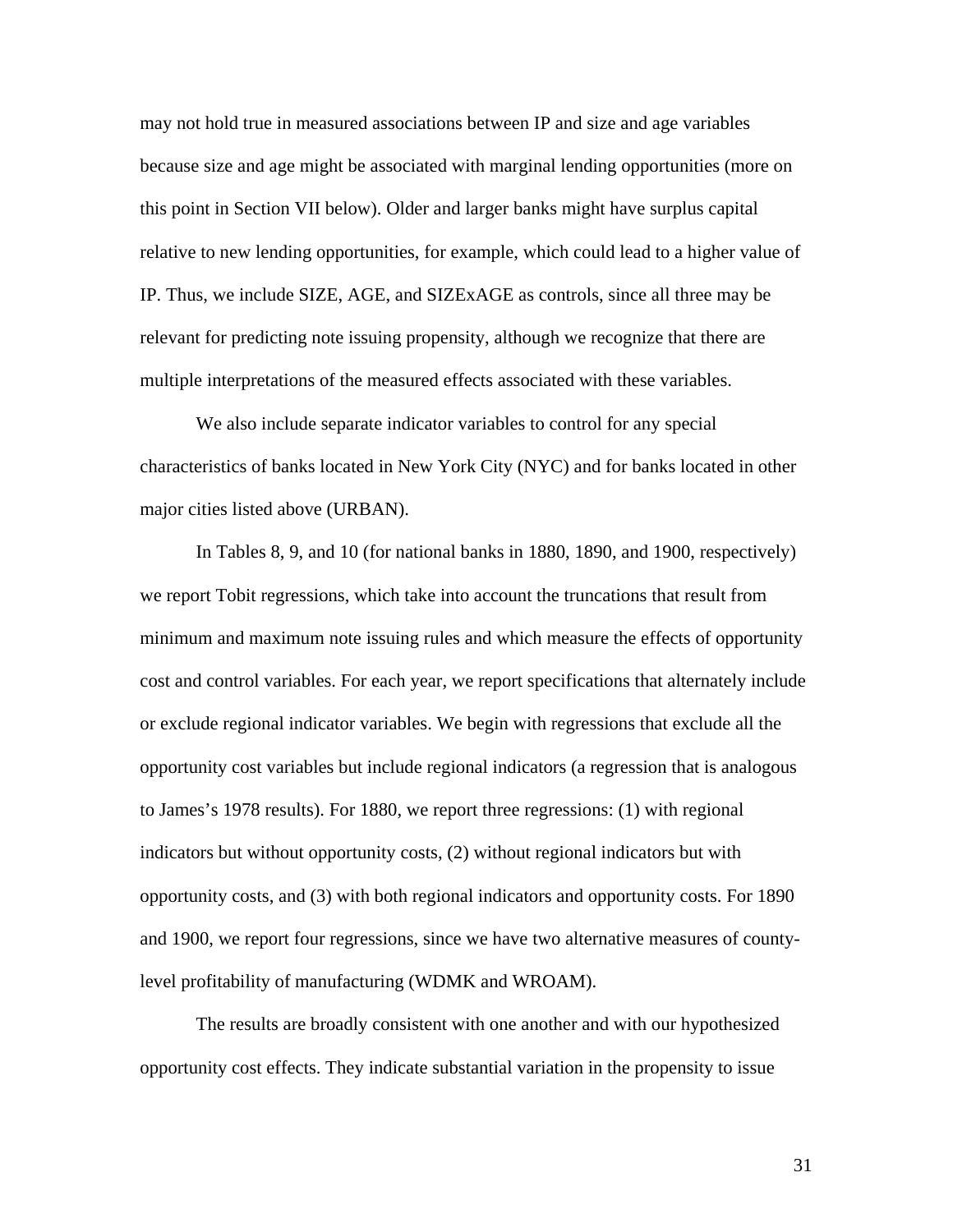national bank notes that is traceable to county, state, and bank-specific characteristics related to the profitability of lending. State-level ROAL enters negatively in 1890 and 1900, and it is statistically significant. Bank-level LOANRAT enters negatively and significantly in all years. County-level WDFK enters negatively and significantly in all years, although it is less significant in 1900. WDMK enters negatively and insignificantly for 1880, 1890, and 1900, but the alternative measure of manufacturing profitability (WROAM) enters negatively and significantly in both 1890 and 1900 (the only years for which that variable is available).

It is also interesting to note that the coefficients for the regional indicator variables for MIDWEST, SOUTH, and WEST remain negative and statistically significant in the presence of the opportunity cost variables, which indicates that our measures of opportunity cost still do not capture all of the important regional influences on note issuing.

Controls for SIZE, AGE, and SIZExAGE are almost always significant and remain significant in the presence of regional indicator variables. NYC and URBAN enter negatively and most times significantly, becoming stronger across time. Those effects may also indicate an opportunity cost effect, since banks in cities may have had special lending opportunities that reduced their propensity to issue notes.

Our results provide support for James's (1978) view that the opportunity costs of lending varied across banks, and they explain the variation in the propensity to issue notes. Many banks (with low lending opportunity costs) were at a corner solution with respect to note issuing. Other banks (with high lending opportunity costs) issued less than the maximum permissible amount of notes.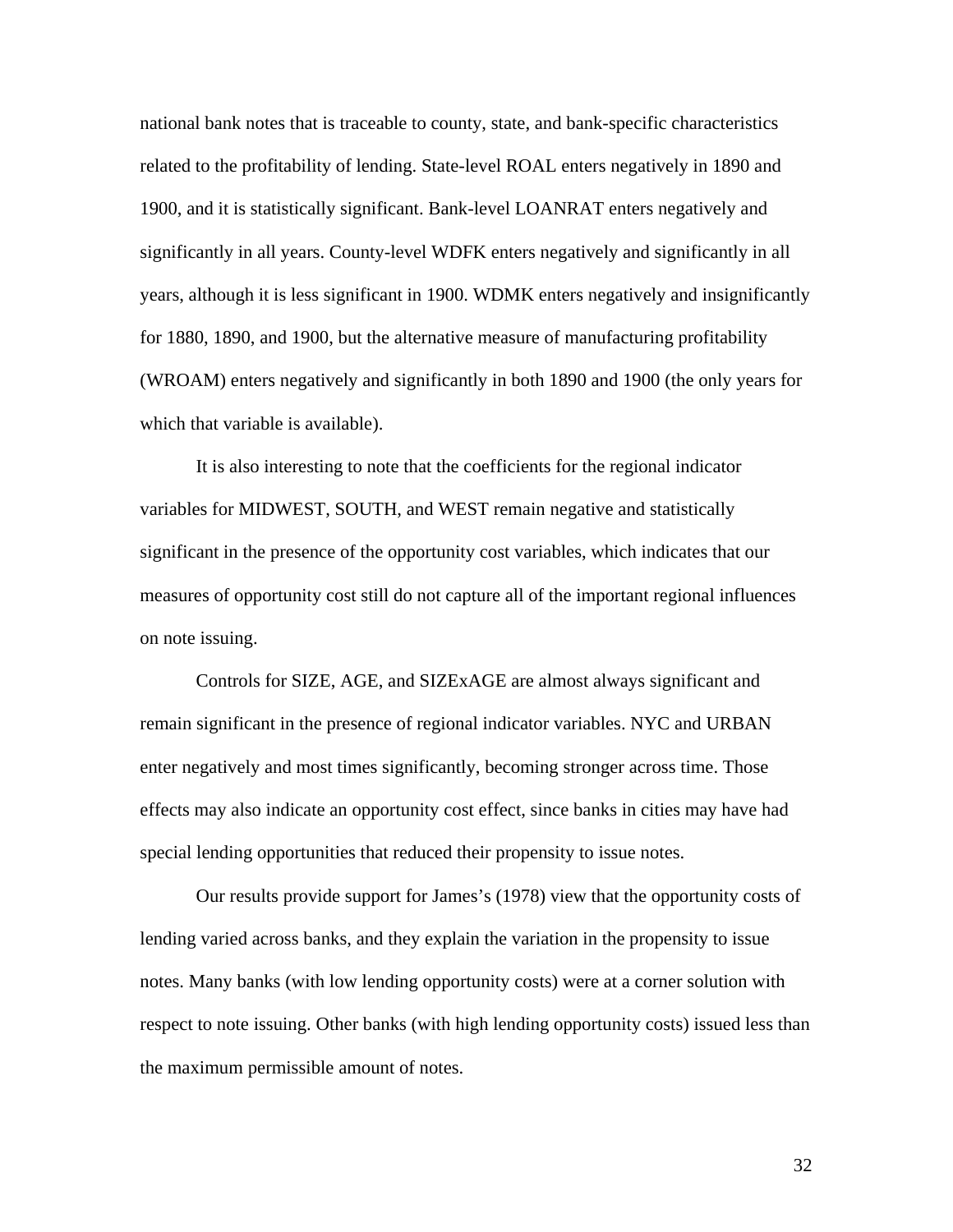We also explore variation over time in note issuance in Table 11. Here we pool the data for 1880, 1890, and 1900 into a single regression model, constraining the coefficients to be the same over time. To capture changes in the profitability of note issuing over time, in addition to our measures of opportunity costs from lending, we include the yield on government bonds as a regressor. We report two different versions of regressions that include the interest rate: one includes the current year's interest rate (USCURR); the other includes the previous year's interest rate (USLAG). Delays in issuing and redeeming notes suggest that using the previous year's interest rate may be preferable (especially since innovations in long-term interest rates should not be predictable). For purposes of comparison, to see how much of the variation by year is captured by the interest rate, we also report a specification that includes annual indicator variables for each year. In order to include an interest rate in the regressions that is comparable over time, we had to adjust for differences in the maturity of government bonds to produce a constant-maturity U.S. government yield to maturity. Our procedure for doing so is explained in Appendix A.

As discussed in Section V, the profitability of bond holding and note issuing (compared to deposit taking and lending) should be an increasing function of the yield on bonds. Table 11 reports that the sign on bond yields is positive and statistically significant. Remarkably, the specification that uses the previous year's interest rate captures virtually *all* of the variation captured by the time dummies. That is, the improvement in log likelihood from adding the lagged interest rate is the same as the improvement from adding time dummies (an increase from -6956.4 to -6308.8). This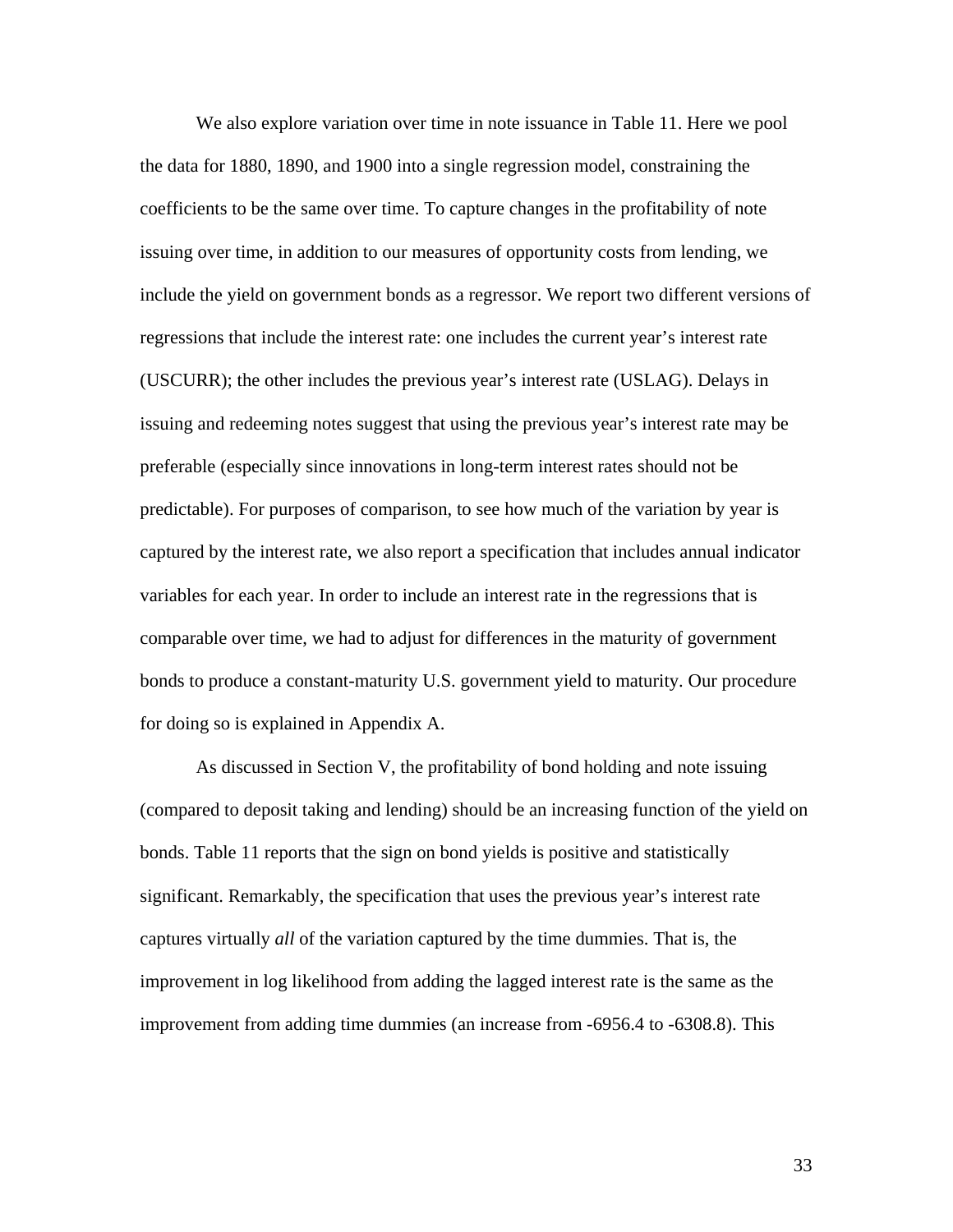provides strong support for the view that variation in note issuance across banks and over time was strongly responsive to the relative profitability of note issuance.

#### VII. Entry, Exit, and Bank Note Issuance

The declining propensity to issue notes over time was reinforced by the exit of high note issuers and the entry of low note issuers. Furthermore, the tendency for banks in the MIDWEST, SOUTH, and WEST to issue fewer bank notes in 1880, 1890, and 1900 was true of banks that survived the entire period, as well as those that entered between 1880 and 1900.

Figure 10a illustrates that of the many national banks that entered the industry between 1880 and 1900, only 17% of those that entered (412 of 2,381 entering banks) chose a maximum note issue strategy, while a full 55% (1,312 of 2,381) chose to issue at the minimum. Furthermore, Figure 10b shows that 40% of those exiting the industry during the period (186 out of 470 exiting banks) were maximum issuers, while only 10% (46 of 470) were minimum issuers. Figure 7 illustrates that the majority of entry was in the MIDWEST, SOUTH, and WEST, where issuance was already low. Because entering banks predominantly issued at the minimum possible level, it appears (consistent with the discussion in section V) that those banks were interested in opportunities other than note issuance. Hence, despite 103% growth in the number of banks in the MIDWEST, 301% in the SOUTH, and 524% in the WEST, note issuance remained suppressed in those regions.

Figure 10c illustrates that of banks that survived the period 1880-1900, 38% (577 of 1,508) were minimum issuers and a roughly equal amount, 27% (400 of 1,508), were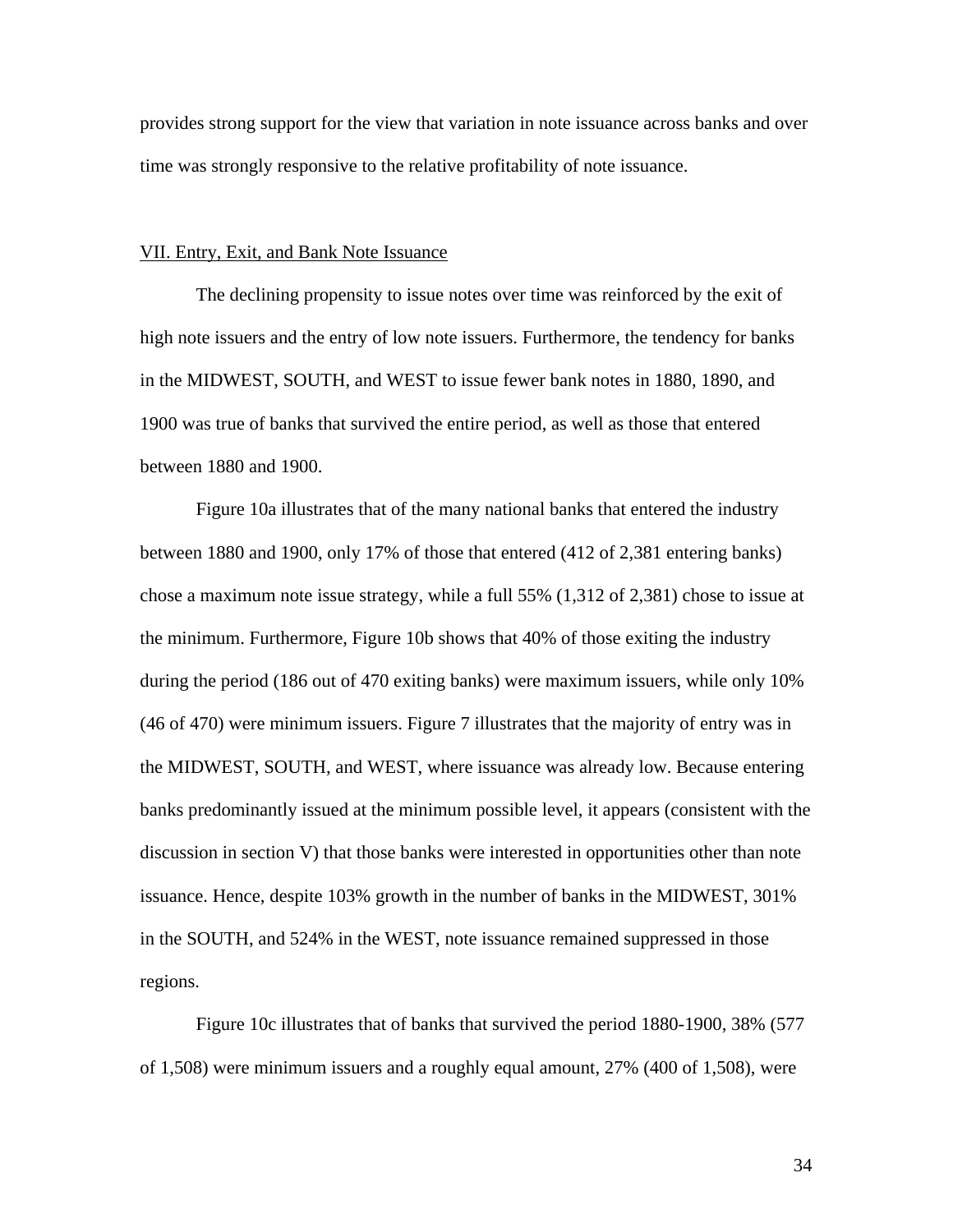maximum issuers. Figure 10d shows that among those surviving banks, 17% maintained a constant IPTRUNC (despite changes in the method for computing IP in 1882) and 63% *reduced* their IPTRUNC across the period (35% reduced issuance by 95% or more). Hence, only around 26% (395 banks) of banks that survived the period and 17% (412 banks) of entering banks, for a total of 807 banks out of 3,861 in 1900, showed an interest in maximizing their note issuance in the period 1880-1900.

The fact that exiting banks tended to rely more on note issuing than average and that entering banks focused less on note issuing than average while remaining banks reduced their issuance over our period provides further evidence that note issuing was not the primary profit center for national banks during our period. The regional patterns of entry and the fact that new entrants in the low-issuing regions were especially low note issuers corroborate the James (1978) hypothesis that opportunities other than note issuing were particularly high in those regions.

## VIII. Conclusion

The long-standing puzzle of underissuance of national bank notes disappears when we disaggregate the data to the level of individual banks, take account of the limits banks faced on their maximum permissible note issues, and consider differences in opportunity costs of note issuing across banks. In 1880, 40% of national banks, in 1890, 5% of national banks, and in 1900, 21% of national banks were maximum note issuers. Banks with low lending opportunities maximized their ability to issue notes but could not issue more than a certain amount. Other banks, with high lending opportunities, rationally chose not to issue more notes.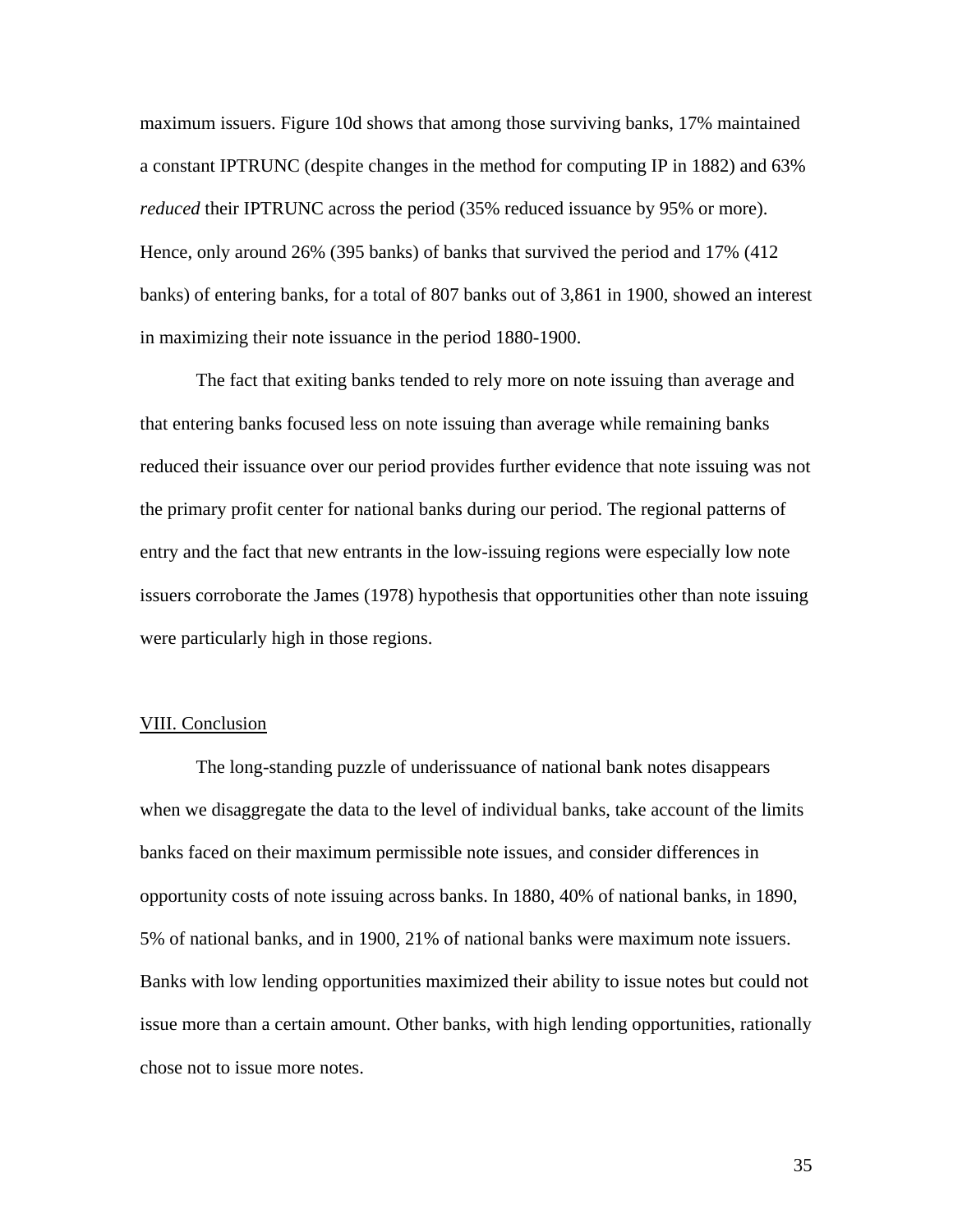Models of redemption costs do not explain the substantial cross-sectional variation in the extent to which national banks chose to issue national bank notes. The theory that redemption risk explains underissuance of bank notes is inconsistent with the observed lack of any relationship between bank note issuance and excess reserve holdings.

Furthermore, there seem to have been substantial economies of scope between note issuing, on the one hand, and deposit taking and lending, on the other hand. Those economies of scope probably included shared overhead costs as well as the ability to economize on the costs of maintaining mandatory minimum levels of reserves and capital when issuing notes. Combining deposit taking and note issuing allowed banks to make full use of capital and reserves that were legally required in support of note issuing but which exceeded warranted levels.

National banks did not enter solely to issue national bank notes (what we call the pure "arbitrage" strategy). Once we take proper account of the regulatory limits on issuance and of the costs and benefits of entering purely to issue notes, that fact is not surprising. Indeed, over the period 1880 to 1900, new entrants focused less on note issuing, while banks exiting were more likely to be maximum issuers. Note issuing was profitable only when combined with lending and deposit taking, and note issuing seems to have been a relatively unprofitable line of business for successful bankers.

The puzzle of underissuance of national bank notes appears in large part to be an object lesson in the importance of disaggregating data and thus avoiding misleading "representative bank" analysis relating average bank behavior and average bank opportunities.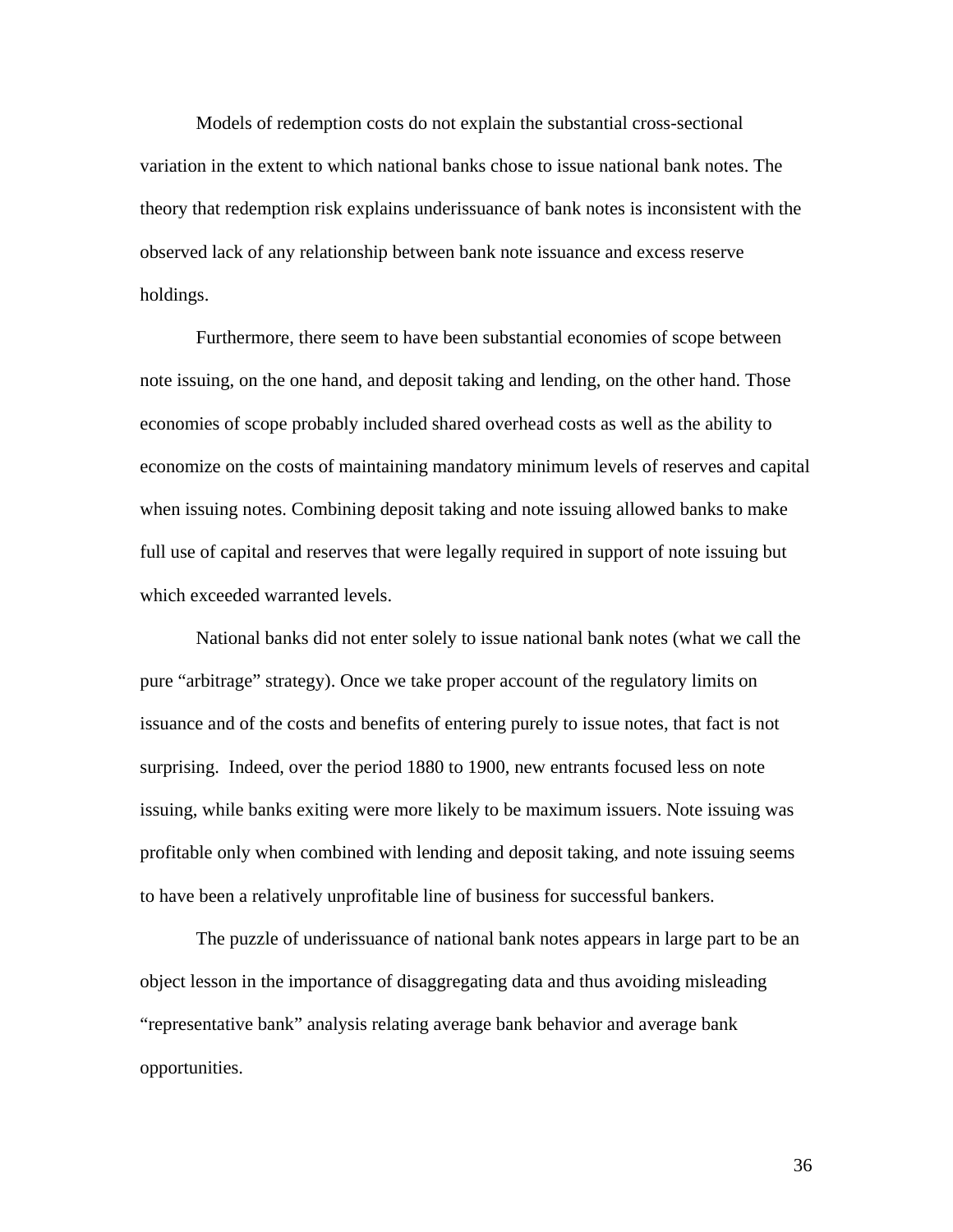## **Appendix A**

This appendix explains the construction of a constant-maturity yield to maturity for U.S. government bonds for 1879, 1880, 1889, 1890, 1899, and 1900, which we employ in our regression analysis in Section VI. Homer and Sylla (1991, pp. 310, 317 and 343) is our source for redemption yields on government securities. The data we use from that source are as follows:

Redemption Yields of U.S. Government Securities

|      |      | 6s of 1881 5s of 1891 | 4.5s of 1891 4s of 1907 |      | 4s of 1925 |
|------|------|-----------------------|-------------------------|------|------------|
| 1879 | 2.95 | 3.87                  |                         | 3.96 |            |
| 1880 |      |                       | 3.45                    | 3.63 |            |
| 1883 |      |                       | 2.60                    | 2.88 |            |
| 1884 |      |                       | 2.55                    | 2.76 |            |
| 1889 |      |                       | 1.04                    | 2.13 |            |
| 1890 |      |                       |                         | 2.37 |            |
| 1899 |      |                       |                         | 2.22 |            |
| 1900 |      |                       |                         | 1.70 | 2.12       |
|      |      |                       |                         |      |            |

Our procedure for constructing a constant-maturity yield for a 12-year government bond is as follows. First, we assume that the shape of the yield curve looking forward from two years is constant relative to the two-year yield. For example, we assume that the difference between the yield on a two-year (remaining maturity) government bond and a 12-year (remaining maturity) government bond is constant over time.

When a 12-year (or 11-year) yield is observable in any of our six years for which we construct estimates, we use that number. Thus, in 1879 and 1880, the constantmaturity yields are 3.87 and 3.45 percent, respectively.

For the other years, we use all available information on term spreads to adjust the information we do have, under the assumption of constancy of term structure over time. Since we often have two or more such term spreads, and they need not imply the same constant-maturity yield, we average across estimates. For example, for 1889, we have three alternative estimates of the yield: (2.13-0.18=1.95); (2.13-0.09=2.04); (1.04+0.92=1.96). We average these three estimates to arrive at an estimate of 1.98%. Similarly, for 1890, we have two alternative estimates of yield: (2.37-0.18=2.19): (2.37- 0.09=2.28). We average these two estimates to arrive at an estimate of 2.24%.

For 1899 and 1900, we have only an eight-year bond. In addition to the previous method, we also perform an interpolation, and our estimates for 1899 and 1900 represent an average of the observed spreads in earlier years and the interpolation method. Specifically, we average two estimates of a 12-year yield for 1899 to arrive at our estimate. First, we adjust the eight-year rate (2.22%) by adding 0.28 (from 1883) to arrive at a 24-year yield, then we subtract the average of the 0.09 and 0.18 spread (0.13) to convert that 24-year yield into a 12-year yield. This results in an estimate of 2.37%. Second, we linearly interpolate using the two 12-year term spreads from 1879, which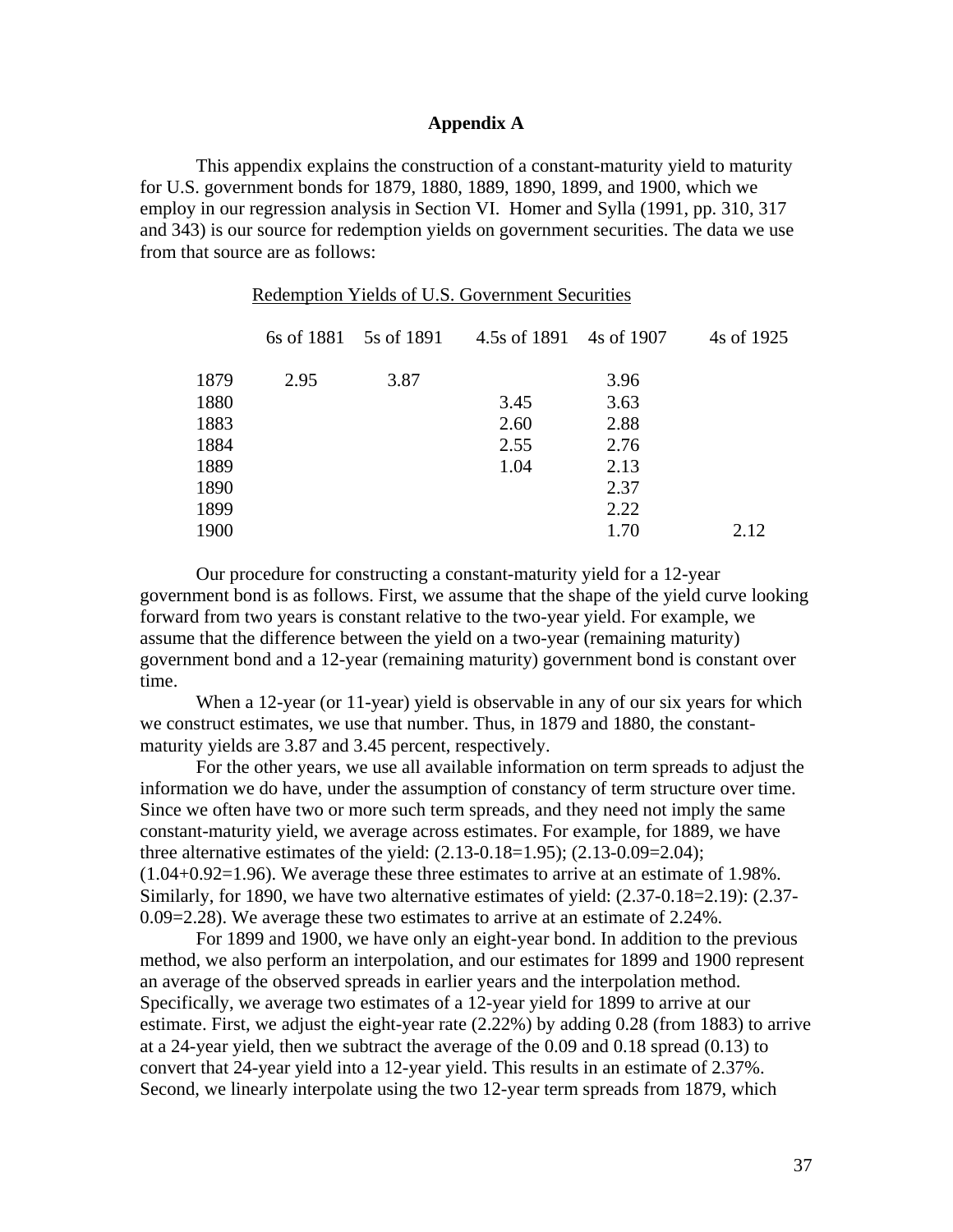implies a term spread of 0.37 to be added to the 2.22% eight-year yield to convert it into a 12-year yield of 2.59%. Averaging those two estimates results in our estimate of 2.48% for the 12-year yield in 1899. Following a similar method results in an estimated yield of 1.97% in 1900. For 1900, we have an additional piece of information, which is the yield on the bond maturing in 1925 (2.12%). If we adjust that yield by subtracting 0.13 (the average of 0.09 and 0.18), we arrive at an estimate of 1.99%. Averaging across the three methods for 1900, we thus arrive at an estimate of 1.97%.

| Estimated Constant-Maturity (12-year) Yields to Maturity |                               |  |  |  |  |  |  |  |  |
|----------------------------------------------------------|-------------------------------|--|--|--|--|--|--|--|--|
|                                                          |                               |  |  |  |  |  |  |  |  |
|                                                          | 1879 1880 1889 1890 1899 1900 |  |  |  |  |  |  |  |  |
|                                                          | 3.87 3.45 1.98 2.24 2.48 1.97 |  |  |  |  |  |  |  |  |

 Our conclusions are not very sensitive to the assumption of attaching equal weights to the various estimation approaches that underlie our final estimates of each number. Specifically, the consistency across the various estimation methods leads us to be reasonably confident that the true constant-maturity yields are not likely to be no more than 10 basis points different from our final estimates.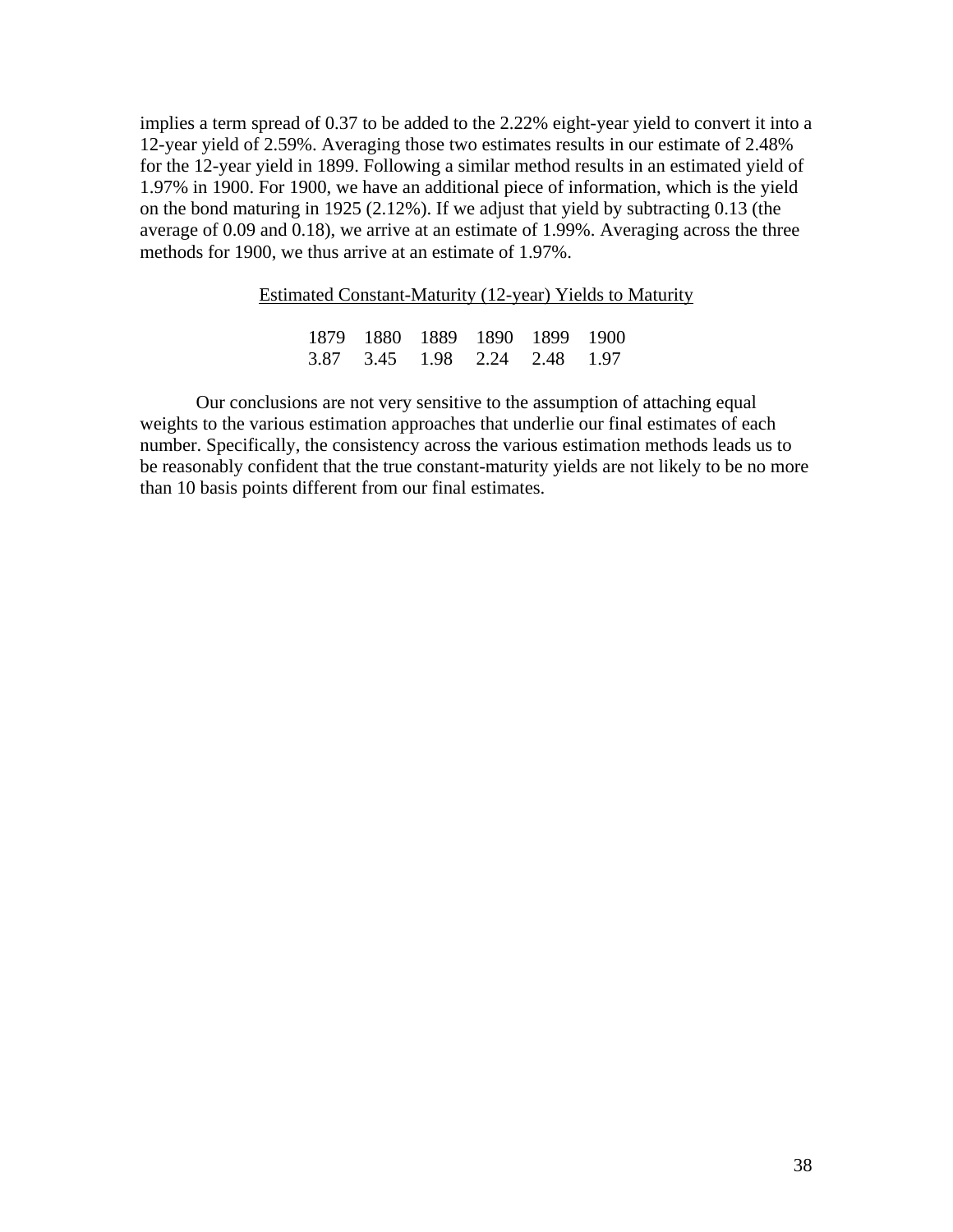## **References**

Baumol, William J. (1952). "The Transactions Demand for Cash: An Inventory Theoretic Approach." *Quarterly Journal of Economics*, pp. 545-56.

Bell, Spurgeon (1912). "Profit on National Bank Notes." *American Economic Review* (March), pp. 38-60.

Cagan, Phillip (1965). *Determinants and Effects of Changes in the Stock of Money, 1875- 1970*. New York: Columbia University Press.

Cagan, Phillip, and Anna J. Schwartz (1991). "The National Bank Note Puzzle Reinterpreted." *Journal of Money, Credit, and Banking* (August), pp. 293-307.

Calomiris, Charles W. (1988). "Price and Exchange Rate Determination During the Greenback Suspension." *Oxford Economic Papers* (December), pp. 189-220.

Calomiris, Charles W. (1994). "Greenback Resumption and Silver Risk: The Economics and Politics of Monetary Regime Change in the United States, 1862-1900." In M.D. Bordo and F. Capie, eds., *Monetary Regimes in Transition*, Cambridge: Cambridge University Press, pp. 86-132.

Calomiris, Charles W., and R. Glenn Hubbard (1996). "International Adjustment Under the Classical Gold Standard: Evidence for the U.S. and Britain, 1879-1914." in *Modern Perspectives on the Gold Standard*, Tamim Bayoumi, Barry Eichengreen, and Mark Taylor, eds., Cambridge University Press, 1996, 189-217.

Calomiris, Charles W., and Joseph R. Mason (2004). "The Demand for Reserves of National Banks." Working Paper, Columbia University.

Calomiris, Charles W., and Berry Wilson (2004). "Bank Capital and Portfolio Management: The 1930s 'Capital Crunch' and the Scramble to Shed Risk." *Journal of Business* 77 (3), pp. 421-55.

Champ, Bruce, Neil Wallace, Warren E. Weber (1992). "Resolving the National Bank Note Paradox." *Quarterly Review*, Federal Reserve Bank of Minneapolis (Spring), pp. 13-21.

Duggar, Jan W., and Ronald F. Rost (1969). "National Bank Note Redemption and Treasury Cash." *The Journal of Economic History* (September), pp. 512-520.

Friedman, Milton, and Anna J. Schwartz (1963). *A Monetary History of the United States,1867-1960*, Princeton: Princeton University Press.

Goodhart, Charles A. E. (1965). "Profit on National Bank Notes, 1900-1913." *Journal of Political Economy* (October), pp. 516-522.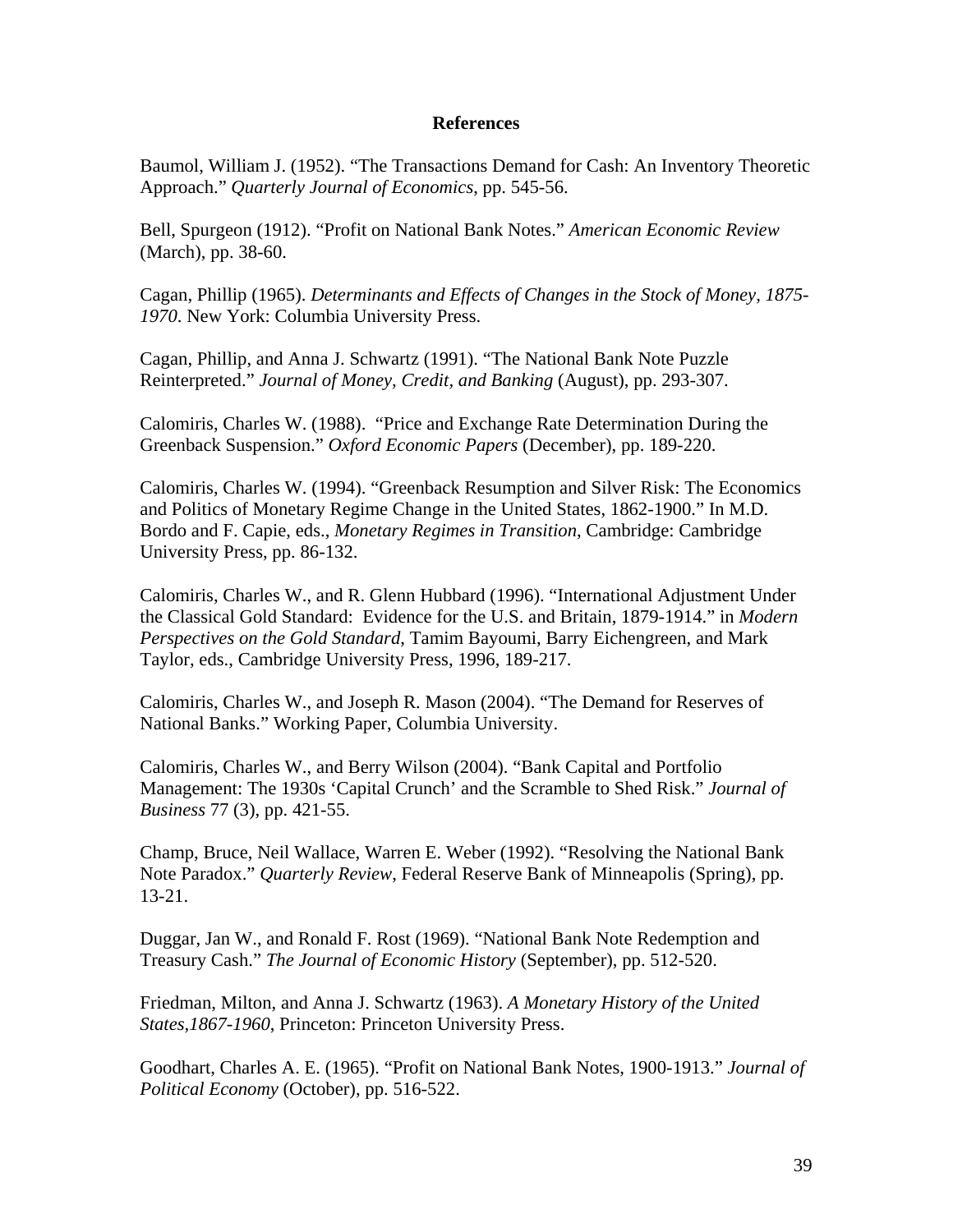Hetherington, Bruce W. (1990). "Bank Entry and the Low Issue of National Bank Notes: A Reexamination." *Journal of Economic History* (September), pp. 669-76.

Homer, Sidney, and Richard Sylla (1991). *A History of Interest Rates* (3<sup>rd</sup> Edition). New Brunswick, Rutgers University Press.

James, John A. (1976). "A Note on Interest Paid on New York Bankers' Balances in the Postbellum Period." *Business History Review* 50 (Summer), pp. 198-202.

James, John A. (1978). "The Conundrum of the Low Issue of National Bank Notes." *Journal of Political Economy* (April), pp. 359-67.

Kuehlwein, Michael (1992). "The National Bank Note Controversy Reexamined." *Journal of Money, Credit and Banking* 24 (1), pp. 111-26.

Miller, Merton H., and Daniel Orr (1966). "A Model of Demand for Money by Firms." *Quarterly Journal of Economics* 80, pp. 413-35.

National Monetary Commission (1910). *Laws of the United States Concerning Money, Banking, and Loans, 1778-1909*. Washington D.C.: U.S. Government Printing Office. S. Doc 580, pt. 2,  $61<sup>st</sup>$  Cong  $2<sup>nd</sup>$  session.

Tobin, James (1956). "The Interest Elasticity of Transactions Demand for Cash." *Review of Economics and Statistics* 38, pp. 241-7.

U.S. Department of Commerce (1949). *Historical Statistics of the United States, 1789- 1945*. Washington, D.C.: Bureau of the Census.

Wallace, Neil, and Tao Zhu (2004). "Float on a Note." Working Paper, Pennsylvania State University.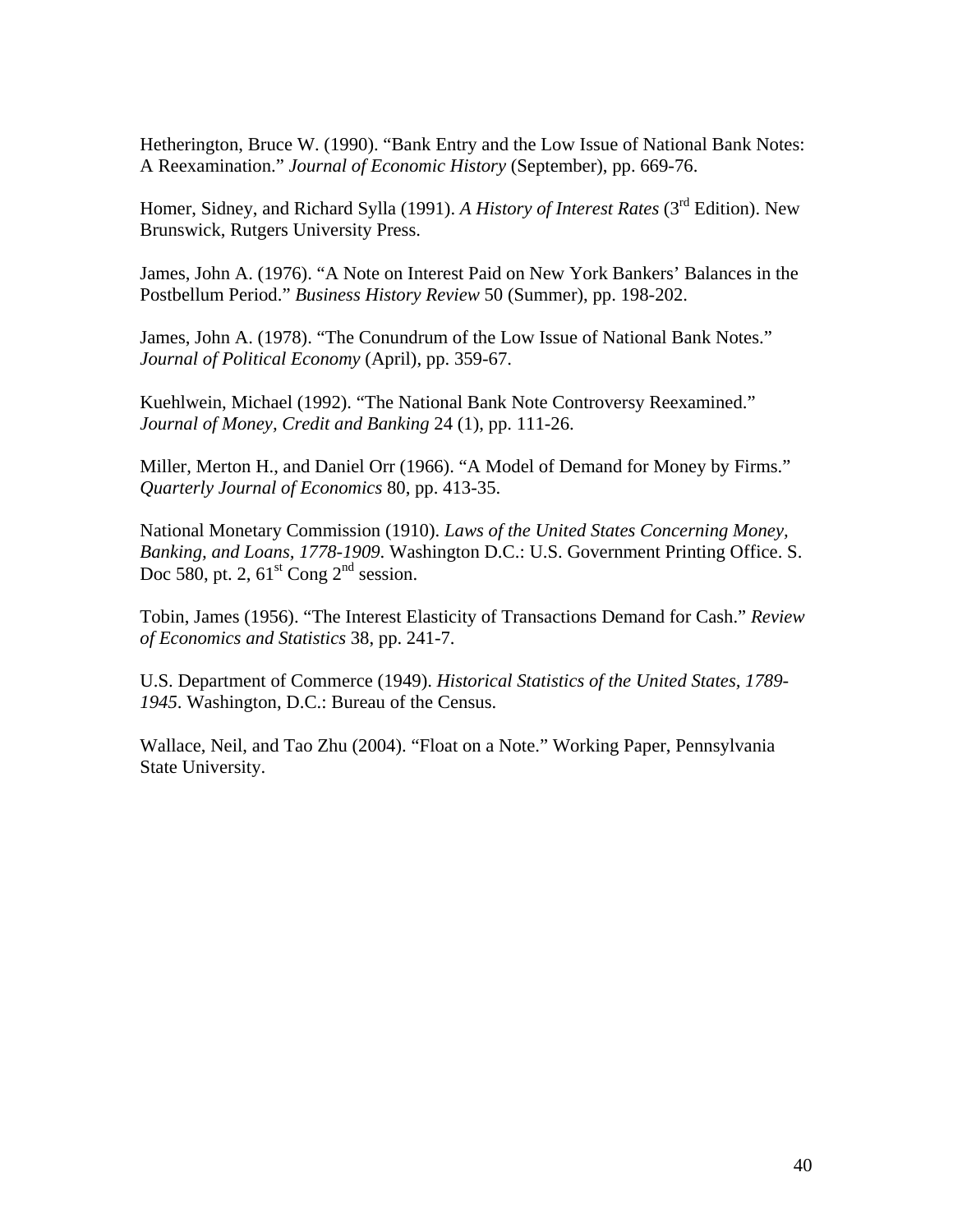Figure 1: Histogram for Issue Propensity -- All Issuers, 1880



Figure 2: Histogram for Issue Propensity -- Discretionary Issuers Only, 1880

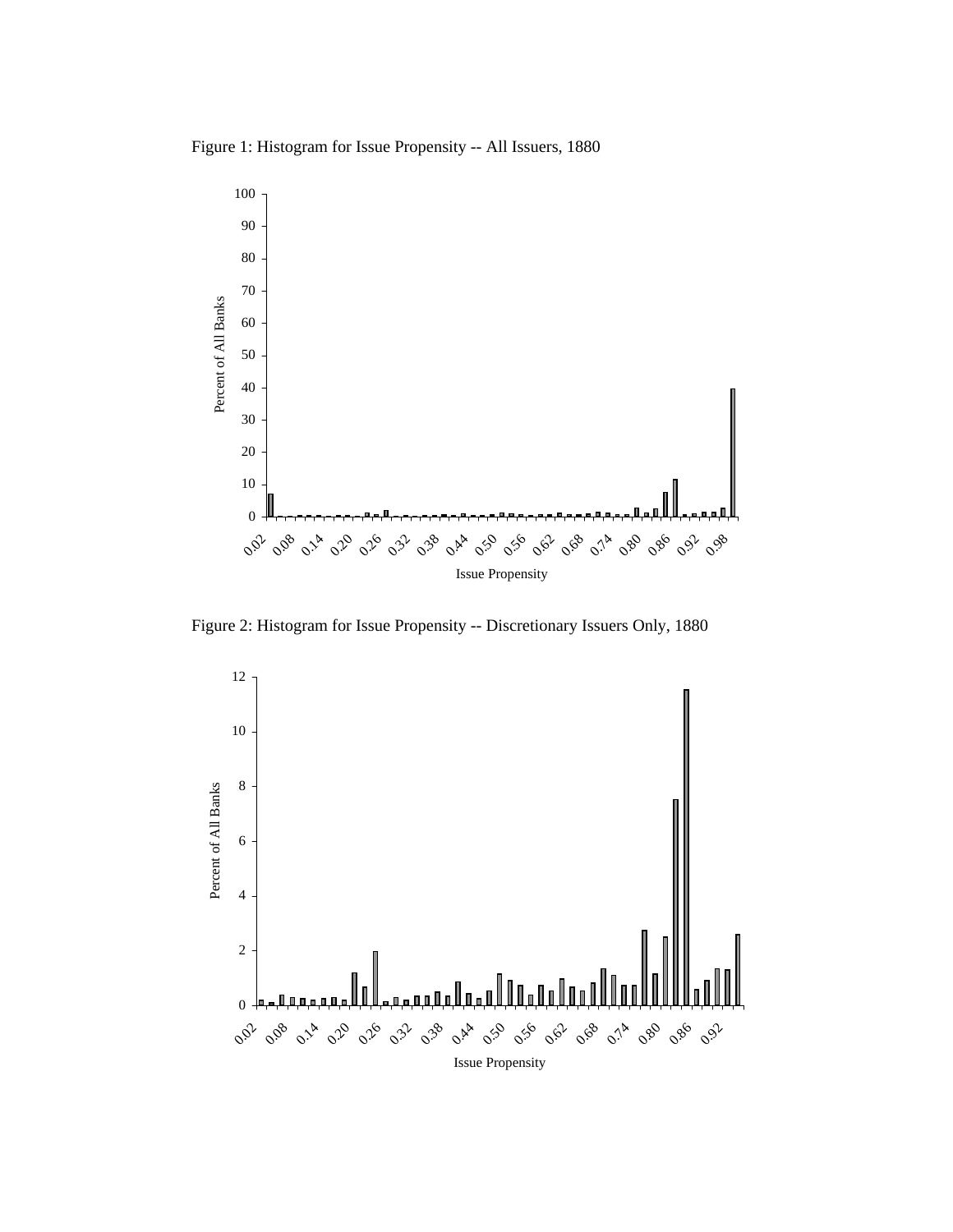Figure 3: Histogram for Issue Propensity -- All Issuers, 1890



Figure 4: Histogram for Issue Propensity -- Discretionary Issuers Only, 1890

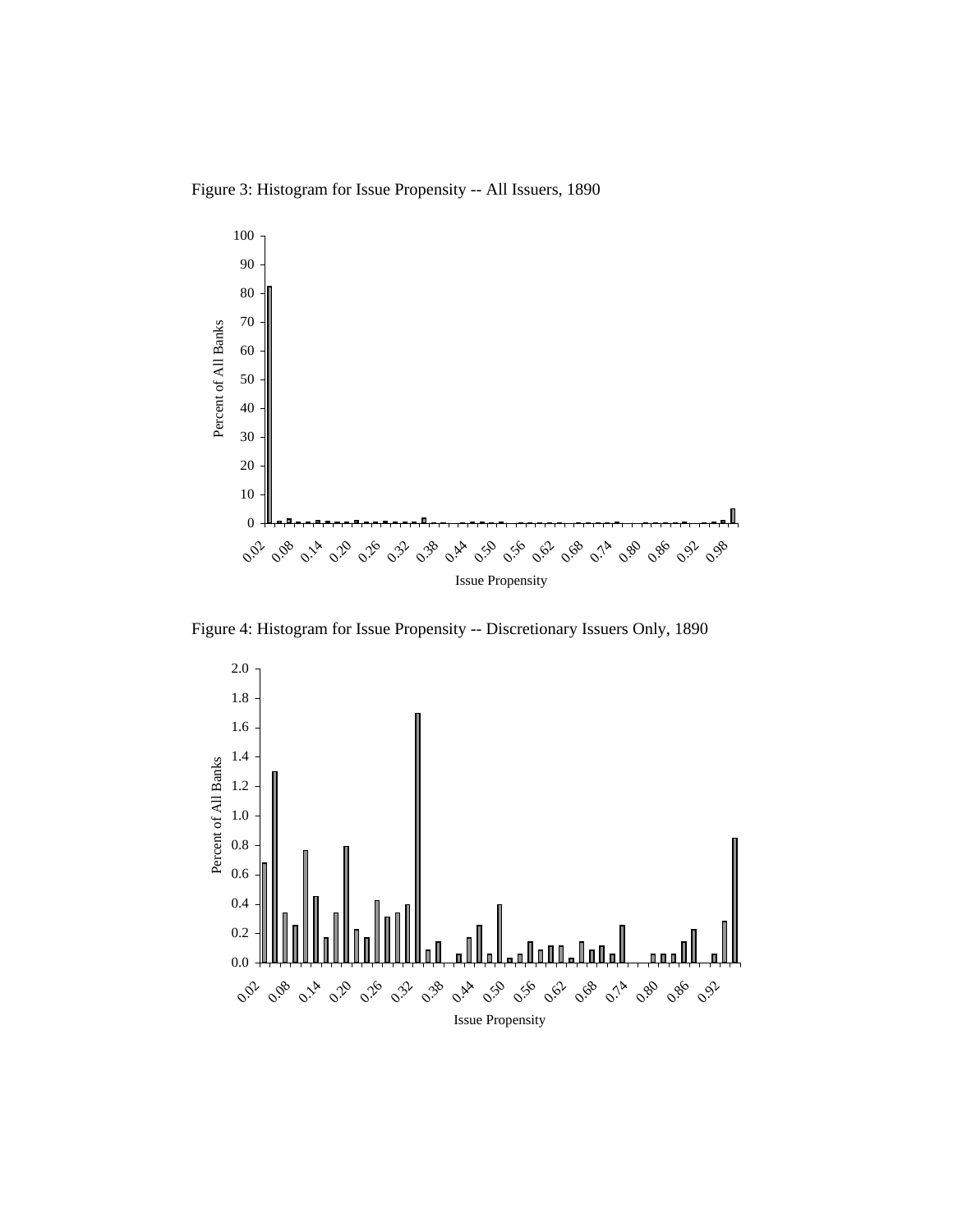Figure 5: Histogram for Issue Propensity -- All Issuers, 1900



Figure 6: Histogram for Issue Propensity -- Discretionary Issuers Only, 1900

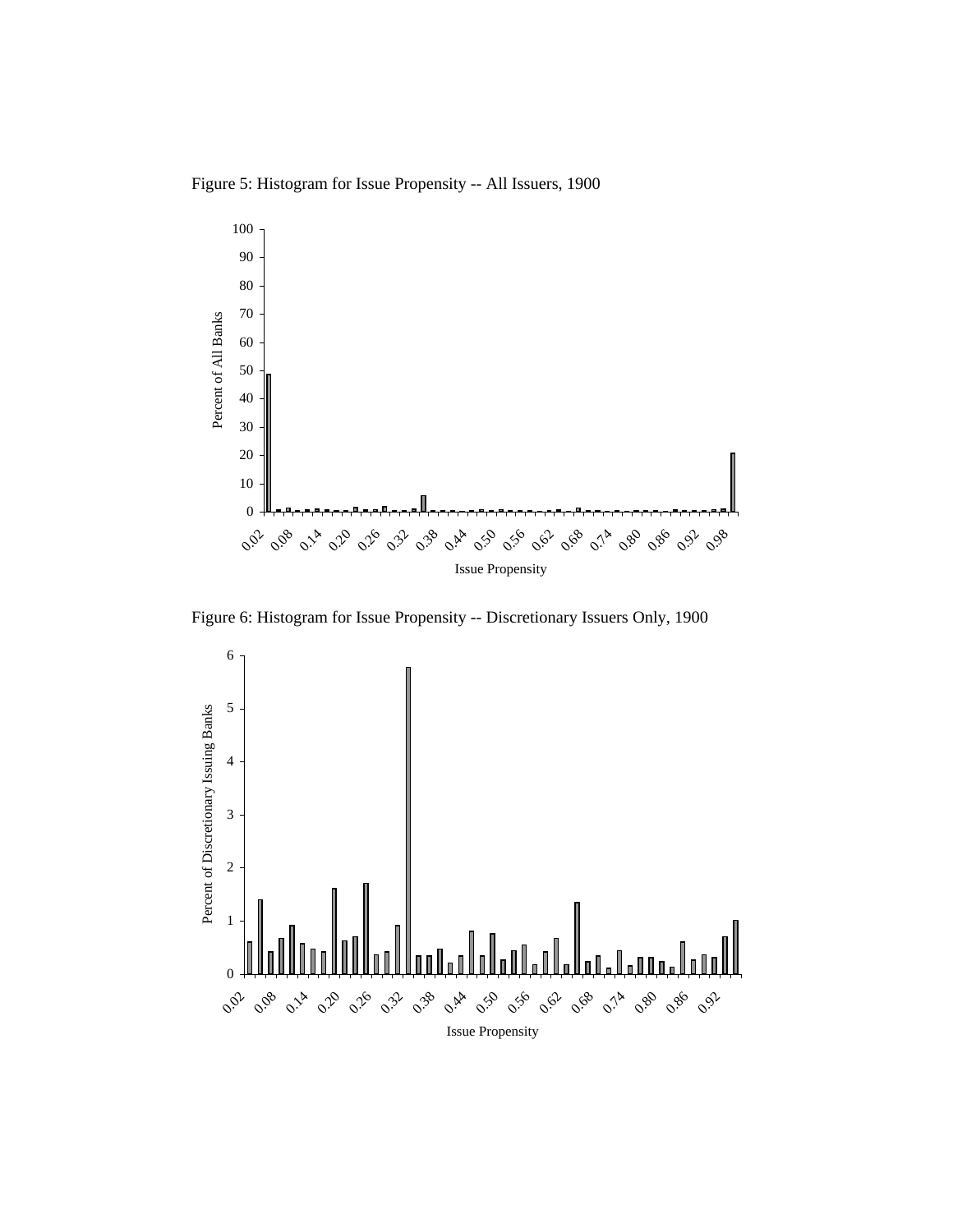

Figure 7: Distribution of Issuance (IPTRUNC) Across Decades and Regions

|     |      | # of banks in each region |      | % change in # banks in each region  |
|-----|------|---------------------------|------|-------------------------------------|
|     | 1880 | 1890                      | 1900 | 1890-1900<br>1880-1890<br>1880-1900 |
| NE  | 550  | 559                       | 583  | 4.29<br>6.00<br>1.64                |
| MA  | 616  | 939                       | 780  | 26.62<br>$-16.93$<br>52.44          |
| MW  | 660  | 1429                      | 1343 | 103.48<br>116.52<br>$-6.02$         |
| SO. | 90   | 415                       | 361  | 301.11<br>$-13.01$<br>361.11        |
| AP  | 124  | 243                       | 207  | $-14.81$<br>95.97<br>66.94          |
| WE  | 38   | 202                       | 237  | 523.68<br>17.33<br>431.58           |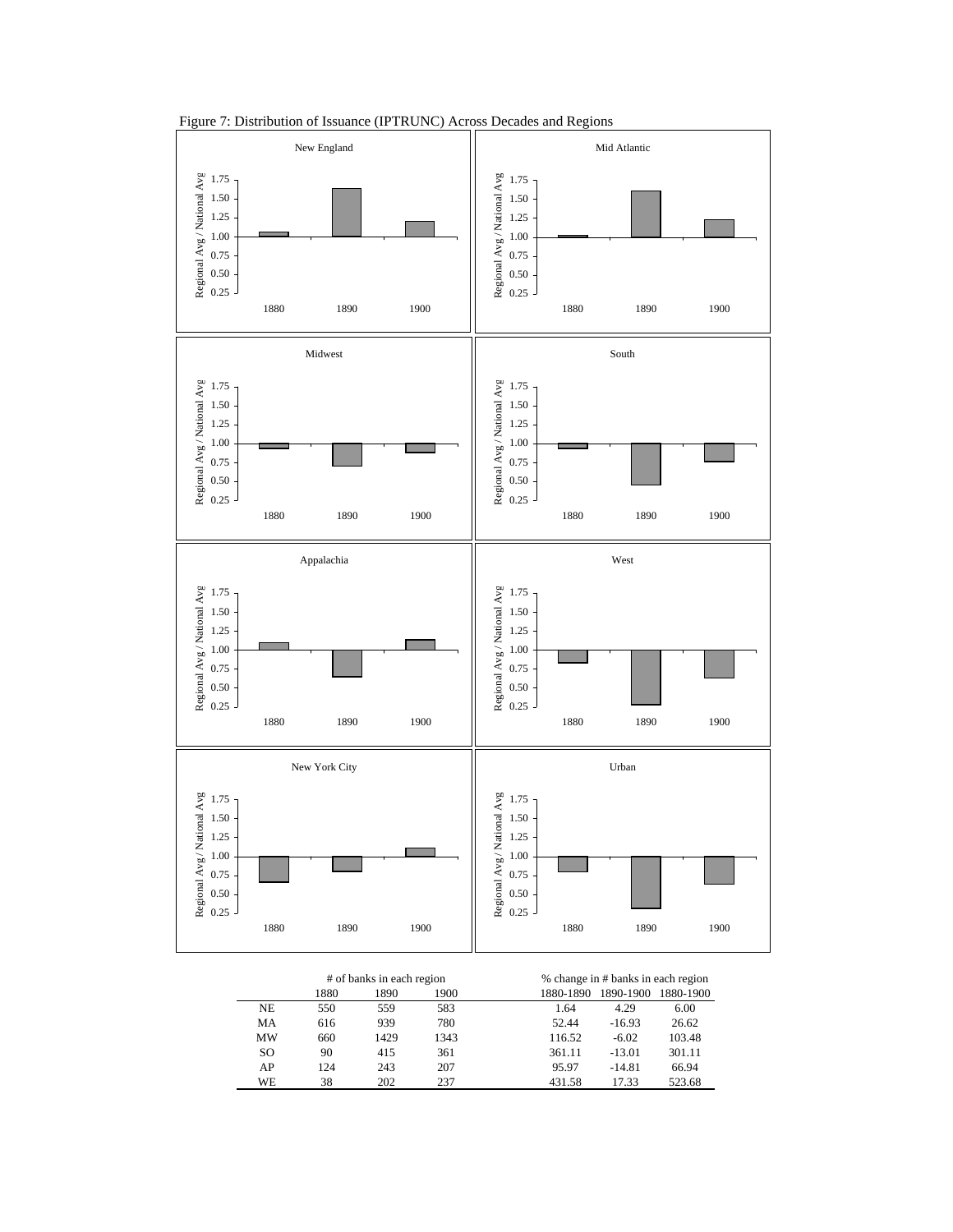| Assets                       |       |                    | Liabilities |
|------------------------------|-------|--------------------|-------------|
| Bonds to back<br>Circulation | 1,225 | <b>Notes</b>       | 500         |
| Legal Tender                 | 25    | Capital<br>Surplus | 625<br>125  |
|                              | 1,250 |                    | 1,250       |

Assuming that government bonds earn 3.5% and taking into account the 1% tax on notes issued:

Profits =  $3.5\% * 1,225 - 1\% * 500$ Profits  $= 42.875 - 5.000$ Profits  $=$  37.875

Dividing profits by capital and surplus yields:

 $37.875 / (625 + 125) = 5.05\%$  ROE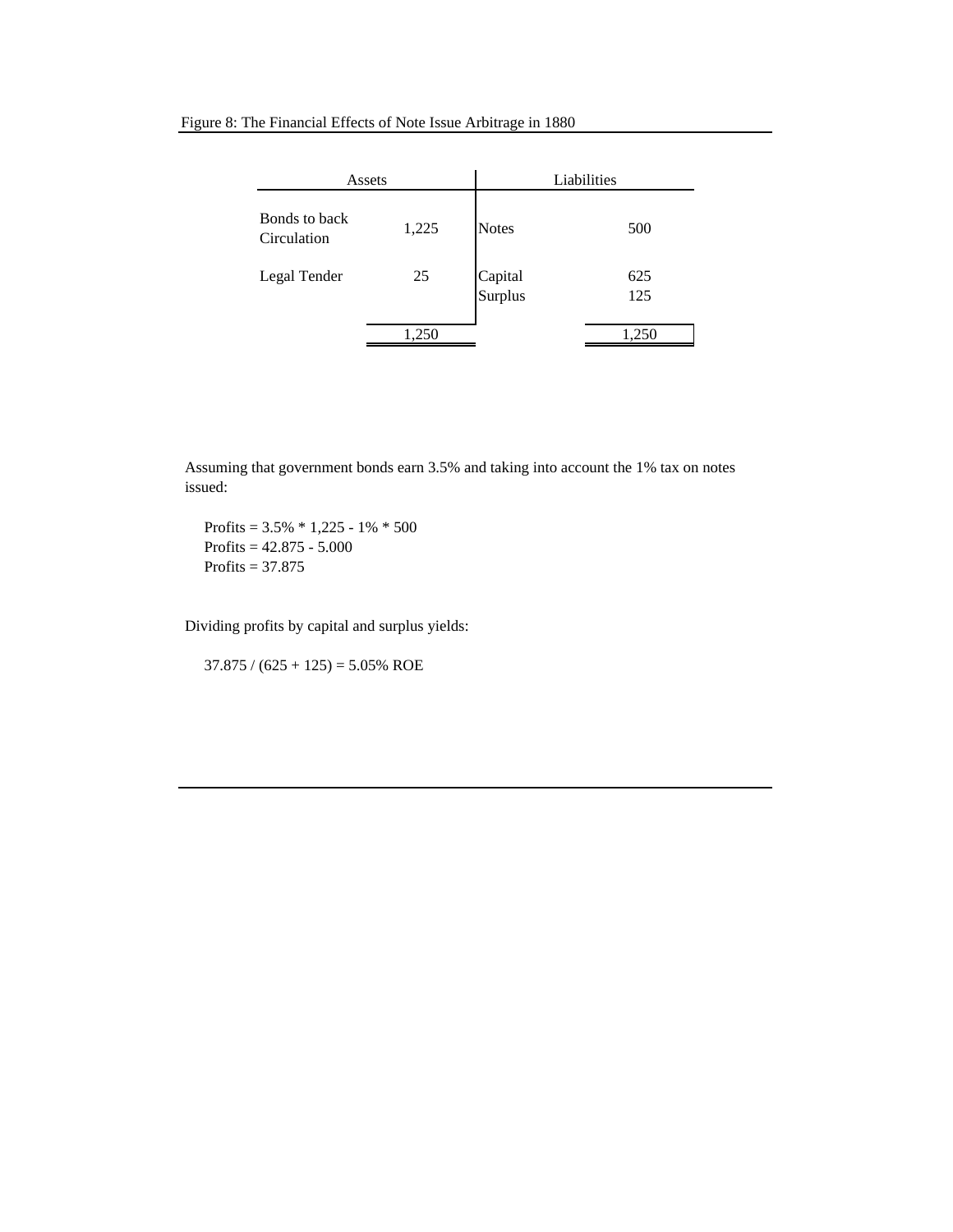| Assets                       |       |                    | Liabilities   |
|------------------------------|-------|--------------------|---------------|
| Bonds to back<br>Circulation | 1,028 | <b>Notes</b>       | 450           |
| Legal Tender                 | 22.5  | Capital<br>Surplus | 499.99<br>100 |
|                              | 1,050 |                    | 1,050         |

Assuming that government bonds earn 3.5% and taking into account the 1% tax on notes issued:

Profits =  $3.5\% * 1,050 - 1\% * 450$  Profits = 35.9625 - 4.500 Profits  $= 31.4625$ 

Dividing profits by capital and surplus yields:

 $31.4625 / (499 + 100) = 5.24\%$  ROE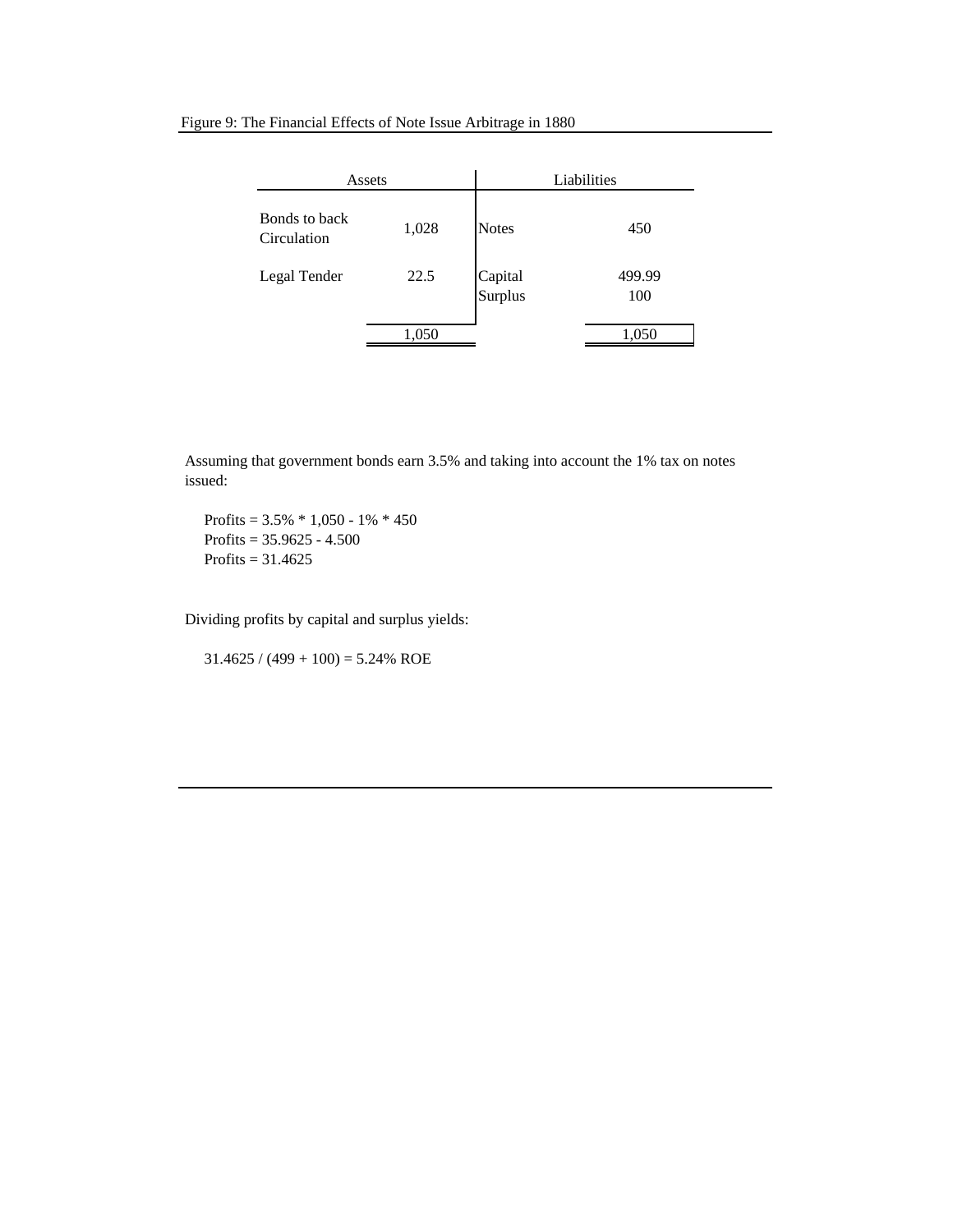

 $_0$   $\downarrow$ 

<u>llan llu</u>

**1.00** 0.85 0.70 0.55<br>- 0.55 **0.40 0.25** -0.10 **0.05**  $\mathcal{O}_{\mathcal{P}}$  $\circ$ 35 0.50 0.65 **890 0.95** 

0.96 0.96

Proportional Change in Issue Propensity, 1880-1900

5

10

15

Figure 10a: 1900 IPTRUNC of Banks Entering 1880-1900 Figure 10b: 1880 IPTRUNC of Banks Exiting 1880-1900

 $\overline{0}$ .

0.0<sub>0</sub> 0.00 0.00 0.00 0.30 0.30

 $o_{\aleph}$ **0.50 0.56 0.62** 0.68  $\hat{O}^2$  $\mathcal{C}_{\alpha}^{\Theta}$ 

Issue Propensity

5

10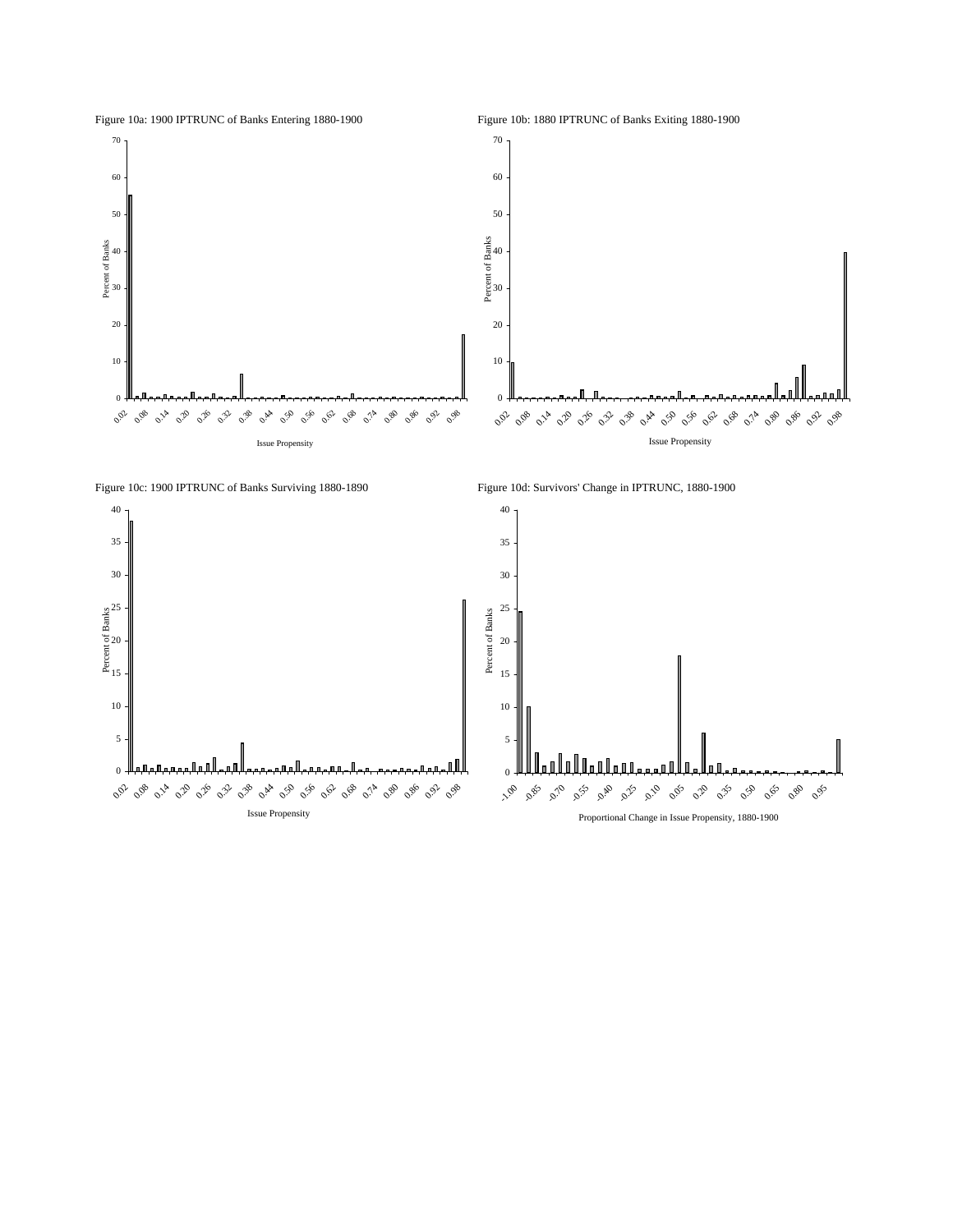



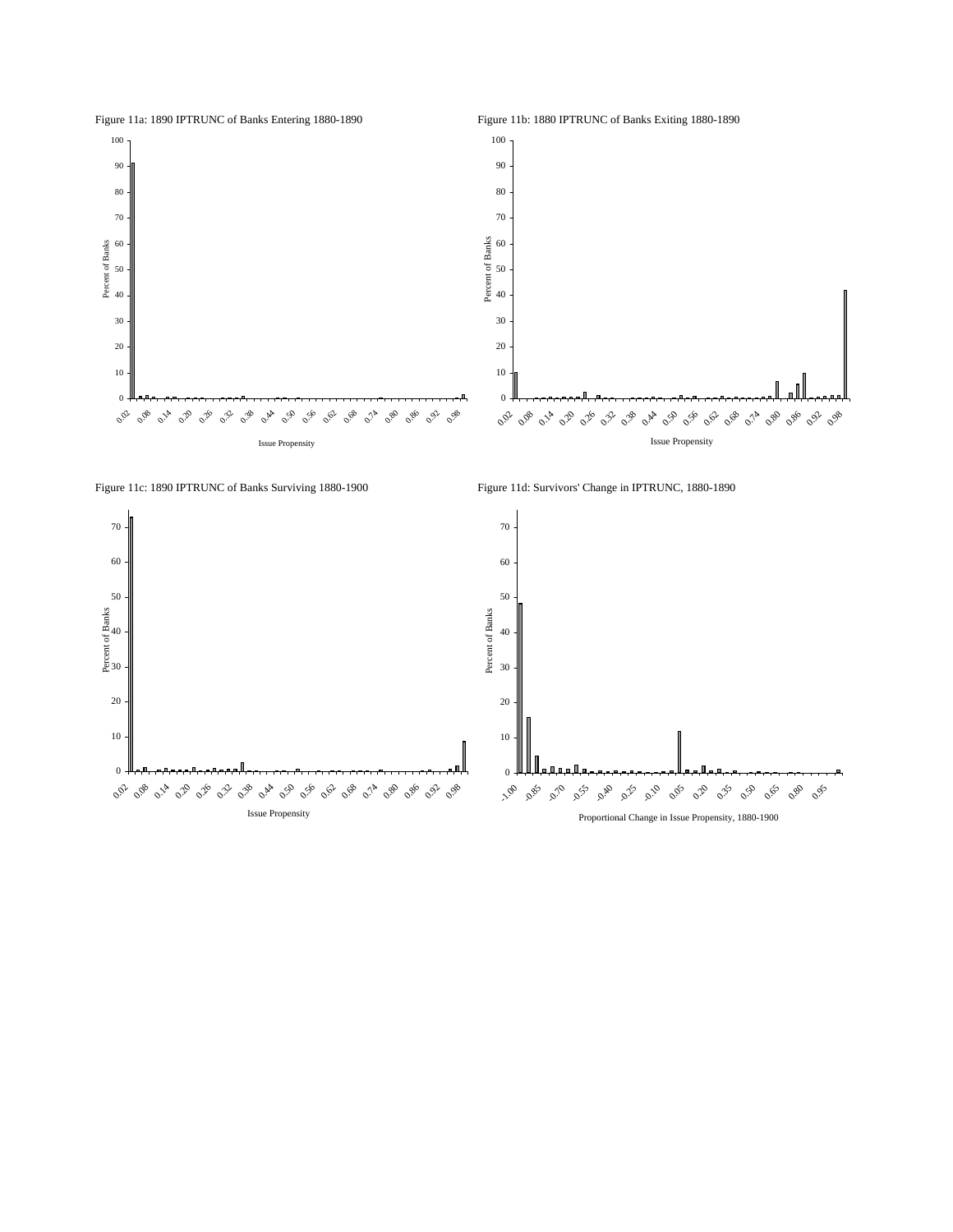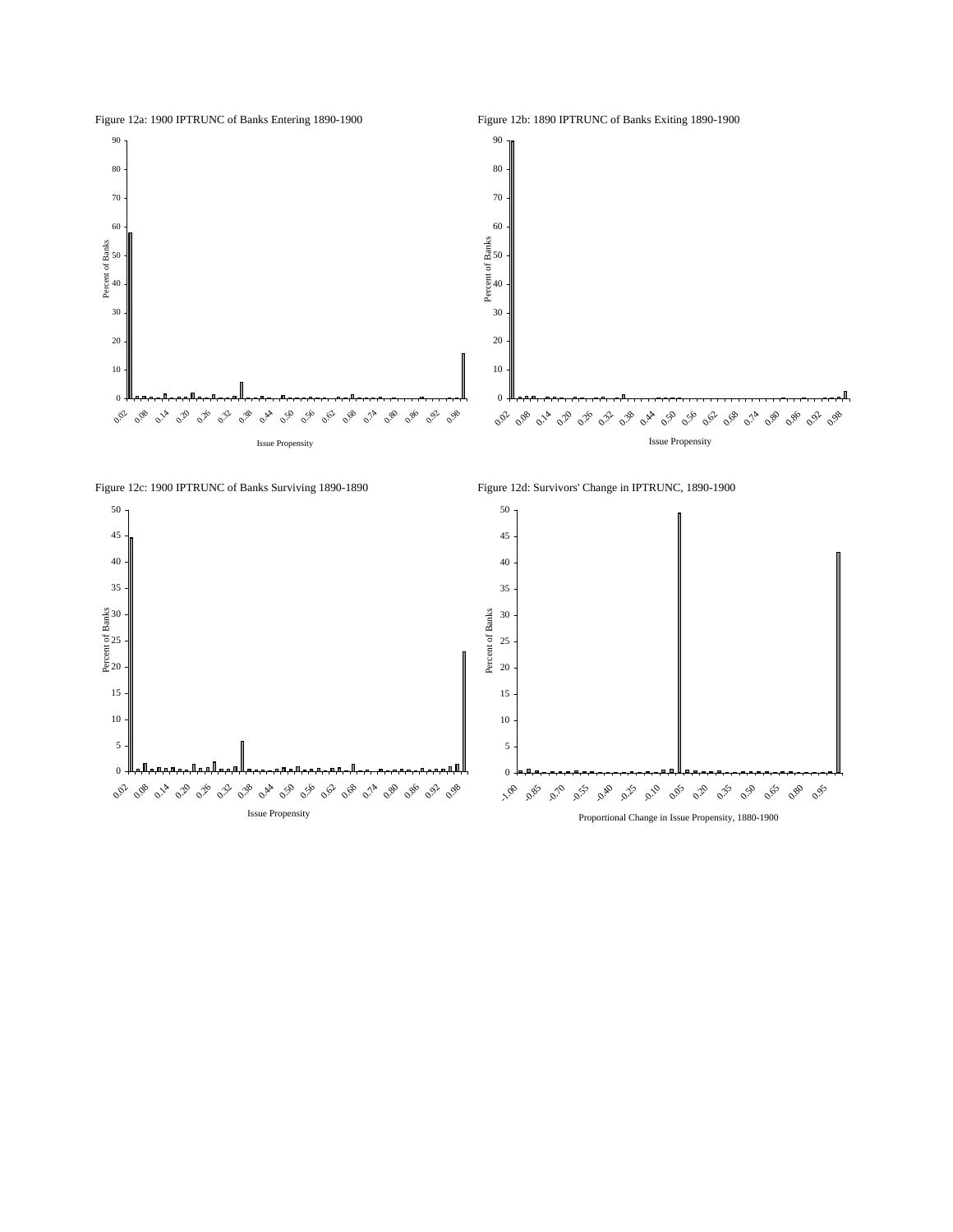# Table 1: National Banking Laws Specifically Constraining Note Issue

Constraints on Maximum Note Issue:

1. If bank chartered before end of 1864, can issue up to 90% market value of bonds (not to exceed 90% of par if bonds pay greater than 5% interest), though not exceeding 100% capital (p. 340 Act of March 3, 1863).

- 2. If bank chartered from beginning of 1865 to July 1870 (p. 364 Act of March 3, 1865):
- Banks with capital less than \$500,000, can issue up to 90% capital;
- Banks with capital more than \$500,000 and less than \$1,000,000 can issue up to 80% capital;
- Banks with capital more than \$1,000,000 and less than \$3,000,000 can issue up to 75% capital;
- Banks with capital greater than \$3,000,000 can issue up to 60% capital.
- 3. If bank chartered after 1870 then (p. 370 Act of July 12, 1870):
- No bank chartered after July 12, 1870 may issue more than \$500,000 total.
	- -- Banks with capital less than \$500,000, can issue up to 90% capital (previous provision unaltered);
	- -- Banks with capital more than \$500,000 and less than \$625,000 can issue up to 80% capital (previous provision unaltered and  $0.80*625,000=500,000$ );

4. After July 12, 1882, all banks may issue up to 90% of the par value of bonds backing the note issue, not exceeding 90% of capital.

5. On March 14, 1900, the requirement was further relaxed to 100% of the par value of the bonds, not exceeding 100% of capital.

State bank notes not yet redeemed subsequent to conversion count as national bank notes in calculations of maxima.

Constraints on Minimum Note Issue:

1. Banks must hold bonds to back circulation amounting to the maximum of \$30,000 or 33% of capital. Since banks must hold 111% of the notes in bonds to back the circulation, these note constraints mean that banks may issue minimum notes amounting to the greater of  $$30,000*(1/1.11)=$27,000$  or 33%\*Capital\*(1/1.11).

2. After July 12, 1882, the minimum bond requirement was revised to 25% of capital for banks with capital less than \$150,000.

Source: National Monetary Commission. Laws of the United States Concerning Money, Banking, and Loans, 1778-1909. Washington, DC: US Government Printing Office, 1910. Senate Document 580, part 2, 61st Congress, 2nd session.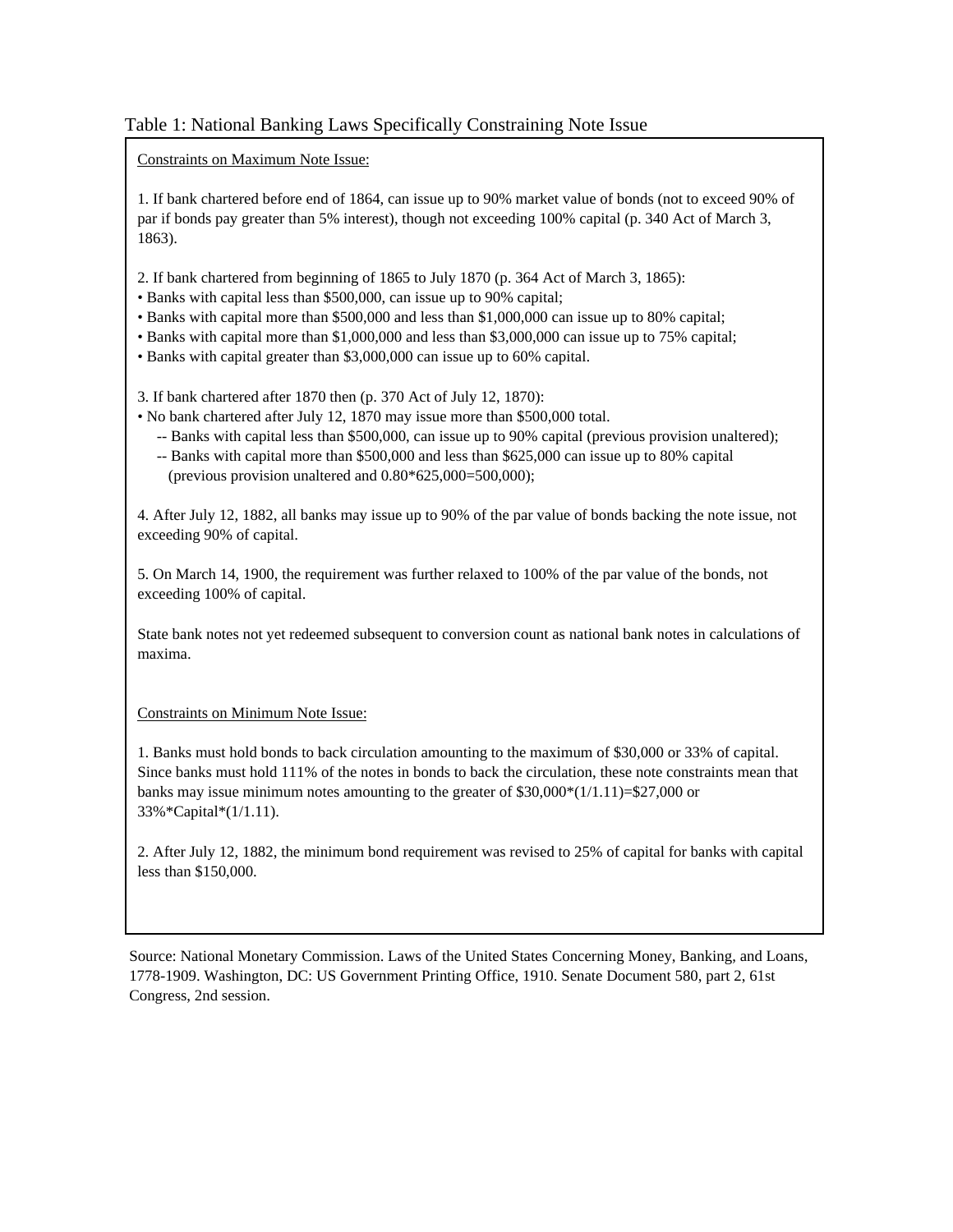## Table 2: Variable Definintions

| Variable Name   | Definition                                                                                                                                                                                                                                                                                                                                                                                                                                                                                                                                                                                                                                                                                                                                                                                                                                               |
|-----------------|----------------------------------------------------------------------------------------------------------------------------------------------------------------------------------------------------------------------------------------------------------------------------------------------------------------------------------------------------------------------------------------------------------------------------------------------------------------------------------------------------------------------------------------------------------------------------------------------------------------------------------------------------------------------------------------------------------------------------------------------------------------------------------------------------------------------------------------------------------|
| IP              | (Actual Notes – Minimum Required Issuance) / (Maximum Permissible Notes – Minimum Required Issuance)                                                                                                                                                                                                                                                                                                                                                                                                                                                                                                                                                                                                                                                                                                                                                     |
| <b>IPTRUNC</b>  | IP trucated from above at 0.98 and from below at 0.02.                                                                                                                                                                                                                                                                                                                                                                                                                                                                                                                                                                                                                                                                                                                                                                                                   |
| TER             | Amount due from the Treasury in Excess of the 5% Redemption Fund / Total Liabilities                                                                                                                                                                                                                                                                                                                                                                                                                                                                                                                                                                                                                                                                                                                                                                     |
| <b>NER</b>      | For central reserve cities: (Legal Tender Notes+Due from the Treasury in Excess of the 5% Redemption Fund-<br>0.25*Total Deposits) / Total Liabilities;<br>For reserve cities: (Legal Tender Notes+Due from the Treasury in Excess of the 5% Redemption Fund-<br>0.125*Total Deposits) / Total Liabilities;<br>For other cities: (Legal Tender Notes+Due from the Treasury in Excess of the 5% Redemption Fund-<br>0.06*Total Deposits) / Total Liabilities.                                                                                                                                                                                                                                                                                                                                                                                             |
| <b>BER</b>      | For central reserve cities: (Legal Tender Notes+Due from the Treasury in Excess of the 5% Redemption Fund+<br>Due from Other Banks and Bankers-0.25*Total Deposits) / Total Liabilities;<br>For other cities: (Legal Tender Notes+Due from the Treasury in Excess of the 5% Redemption Fund+<br>Due from Other Banks and Bankers-0.15*Total Deposits) / Total Liabilities.                                                                                                                                                                                                                                                                                                                                                                                                                                                                               |
| NYC             | 1 if bank is located in New York City, 0 otherwise.                                                                                                                                                                                                                                                                                                                                                                                                                                                                                                                                                                                                                                                                                                                                                                                                      |
| <b>URBAN</b>    | 1 if bank is located in Philadelphia, Boston, Chicago, New Orleans or San Francisco, 0 otherwise.                                                                                                                                                                                                                                                                                                                                                                                                                                                                                                                                                                                                                                                                                                                                                        |
| <b>LNTA</b>     | Natural log of Total Assets                                                                                                                                                                                                                                                                                                                                                                                                                                                                                                                                                                                                                                                                                                                                                                                                                              |
| AGE             | Number of years since treceiving a National Bank charter.                                                                                                                                                                                                                                                                                                                                                                                                                                                                                                                                                                                                                                                                                                                                                                                                |
| <b>SIZEAGE</b>  | LNTA * AGE                                                                                                                                                                                                                                                                                                                                                                                                                                                                                                                                                                                                                                                                                                                                                                                                                                               |
| ROAL            | For 1880: State-level: (Net Income)/(Total Assets)-(0.0345-0.0100)*(Notes Outstanding)/(Total Assets)<br>For 1890: State-level: (Net Income)/(Total Assets)-(0.0224-0.0100)*(Notes Outstanding)/(Total Assets)<br>For 1900: State-level: (Net Income)/(Total Assets)-(0.0197-0.0100)*(Notes Outstanding)/(Total Assets)                                                                                                                                                                                                                                                                                                                                                                                                                                                                                                                                  |
| LOANRAT         | Loans and Discounts/(Loans and Discounts+US Bonds on Hand+Other Stocks, Bonds, and Mortgages)                                                                                                                                                                                                                                                                                                                                                                                                                                                                                                                                                                                                                                                                                                                                                            |
| <b>WDMK</b>     | [(Total Capital in Manufacturing <sub>t</sub> -Total Capital in Manufacturing <sub>t-10</sub> )/Total Capital in Manufacturing <sub>t-10</sub> )]*<br>[Total Capital in Manufacturing,/(Total Capital in Manufacturing,+Total Capital in Agriculture,)]                                                                                                                                                                                                                                                                                                                                                                                                                                                                                                                                                                                                  |
| <b>WDFK</b>     | [(Total Capital in Agriculture <sub>t</sub> -Total Capital in Agriculture <sub>t-10</sub> ) / Total Capital in Agriculture <sub>t-101</sub> *<br>[1-Total Capital in Manufacturing,/(Total Capital in Manufacturing, $+$ Total Capital in Agriculture,)]                                                                                                                                                                                                                                                                                                                                                                                                                                                                                                                                                                                                 |
| <b>WROAM</b>    | [(Value of Products in Manufacturing-Total Wages in Manufacturing-Total Cost of Materials in Manufacturing) /<br>Total Capital in Manufacturing]*[Total Capital in Manufacturing/(Total Capital in Manufacturing+<br>Total Capital in Agriculture)]                                                                                                                                                                                                                                                                                                                                                                                                                                                                                                                                                                                                      |
| TLTA            | Total Liabilities / Total Assets                                                                                                                                                                                                                                                                                                                                                                                                                                                                                                                                                                                                                                                                                                                                                                                                                         |
| <b>LNTL</b>     | Natural log of Total Liabilities                                                                                                                                                                                                                                                                                                                                                                                                                                                                                                                                                                                                                                                                                                                                                                                                                         |
| NTL             | Notes Outstanding / Total Liabilities                                                                                                                                                                                                                                                                                                                                                                                                                                                                                                                                                                                                                                                                                                                                                                                                                    |
| NTLSQ           | NTL squared.                                                                                                                                                                                                                                                                                                                                                                                                                                                                                                                                                                                                                                                                                                                                                                                                                                             |
| <b>USDTD</b>    | US Deposits / Total Deposits                                                                                                                                                                                                                                                                                                                                                                                                                                                                                                                                                                                                                                                                                                                                                                                                                             |
| <b>IBDTD</b>    | Due to Other Banks / Total Deposits                                                                                                                                                                                                                                                                                                                                                                                                                                                                                                                                                                                                                                                                                                                                                                                                                      |
| RCITY           | For 1880: 1 if bank is located in: Boston, Albany, Philadelphia, Pittsburgh, Baltimore, Washington, New Orleans, Louisville,<br>Cincinnati, Cleveland, Chicago, Detroit, Milwaukee, St. Louis, or San Francisco; 0 otherwise.<br>For 1890: 1 if bank is located in: Boston, Albany, Philadelphia, Pittsburg, Baltimore, Washington, New Orleans, Louisville,<br>Cincinnati, Cleveland, Detroit, Milwaukee, Kansas City, St. Joseph, Omaha, or San Francisco; 0 otherwise.<br>For 1900: 1 if bank is located in: Boston, Albany, Brooklyn, Philadelphia, Pittsburg, Baltimore, Washington, Savannah, New<br>Orleans, Louisville, Houston, Cincinnati, Cleveland, Columbus, Indianapolis, Detroit, Milwaukee, Des Moines, St. Paul,<br>Minneapolis, Kansas City, St. Joseph, Lincoln, Omaha, Denver, San Francisco, Los Angeles, or Portland; 0 otherwise. |
| <b>CRCITY</b>   | For 1880: 1 if bank is located in New York City; 0 otherwise.<br>For 1890 and 1900: 1 if bank is located in New York City, Chicago, or St. Louis; 0 otherwise.                                                                                                                                                                                                                                                                                                                                                                                                                                                                                                                                                                                                                                                                                           |
| NEWENGL         | 1 if bank is located in CT, ME, MA, NH, RI, or VT; 0 otherwise.                                                                                                                                                                                                                                                                                                                                                                                                                                                                                                                                                                                                                                                                                                                                                                                          |
| MIDATL          | 1 if bank is located in DE, NJ, NY, or PA; 0 otherwise.                                                                                                                                                                                                                                                                                                                                                                                                                                                                                                                                                                                                                                                                                                                                                                                                  |
| <b>MIDWEST</b>  | 1 if bank is located in IL, IN, MI, OH, WI, IA, KS, MN, MO, NE, SD, ND, or DK (Dakota for 1880); 0 otherwise.                                                                                                                                                                                                                                                                                                                                                                                                                                                                                                                                                                                                                                                                                                                                            |
| SOUTH           | 1 if bank is located in VA, AL, AR, FL, GA, LA, NC, SC, or TX; 0 otherwise.                                                                                                                                                                                                                                                                                                                                                                                                                                                                                                                                                                                                                                                                                                                                                                              |
| <b>APPALACH</b> | 1 if bank is located in KY, MD, TN, or WV; 0 otherwise.                                                                                                                                                                                                                                                                                                                                                                                                                                                                                                                                                                                                                                                                                                                                                                                                  |
| WEST            | 1 if bank is located in CO, CA, OR, AZ, ID, MT, NV, NM, UT, WY, WA, AK, or HI; 0 otherwise.                                                                                                                                                                                                                                                                                                                                                                                                                                                                                                                                                                                                                                                                                                                                                              |
| NOTEOUT         | Bank notes outstanding.                                                                                                                                                                                                                                                                                                                                                                                                                                                                                                                                                                                                                                                                                                                                                                                                                                  |
| <b>USCURR</b>   | Constant Maturity (12-year) Government Bond Yield to Maturity, Current Year (derived in Appendix A)                                                                                                                                                                                                                                                                                                                                                                                                                                                                                                                                                                                                                                                                                                                                                      |
| <b>USLAG</b>    | Constant Maturity (12-year) Government Bond Yield to Maturity, One Year Lagged Value (derived in Appendix A)                                                                                                                                                                                                                                                                                                                                                                                                                                                                                                                                                                                                                                                                                                                                             |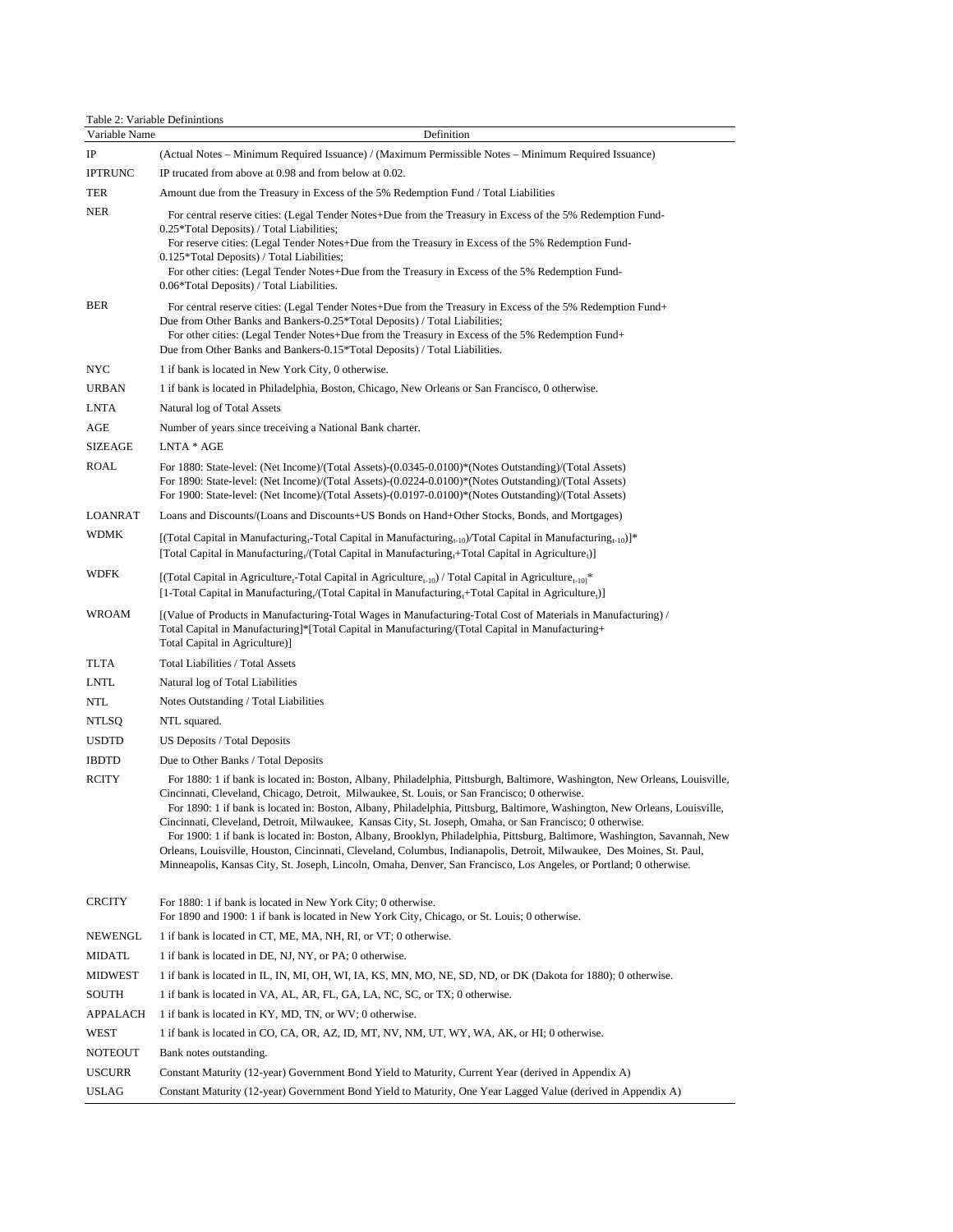| raone 5. Banning y Battistres | 1880      |           |              |           | 1890      |           |              |           | 1900      |           |              |           |
|-------------------------------|-----------|-----------|--------------|-----------|-----------|-----------|--------------|-----------|-----------|-----------|--------------|-----------|
| Variable Name                 | ${\bf N}$ | Mean      | Median       | Std Error | ${\bf N}$ | Mean      | Median       | Std Error | ${\bf N}$ | Mean      | Median       | Std Error |
| IP                            | 2090      | 0.7590    | 0.8571       | 0.0076    | 3540      | 0.0200    | 0.0000       | 0.0052    | 3861      | 0.2881    | 0.0667       | 0.0074    |
| <b>IPTRUNC</b>                | 2090      | 0.7641    | 0.8571       | 0.0065    | 3540      | 0.1101    | 0.0200       | 0.0042    | 3861      | 0.3410    | 0.0667       | 0.0064    |
| <b>TER</b>                    | 2079      | 0.0012    | 0.0000       | 0.0001    | 3540      | 0.0003    | 0.0000       | 0.0000    | 3860      | 0.0004    | 0.0000       | 0.0000    |
| <b>NER</b>                    | 2077      | $-0.0001$ | $-0.0027$    | 0.0011    | 3539      | $-0.0171$ | $-0.0191$    | 0.0008    | 3859      | $-0.0299$ | $-0.0304$    | 0.0005    |
| <b>BER</b>                    | 2077      | 0.0040    | $-0.0154$    | 0.0020    | 3539      | $-0.0291$ | $-0.0525$    | 0.0017    | 3859      | $-0.0383$ | $-0.0642$    | 0.0016    |
| <b>NYC</b>                    | 2090      | 0.0225    | 0.0000       | 0.0032    | 3540      | 0.0133    | 0.0000       | 0.0019    | 3861      | 0.0114    | 0.0000       | 0.0017    |
| <b>URBAN</b>                  | 2090      | 0.0531    | 0.0000       | 0.0049    | 3540      | 0.0398    | 0.0000       | 0.0033    | 3861      | 0.0277    | 0.0000       | 0.0026    |
| <b>LNTA</b>                   | 2079      | 13.203    | 13.031       | 0.020     | 3540      | 13.017    | 12.850       | 0.017     | 3861      | 13.195    | 13.058       | 0.018     |
| AGE                           | 2090      | 12.396    | 15.000       | 0.103     | 3540      | 13.160    | 9.000        | 0.167     | 3861      | 18.990    | 17.000       | 0.198     |
| <b>SIZEAGE</b>                | 2079      | 165.220   | 194.709      | 1.450     | 3540      | 175.599   | 123.663      | 2.286     | 3861      | 256.462   | 218.405      | 2.768     |
| <b>ROAL</b>                   | 2039      | 0.0168    | 0.0173       | 0.0002    | 3535      | 0.0247    | 0.0246       | 0.0001    | 3810      | 0.0182    | 0.0167       | 0.0001    |
| <b>LOANRAT</b>                | 2090      | 0.9180    | 0.9685       | 0.0026    | 3540      | 0.9482    | 0.9906       | 0.0016    | 3861      | 0.8859    | 0.9417       | 0.0023    |
| <b>WDMK</b>                   | 1683      | 0.1322    | 0.0397       | 0.0141    | 2684      | 0.8510    | 0.2512       | 0.0670    | 3203      | 0.2776    | 0.1165       | 0.0139    |
| <b>WDFK</b>                   | 1683      | 0.0652    | $-0.0231$    | 0.0169    | 2719      | 0.5777    | 0.0556       | 0.0663    | 3222      | 0.2542    | 0.0561       | 0.0127    |
| <b>WROAM</b>                  | 1702      | 0.1126    | 0.0550       | 0.0031    | 2894      | 0.0919    | 0.0483       | 0.0021    | 3247      | 0.1107    | 0.0760       | 0.0020    |
| <b>TLTA</b>                   | 2079      | 0.6388    | 0.6384       | 0.0022    | 3540      | 0.6237    | 0.6343       | 0.0020    | 3860      | 0.7192    | 0.7359       | 0.0018    |
| <b>LNTL</b>                   | 2079      | 12.7422   | 12.5699      | 0.0216    | 3540      | 12.5237   | 12.3798      | 0.0183    | 3860      | 12.8510   | 12.7264      | 0.0190    |
| <b>NTL</b>                    | 2079      | 0.3675    | 0.3449       | 0.0041    | 3540      | 0.1277    | 0.0994       | 0.0018    | 3860      | 0.1301    | 0.1000       | 0.0018    |
| <b>NTLSQ</b>                  | 2079      | 0.1698    | 0.1190       | 0.0035    | 3540      | 0.0282    | 0.0099       | 0.0010    | 3860      | 0.0292    | 0.0100       | 0.0009    |
| <b>USDTD</b>                  | 2088      | 6.69E-07  | $0.00E + 00$ | 6.42E-07  | 3539      | 2.87E-08  | $0.00E + 00$ | 5.96E-09  | 3860      | 2.96E-08  | $0.00E + 00$ | 6.26E-09  |
| <b>IBDTD</b>                  | 2088      | 0.0649    | 0.0157       | 0.0027    | 3539      | 0.0629    | 0.0199       | 0.0018    | 3860      | 0.0550    | 0.0091       | 0.0020    |
| <b>RCITY</b>                  | 2090      | 0.0914    | 0.0000       | 0.0063    | 3540      | 0.0664    | 0.0000       | 0.0042    | 3861      | 0.0785    | 0.0000       | 0.0043    |
| <b>CRCITY</b>                 | 2090      | 0.0225    | 0.0000       | 0.0032    | 3540      | 0.0201    | 0.0000       | 0.0024    | 3861      | 0.0158    | 0.0000       | 0.0020    |
| <b>NEWENGL</b>                | 2090      | 0.2632    | 0.0000       | 0.0096    | 3540      | 0.1647    | 0.0000       | 0.0062    | 3861      | 0.1448    | 0.0000       | 0.0057    |
| <b>MIDATL</b>                 | 2090      | 0.2947    | 0.0000       | 0.0100    | 3540      | 0.2203    | 0.0000       | 0.0070    | 3861      | 0.2432    | 0.0000       | 0.0069    |
| <b>MIDWEST</b>                | 2090      | 0.3158    | 0.0000       | 0.0102    | 3540      | 0.3794    | 0.0000       | 0.0082    | 3861      | 0.3701    | 0.0000       | 0.0078    |
| <b>SOUTH</b>                  | 2090      | 0.0431    | 0.0000       | 0.0044    | 3540      | 0.1020    | 0.0000       | 0.0051    | 3861      | 0.1075    | 0.0000       | 0.0050    |
| <b>APPALACH</b>               | 2090      | 0.0593    | 0.0000       | 0.0052    | 3540      | 0.0585    | 0.0000       | 0.0039    | 3861      | 0.0629    | 0.0000       | 0.0039    |
| <b>WEST</b>                   | 2090      | 0.0182    | 0.0000       | 0.0029    | 3540      | 0.0669    | 0.0000       | 0.0042    | 3861      | 0.0523    | 0.0000       | 0.0036    |
| <b>NOTEOUT</b>                | 2090      | 151,929   | 90,000       | 3,643     | 3540      | 34,747    | 22,500       | 695       | 3861      | 73,512    | 45,000       | 3,266     |
| <b>USCURR</b>                 | 2090      | 3.4500    | 3.4500       | 0.0000    | 3540      | 2.2400    | 2.2400       | 0.0000    | 3861      | 1.9700    | 1.9700       | 0.0000    |
| USLAG-                        | 2090      | 3.8700    | 3.8700       | 0.0000    | 3540      | 1.9800    | 1.9800       | 0.0000    | 3861      | 2.4800    | 2.9000       | 0.0000    |

Table 3: Summary Statistics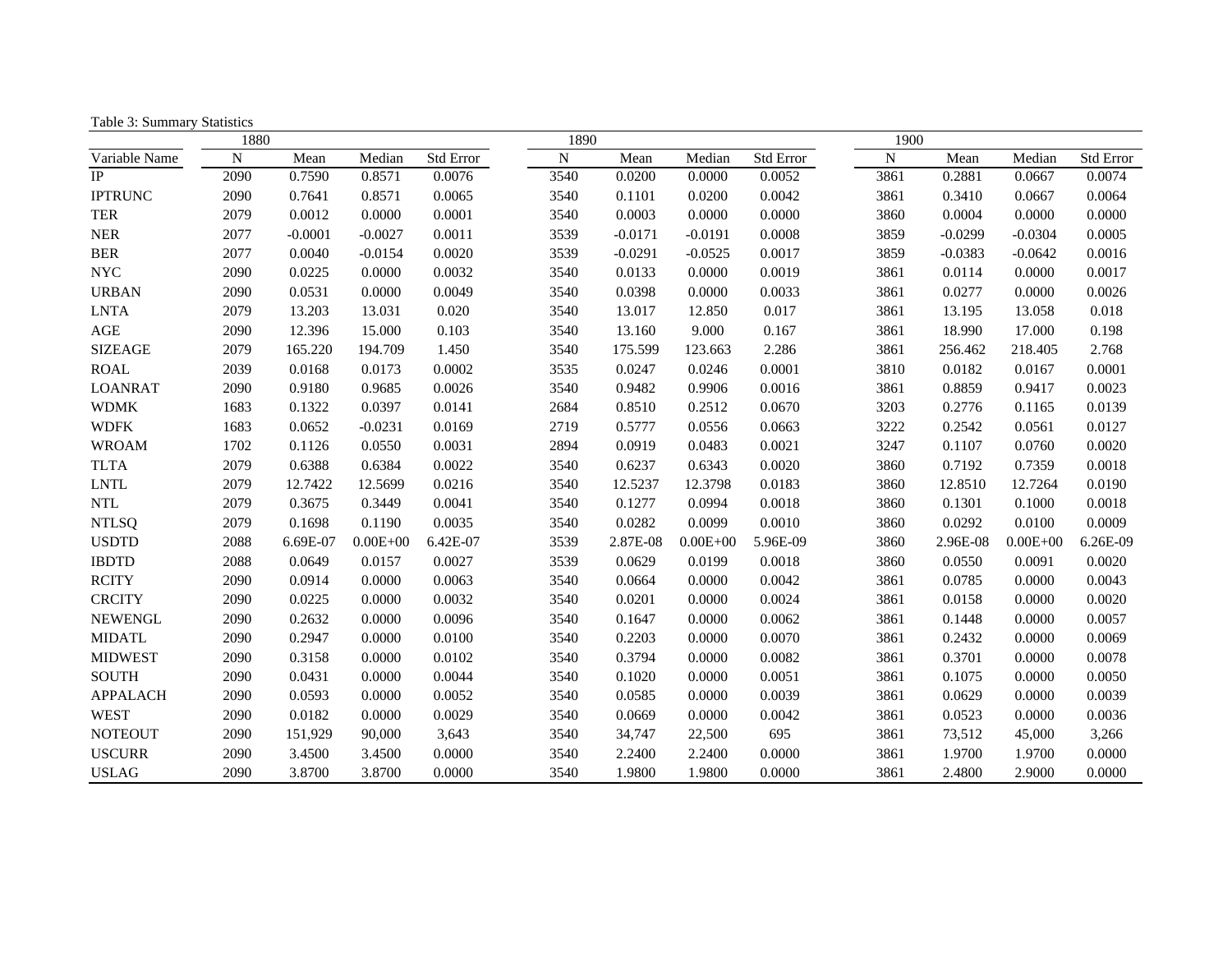## Table 4: OLS Models of Excess Reserves, 1880, 1890, and 1900

|                    | (A)         | (B)         | (C)         | (D)         | (E)         | (F)           |
|--------------------|-------------|-------------|-------------|-------------|-------------|---------------|
| Dependent Variable | Treasury    | Treasury    | Treasury    | Narrow      | Narrow      | Narrow        |
|                    | Excess      | Excess      | Excess      | Excess      | Excess      | <b>Excess</b> |
|                    | Reserves,   | Reserves,   | Reserves,   | Reserves,   | Reserves,   | Reserves,     |
|                    | <b>TER</b>  | TER         | TER         | ${\tt NER}$ | <b>NER</b>  | ${\tt NER}$   |
| Sample             | All Banks,  | All Banks,  | All Banks,  | All Banks,  | All Banks,  | All Banks,    |
|                    | 1880        | 1890        | 1900        | 1880        | 1890        | 1900          |
| N                  | 2,077       | 3,539       | 3,859       | 2,077       | 3,539       | 3,859         |
| R-squared          | 0.003       | 0.006       | 0.010       | 0.511       | 0.471       | 0.448         |
| Adj. R-squared     | $-0.004$    | 0.002       | 0.006       | 0.508       | 0.469       | 0.446         |
|                    | Coefficient | Coefficient | Coefficient | Coefficient | Coefficient | Coefficient   |
|                    | Std. Error  | Std. Error  | Std. Error  | Std. Error  | Std. Error  | Std. Error    |
| Intercept          | 0.0036      | $-0.0009$   | 0.0018      | 0.1152      | 0.0706      | 0.0459        |
|                    | 0.0038      | 0.0006      | 0.0008      | 0.0215      | 0.0132      | 0.0067        |
| <b>TLTA</b>        | 0.0005      | $-0.0003$   | $-0.0025$   | $-0.0371$   | $-0.0427$   | $-0.0490$     |
|                    | 0.0024      | 0.0003      | 0.0006      | 0.0135      | 0.0068      | 0.0052        |
| <b>LNTL</b>        | $-0.0001$   | 0.0001      | 0.0000      | $-0.0065$   | $-0.0055$   | $-0.0028$     |
|                    | 0.0002      | 0.0000      | 0.0001      | 0.0013      | 0.0009      | 0.0005        |
| <b>NTL</b>         | $-0.0005$   | 0.0008      | 0.0006      | $-0.0247$   | $-0.0367$   | 0.0118        |
|                    | 0.0032      | 0.0007      | 0.0011      | 0.0183      | 0.0164      | $0.0090\,$    |
| <b>NTLSQ</b>       | 0.0011      | $-0.0002$   | $-0.0029$   | 0.0289      | 0.0772      | $-0.0002$     |
|                    | 0.0034      | 0.0011      | 0.0022      | 0.0193      | 0.0254      | 0.0177        |
| <b>LOANRAT</b>     | $-0.0017$   | 0.0001      | 0.0000      | $-0.0176$   | 0.0010      | $-0.0044$     |
|                    | 0.0012      | 0.0003      | 0.0004      | 0.0067      | 0.0061      | 0.0030        |
| <b>USDTD</b>       | $-0.7970$   | $-0.8484$   | $-66.1297$  | 3.7549      | 1,217       | 5,747         |
|                    | 4.7200      | 71.0782     | 126.0965    | 26.7519     | 1,590       | 1,040         |
| <b>IBDTD</b>       | $-0.0001$   | $-0.0001$   | $-0.0001$   | 0.0022      | 0.0031      | 0.0299        |
|                    | 0.0014      | 0.0003      | 0.0005      | 0.0077      | 0.0065      | 0.0040        |
| <b>RCITY</b>       | 0.0000      | $-0.0001$   | 0.0003      | $-0.0379$   | $-0.0441$   | $-0.0411$     |
|                    | 0.0006      | 0.0001      | 0.0002      | 0.0033      | 0.0026      | 0.0018        |
| <b>CRCITY</b>      | $-0.0002$   | 0.0000      | 0.0004      | $-0.1667$   | $-0.1484$   | $-0.1246$     |
|                    | 0.0011      | 0.0002      | $0.0004\,$  | 0.0065      | $0.0046\,$  | 0.0037        |
| <b>MIDATL</b>      | 0.0002      | 0.0000      | 0.0001      | 0.0124      | 0.0100      | 0.0011        |
|                    | 0.0004      | 0.0001      | 0.0002      | 0.0024      | 0.0019      | 0.0014        |
| <b>MIDWEST</b>     | 0.0003      | 0.0001      | 0.0002      | 0.0351      | 0.0206      | $-0.0003$     |
|                    | 0.0004      | 0.0001      | 0.0002      | 0.0025      | 0.0018      | 0.0014        |
| <b>SOUTH</b>       | 0.0009      | 0.0003      | 0.0005      | 0.0452      | 0.0428      | 0.0096        |
|                    | $0.0008\,$  | 0.0001      | 0.0002      | 0.0043      | 0.0024      | 0.0017        |
| <b>APPALACH</b>    | $-0.0005$   | 0.0001      | $-0.0002$   | 0.0255      | 0.0176      | 0.0004        |
|                    | 0.0006      | 0.0001      | 0.0002      | 0.0037      | 0.0028      | 0.0019        |
| <b>WEST</b>        | $-0.0002$   | 0.0000      | 0.0001      | 0.0186      | 0.0002      | $-0.0080$     |
|                    | 0.0011      | 0.0001      | 0.0003      | 0.0063      | 0.0027      | 0.0022        |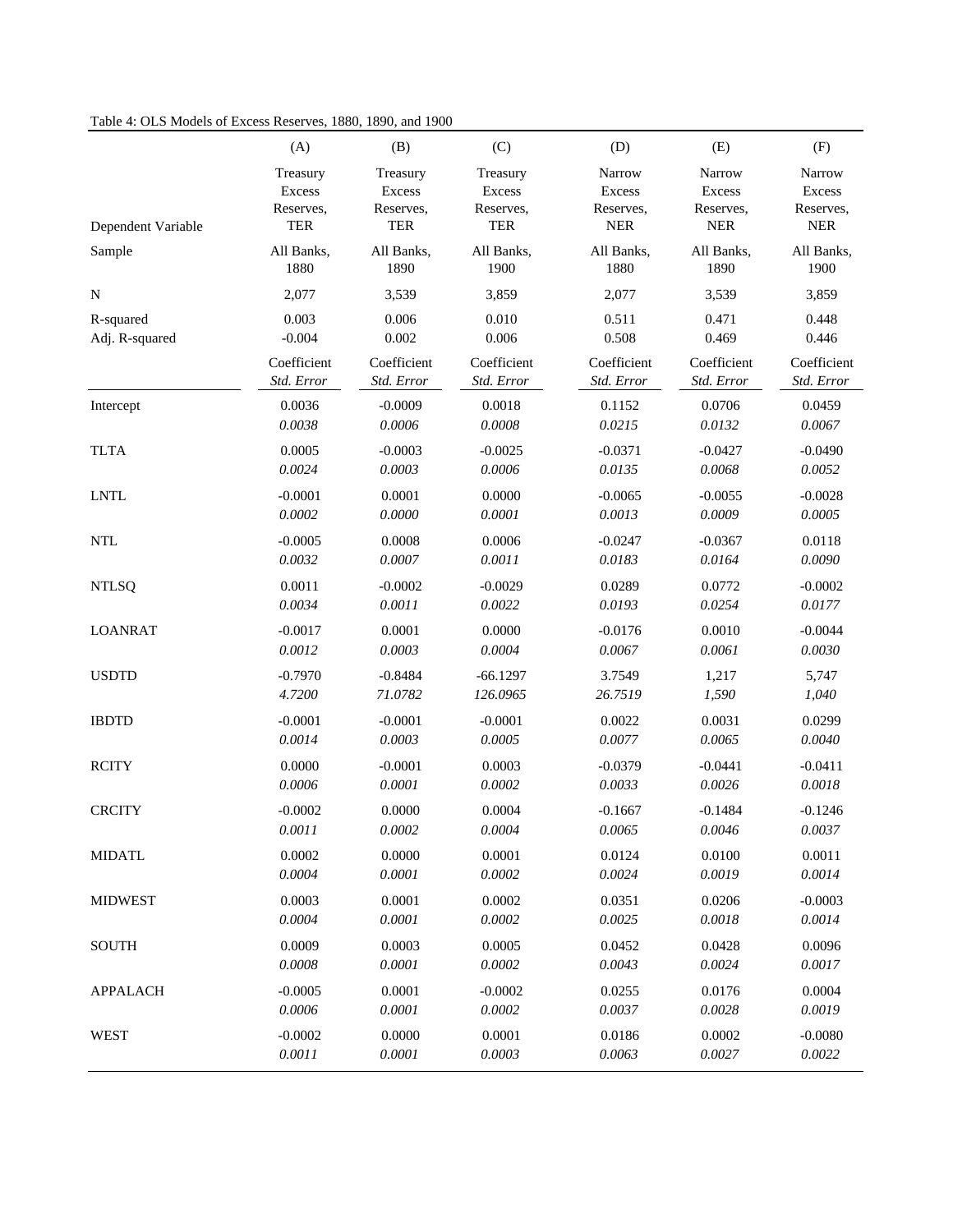|                    | (A)           | (B)          | (C)          |
|--------------------|---------------|--------------|--------------|
| Dependent Variable | <b>Broad</b>  | <b>Broad</b> | <b>Broad</b> |
|                    | <b>Excess</b> | Excess       | Excess       |
|                    | Reserves,     | Reserves,    | Reserves,    |
|                    | <b>BER</b>    | <b>BER</b>   | <b>BER</b>   |
| Sample             | All Banks,    | All Banks,   | All Banks,   |
|                    | 1880          | 1890         | 1900         |
| N                  | 2,077         | 3,539        | 3,859        |
| R-squared          | 0.211         | 0.220        | 0.195        |
| Adj. R-squared     | 0.206         | 0.217        | 0.192        |
|                    | Coefficient   | Coefficient  | Coefficient  |
|                    | Std. Error    | Std. Error   | Std. Error   |
| Intercept          | 0.4430        | 0.3175       | 0.3574       |
|                    | 0.0490        | 0.0353       | 0.0243       |
| <b>TLTA</b>        | $-0.2492$     | $-0.1438$    | $-0.1851$    |
|                    | 0.0308        | 0.0183       | 0.0189       |
| <b>LNTL</b>        | $-0.0182$     | $-0.0233$    | $-0.0198$    |
|                    | 0.0029        | 0.0023       | 0.0019       |
| <b>NTL</b>         | $-0.2863$     | $-0.4067$    | $-0.3154$    |
|                    | 0.0418        | 0.0439       | 0.0325       |
| <b>NTLSQ</b>       | 0.2307        | 0.8040       | 0.5568       |
|                    | 0.0439        | 0.0681       | 0.0642       |
| <b>LOANRAT</b>     | $-0.0203$     | 0.0141       | $-0.0200$    |
|                    | 0.0152        | 0.0164       | 0.0107       |
| <b>USDTD</b>       | 2.0193        | 1,645        | $-1,592$     |
|                    | 60.9383       | 4,262        | 3,764        |
| <b>IBDTD</b>       | 0.0367        | 0.1084       | 0.1476       |
|                    | 0.0176        | 0.0175       | 0.0146       |
| <b>RCITY</b>       | 0.0216        | 0.0429       | 0.0526       |
|                    | 0.0076        | 0.0070       | 0.0064       |
| <b>CRCITY</b>      | $-0.0872$     | 0.0049       | 0.0221       |
|                    | 0.0147        | 0.0123       | 0.0134       |
| <b>MIDATL</b>      | 0.0199        | 0.0224       | 0.0063       |
|                    | 0.0054        | 0.0052       | 0.0050       |
| <b>MIDWEST</b>     | 0.0593        | 0.0435       | 0.0224       |
|                    | 0.0057        | 0.0049       | 0.0049       |
| SOUTH              | 0.1031        | 0.1181       | 0.0681       |
|                    | 0.0097        | 0.0064       | 0.0060       |
| APPALACH           | 0.0534        | 0.0550       | 0.0358       |
|                    | 0.0083        | 0.0074       | 0.0070       |
| WEST               | 0.0908        | 0.0611       | 0.0519       |
|                    | 0.0143        | 0.0073       | 0.0078       |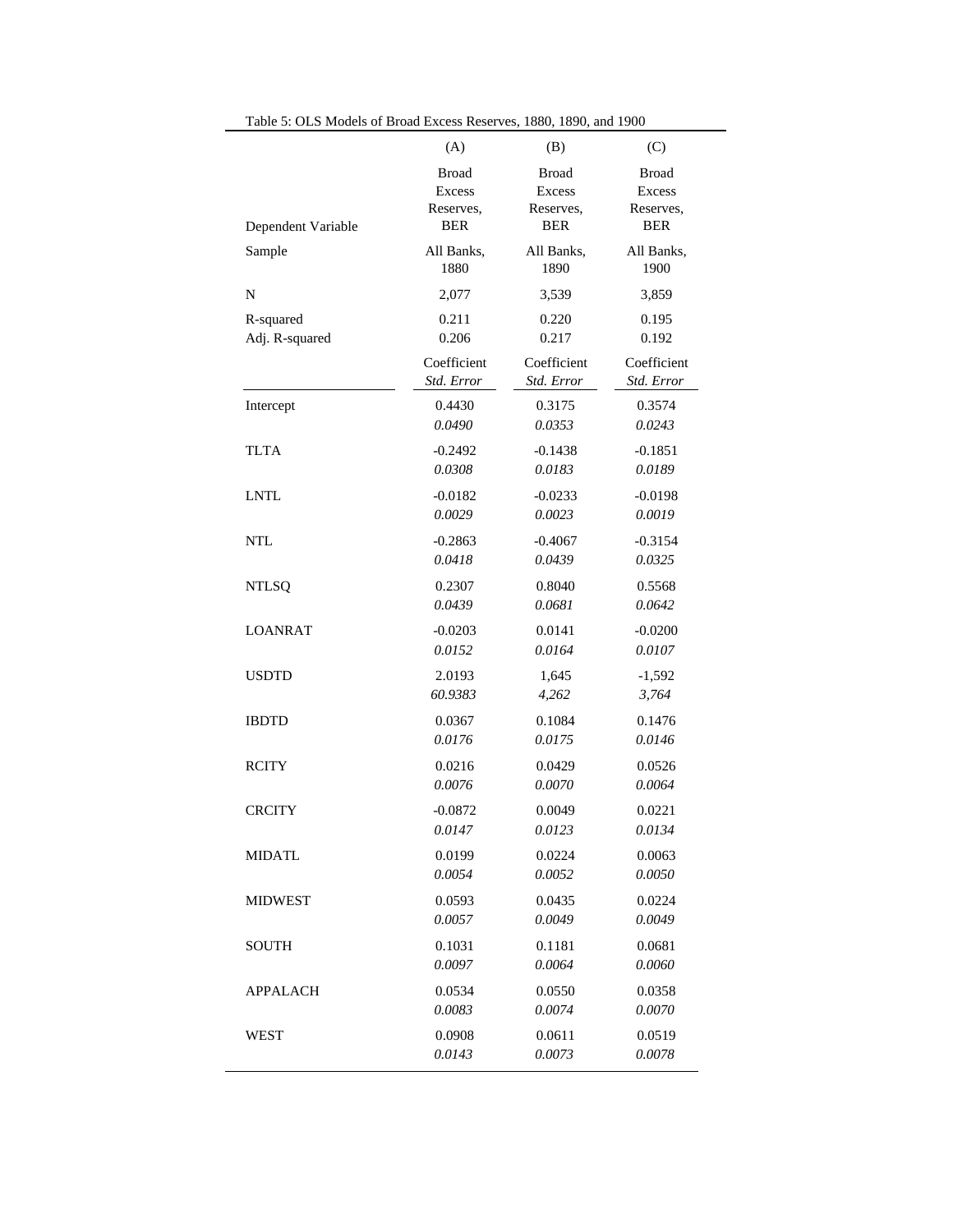#### Marginal Effect of a \$100,000 increase in notes outstanding:

| Dependent<br>Variable                 | Treasury<br>Excess<br>Reserves,<br>TER<br>1880 | Treasury<br>Excess<br>Reserves.<br>TER<br>1890 | Treasury<br>Excess<br>Reserves.<br>TER<br>1900 | <b>Narrow</b><br>Excess<br>Reserves.<br><b>NER</b><br>1880 | <b>Narrow</b><br>Excess<br>Reserves,<br><b>NER</b><br>1890 | Narrow<br>Excess<br>Reserves,<br><b>NER</b><br>1900 | <b>Broad</b><br>Excess<br>Reserves,<br><b>BER</b><br>1880 | <b>Broad</b><br>Excess<br>Reserves,<br><b>BER</b><br>1890 | <b>Broad</b><br>Excess<br>Reserves,<br><b>BER</b><br>1900 |
|---------------------------------------|------------------------------------------------|------------------------------------------------|------------------------------------------------|------------------------------------------------------------|------------------------------------------------------------|-----------------------------------------------------|-----------------------------------------------------------|-----------------------------------------------------------|-----------------------------------------------------------|
| Initial condition:                    | 0.00110                                        | 0.00040                                        | 0.00047                                        | $-0.00612$                                                 | $-0.02692$                                                 | $-0.03061$                                          | 0.00270                                                   | $-0.07638$                                                | $-0.05777$                                                |
| After \$100,000<br>increase in notes: | 0.00109                                        | 0.00046                                        | 0.00036                                        | $-0.00918$                                                 | $-0.02955$                                                 | $-0.03159$                                          | $-0.02212$                                                | $-0.09176$                                                | $-0.07399$                                                |
| Difference:                           | 0.00000                                        | 0.00006                                        | $-0.00011$                                     | $-0.00306$                                                 | $-0.00263$                                                 | $-0.00097$                                          | $-0.02483$                                                | $-0.01538$                                                | $-0.01622$                                                |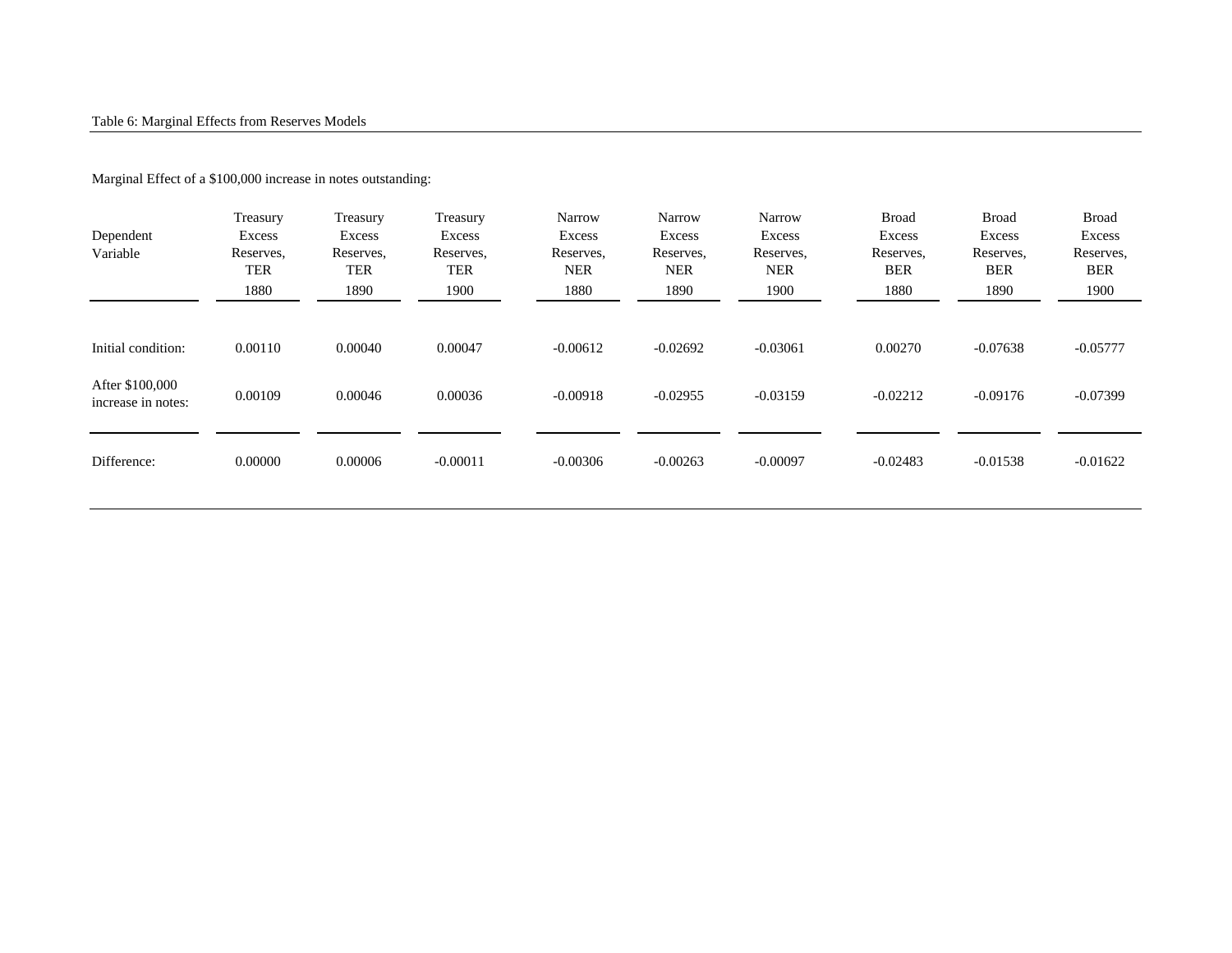Table 7: Examples of Issuers with Extreme of Arbitrage Possibilities in 1880

| <b>Bank Name</b> | City       | <b>State</b>    | ln(Size) | Age | IP2   | OTHASS DEPASS IP (Raw) |       |       |
|------------------|------------|-----------------|----------|-----|-------|------------------------|-------|-------|
| Montpelier       | Montpelier | VT              | 13.726   | 15  | 0.851 | 0.316                  | 0.508 | 0.851 |
| First            | Watertown  | NY              | 12.337   | 17  | 0.813 | 0.364                  | 0.474 | 0.813 |
| First            | Manchester | NH              | 13.010   | 15  | 0.980 | 0.396                  | 0.597 | 0.989 |
| NB               | Middlebury | VT              | 13.226   | 15  | 0.980 | 0.401                  | 0.568 | 0.988 |
| N Landholders'   | Kingston   | RI              | 12.395   | 15  | 0.971 | 0.412                  | 0.485 | 0.971 |
| N Whaling B      | New London | CT <sup>-</sup> | 12.973   | 15  | 0.980 | 0.419                  | 0.559 | 1.016 |
| First            | Stonington | <b>CT</b>       | 13.262   | 15  | 0.844 | 0.422                  | 0.534 | 0.844 |
| Fourth           | Pittsburgh | <b>PA</b>       | 13.659   | 16  | 0.857 | 0.426                  | 0.597 | 0.857 |
| Washington       | Westerly   | RI              | 12.882   | 15  | 0.980 | 0.440                  | 0.491 | 0.999 |
| Vineland         | Vineland   | NJ              | 12.021   | 2   | 0.980 | 0.448                  | 0.684 | 1.000 |
|                  |            |                 |          |     |       |                        |       |       |

**Ten banks with the lowest OTHASS (other assets/assets)**

#### **Ten banks with the lowest DEPASS (other debt/assets)**

| <b>Bank Name</b> | City             | <b>State</b> | ln(Size) | Age      | IP <sub>2</sub> | OTHASS DEPASS |       | IP $(Raw)$ |
|------------------|------------------|--------------|----------|----------|-----------------|---------------|-------|------------|
| First            | Pensacola        | FL           | 11.181   | $\Omega$ | 0.020           | 0.582         | 0.303 | $-1.500$   |
| Casco            | Portland         | <b>ME</b>    | 14.402   | 15       | 0.020           | 0.972         | 0.332 | $-0.488$   |
| Caledonia        | Danville         | VT           | 12.265   | 15       | 0.385           | 0.722         | 0.355 | 0.385      |
| Roger Williams   | Providence       | RI           | 13.755   | 15       | 0.064           | 0.798         | 0.362 | 0.064      |
| N Exchange       | Houston          | <b>TX</b>    | 12.100   | 7        | 0.025           | 0.805         | 0.365 | 0.025      |
| American         | Providence       | RI           | 14.751   | 15       | 0.259           | 0.738         | 0.375 | 0.259      |
| Commercial       | Providence       | RI           | 14.333   | 15       | 0.304           | 0.698         | 0.382 | 0.304      |
| Phenix           | Phenix           | RI           | 12.059   | 15       | 0.387           | 0.652         | 0.398 | 0.387      |
| <b>Belvedere</b> | <b>Belvedere</b> | NJ           | 13.407   | 15       | 0.028           | 0.850         | 0.398 | 0.028      |
| N Warren B       | Warren           | RI           | 12.856   | 15       | 0.506           | 0.648         | 0.404 | 0.506      |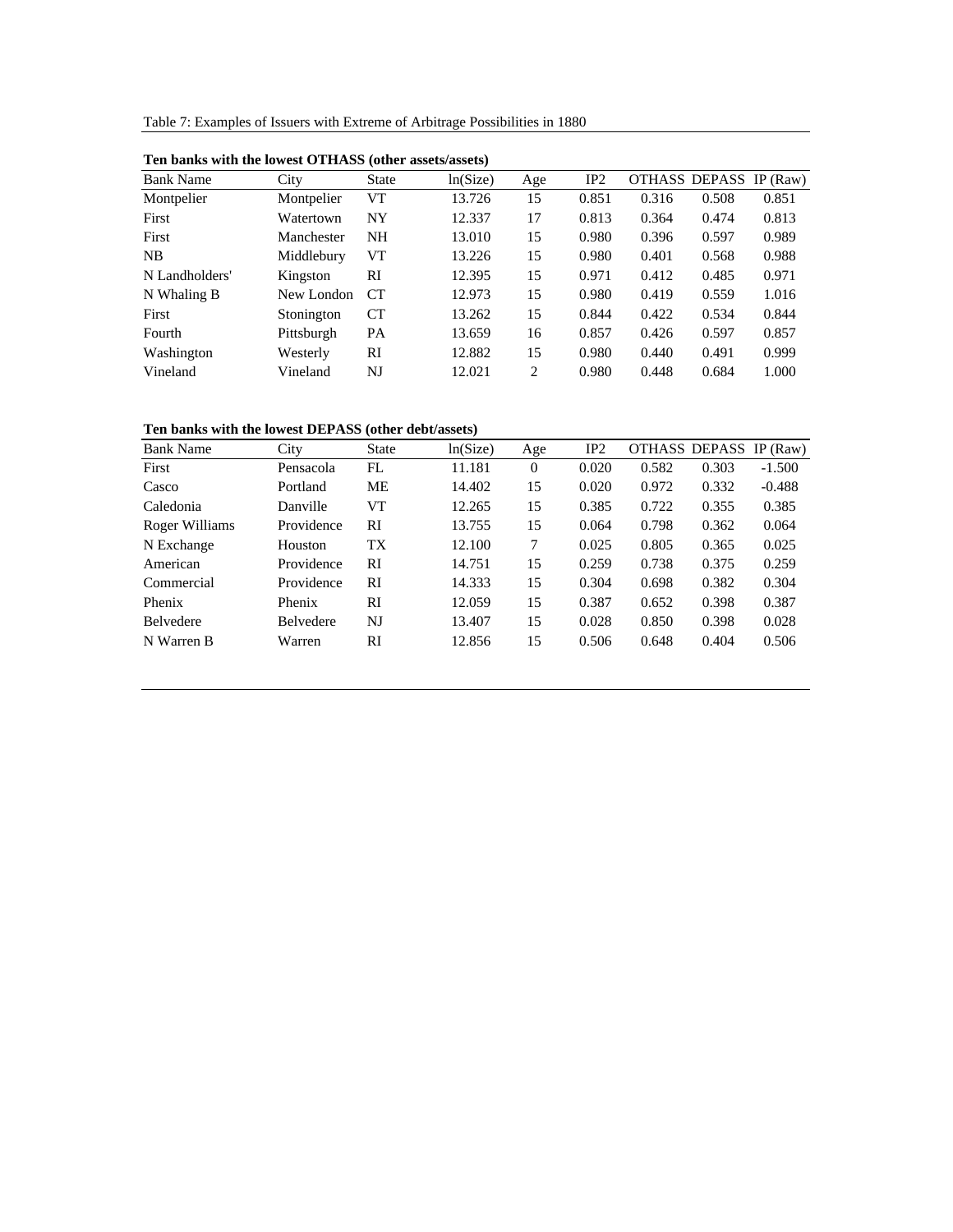| Table 8: Tobit Models of Truncated Issue Propensity (IPTRUNC), 1880                       |                                          |                                          |                                          |
|-------------------------------------------------------------------------------------------|------------------------------------------|------------------------------------------|------------------------------------------|
|                                                                                           | (A)                                      | (B)                                      | (C)                                      |
| <b>Estimation Method</b>                                                                  | Tobit                                    | Tobit                                    | Tobit                                    |
| Sample                                                                                    | All Banks,<br>1880                       | All Banks,<br>1880                       | All Banks,<br>1880                       |
| N                                                                                         | 2,079                                    | 1,649                                    | 1,658                                    |
| Log-likelihood<br>Restricted Log-likelihood<br>$\chi$ -squared<br>Significance $(\alpha)$ | $-1647.7$<br>$-1766.5$<br>237.6<br>0.000 | $-1305.6$<br>$-1766.5$<br>921.9<br>0.000 | $-1287.8$<br>$-1766.5$<br>957.5<br>0.000 |
|                                                                                           | Coefficient<br>Std. Error                | Coefficient<br>Std. Error                | Coefficient<br>Std. Error                |
| Intercept                                                                                 | $-0.2787$<br>0.6766                      | $-0.6483$<br>0.7677                      | $-0.2292$<br>0.7749                      |
| NYC                                                                                       | $-0.2715$<br>0.0959                      | $-0.2821$<br>0.1011                      | $-0.2812$<br>0.1005                      |
| <b>URBAN</b>                                                                              | $-0.0981$<br>0.0615                      | $-0.0955$<br>0.0647                      | $-0.1105$<br>0.0646                      |
| <b>SIZE</b>                                                                               | 0.1089<br>0.0534                         | 0.1591<br>0.0599                         | 0.1323<br>0.0601                         |
| AGE                                                                                       | 0.2201<br>0.0470                         | 0.2239<br>0.0526                         | 0.2180<br>0.0524                         |
| <b>SIZEAGE</b>                                                                            | $-0.0176$<br>0.0037                      | $-0.0183$<br>0.0041                      | $-0.0179$<br>0.0041                      |
| <b>MIDATL</b>                                                                             | $-0.0253$<br>0.0337                      |                                          | $-0.0243$<br>0.0480                      |
| <b>MIDWEST</b>                                                                            | $-0.1910$<br>0.0335                      |                                          | $-0.1661$<br>0.0410                      |
| SOUTH                                                                                     | $-0.1474$<br>0.0667                      |                                          | $-0.2625$<br>0.0940                      |
| APPALACH                                                                                  | 0.1228<br>0.0610                         |                                          | 0.1224<br>0.0765                         |
| WEST                                                                                      | $-0.3419$<br>0.0977                      |                                          | $-0.1844$<br>0.1467                      |
| ROAL                                                                                      |                                          | 1.8668<br>2.2071                         | 1.3557<br>2.8715                         |
| <b>LOANRAT</b>                                                                            |                                          | $-0.3407$<br>0.1223                      | $-0.3197$<br>0.1213                      |
| WDFK                                                                                      |                                          | $-0.1276$<br>0.0294                      | $-0.0817$<br>0.0270                      |
| WDMK                                                                                      |                                          | $-0.0262$<br>0.0229                      | $-0.0212$<br>0.0232                      |
| Scale                                                                                     | 0.5239<br>0.0121                         | 0.5207<br>0.0134                         | 0.5132<br>0.0132                         |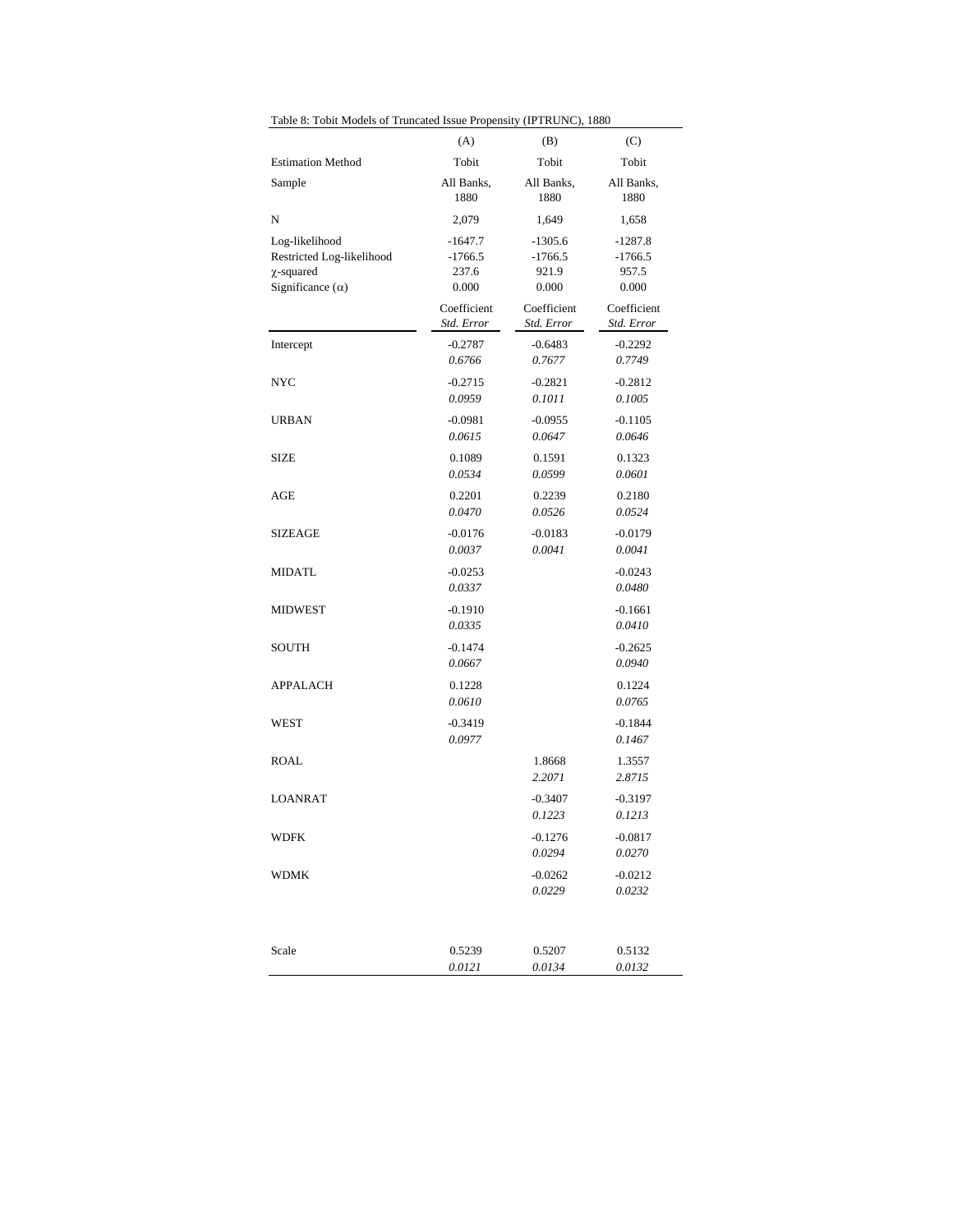| Table 9: Tobit Models of Truncated Issue Propensity (IPTRUNC), 1890                       |                                          |                                           |                                           |                                           |  |
|-------------------------------------------------------------------------------------------|------------------------------------------|-------------------------------------------|-------------------------------------------|-------------------------------------------|--|
|                                                                                           | (A)                                      | (B)                                       | (C)                                       | (D)                                       |  |
| <b>Estimation Method</b>                                                                  | Tobit                                    | Tobit                                     | Tobit                                     | Tobit                                     |  |
| Sample                                                                                    | All Banks,<br>1890                       | All Banks,<br>1890                        | All Banks,<br>1890                        | All Banks,<br>1890                        |  |
| N                                                                                         | 3,540                                    | 2,681                                     | 2,681                                     | 2,719                                     |  |
| Log-likelihood<br>Restricted Log-likelihood<br>$\chi$ -squared<br>Significance $(\alpha)$ | $-1847.4$<br>$-2087.6$<br>480.5<br>0.000 | $-1364.9$<br>$-2087.6$<br>1445.4<br>0.000 | $-1350.5$<br>$-2087.6$<br>1474.3<br>0.000 | $-1351.7$<br>$-2087.6$<br>1471.9<br>0.000 |  |
|                                                                                           | Coefficient<br>Std. Error                | Coefficient<br>Std. Error                 | Coefficient<br>Std. Error                 | Coefficient<br>Std. Error                 |  |
| Intercept                                                                                 | $-1.3827$<br>0.8282                      | 1.7525<br>1.2285                          | 1.2605<br>1.2205                          | 0.5658<br>1.2265                          |  |
| NYC                                                                                       | $-0.0626$<br>0.2950                      | 0.0531<br>0.3398                          | $-0.0544$<br>0.3377                       | 0.4549<br>0.3572                          |  |
| <b>URBAN</b>                                                                              | $-1.0534$<br>0.2619                      | $-1.2494$<br>0.3521                       | $-1.2103$<br>0.3395                       | $-0.6908$<br>0.3606                       |  |
| SIZE                                                                                      | $-0.0142$<br>0.0652                      | $-0.0634$<br>0.0904                       | $-0.0519$<br>0.0895                       | 0.0291<br>0.0922                          |  |
| AGE                                                                                       | 0.3071<br>0.0460                         | 0.3016<br>0.0628                          | 0.3229<br>0.0630                          | 0.2924<br>0.0619                          |  |
| SIZEAGE                                                                                   | $-0.0202$<br>0.0035                      | $-0.0197$<br>0.0048                       | $-0.0216$<br>0.0048                       | $-0.0194$<br>0.0047                       |  |
| MIDATL                                                                                    | 0.2612<br>0.0828                         |                                           | 0.2787<br>0.1141                          | 0.0823<br>0.1228                          |  |
| <b>MIDWEST</b>                                                                            | $-0.3100$<br>0.0838                      |                                           | $-0.2052$<br>0.1180                       | $-0.4254$<br>0.1308                       |  |
| SOUTH                                                                                     | $-0.3011$<br>0.1305                      |                                           | $-0.3526$<br>0.1973                       | $-0.4377$<br>0.1937                       |  |
| <b>APPALACH</b>                                                                           | $-0.2688$<br>0.1393                      |                                           | $-0.1471$<br>0.1778                       | $-0.3090$<br>0.1830                       |  |
| WEST                                                                                      | $-0.6095$<br>0.1764                      |                                           | $-0.3553$<br>0.3107                       | $-0.6142$<br>0.3061                       |  |
| ROAL                                                                                      |                                          | $-20.9815$<br>6.4864                      | -9.8059<br>6.6455                         | $-12.0428$<br>6.5606                      |  |
| LOANRAT                                                                                   |                                          | $-2.3235$<br>0.3639                       | $-2.1370$<br>0.3591                       | $-2.0061$<br>0.3529                       |  |
| <b>WDFK</b>                                                                               |                                          | $-0.1766$<br>0.0524                       | $-0.1107$<br>0.0520                       | $-0.1404$<br>0.0493                       |  |
| <b>WDMK</b>                                                                               |                                          | $-0.0158$<br>0.0177                       | $-0.0086$<br>0.0171                       |                                           |  |
| <b>WROAM</b>                                                                              |                                          |                                           |                                           | $-2.7270$<br>0.6981                       |  |
| Scale                                                                                     | 1.1459<br>0.0443                         | 1.2558<br>0.0595                          | 1.2376<br>0.0585                          | 1.2207<br>0.0574                          |  |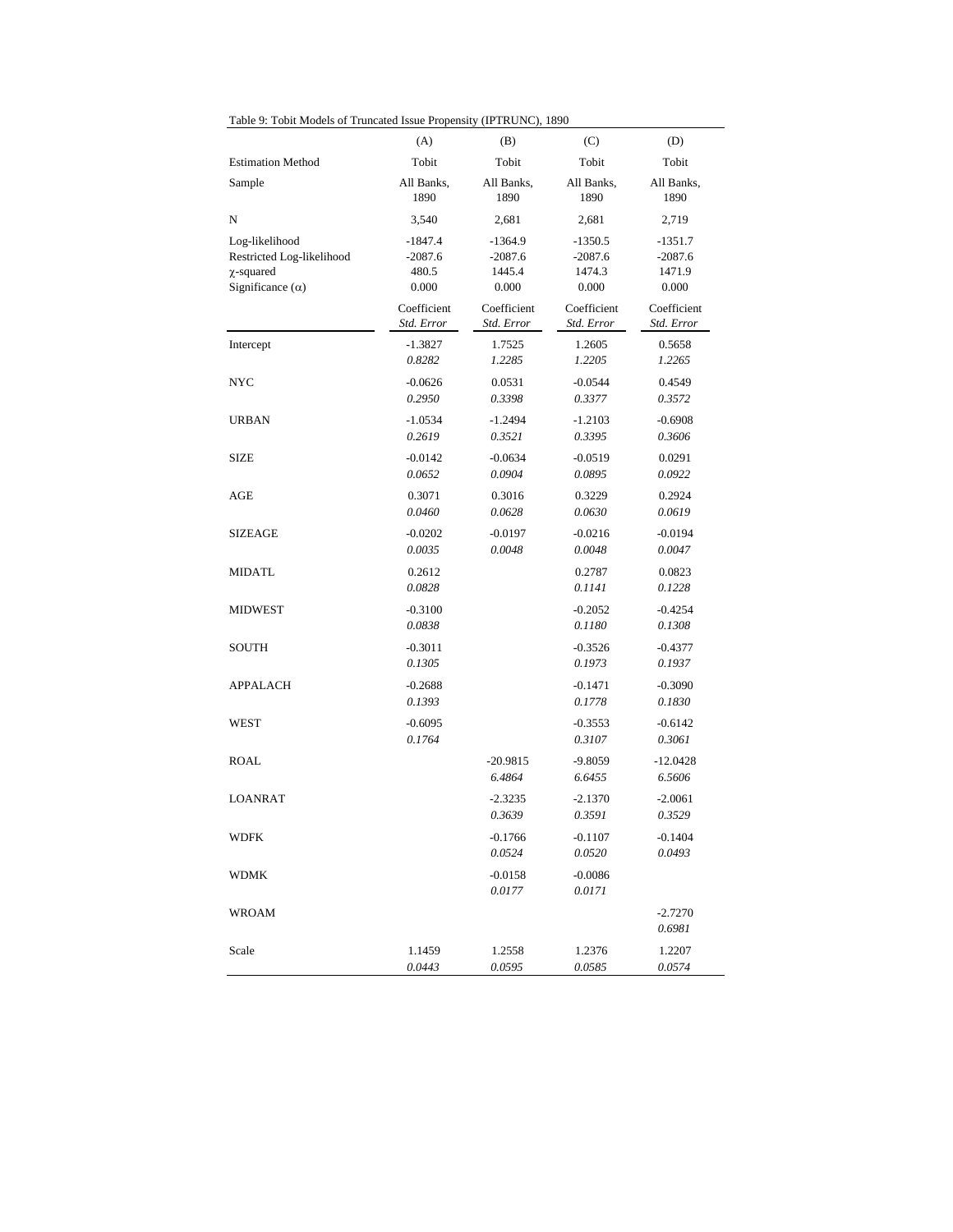| Table 10: Tobit Models of Truncated Issue Propensity (IPTRUNC), 1900                      |                                        |                                           |                                           |                                           |  |
|-------------------------------------------------------------------------------------------|----------------------------------------|-------------------------------------------|-------------------------------------------|-------------------------------------------|--|
|                                                                                           | (A)                                    | (B)                                       | (C)                                       | (D)                                       |  |
| <b>Estimation Method</b>                                                                  | Tobit                                  | Tobit                                     | Tobit                                     | Tobit                                     |  |
| Sample                                                                                    | All Banks,<br>1900                     | All Banks,<br>1900                        | All Banks,<br>1900                        | All Banks,<br>1900                        |  |
| N                                                                                         | 3,861                                  | 3,203                                     | 3,203                                     | 3,222                                     |  |
| Log-likelihood<br>Restricted Log-likelihood<br>$\chi$ -squared<br>Significance $(\alpha)$ | -3950.1<br>$-4122.4$<br>344.7<br>0.000 | $-3287.2$<br>$-4122.4$<br>1670.4<br>0.000 | $-3260.9$<br>$-4122.4$<br>1723.2<br>0.000 | $-3256.2$<br>$-4122.4$<br>1732.6<br>0.000 |  |
|                                                                                           | Coefficient<br>Std. Error              | Coefficient<br>Std. Error                 | Coefficient<br>Std. Error                 | Coefficient<br>Std. Error                 |  |
| Intercept                                                                                 | $-5.4545$<br>0.4752                    | $-4.2189$<br>0.5643                       | $-4.6769$<br>0.5727                       | $-5.2917$<br>0.5858                       |  |
| NYC                                                                                       | $-0.4443$<br>0.2152                    | $-0.1878$<br>0.2223                       | $-0.3377$<br>0.2237                       | $-0.1151$<br>0.2262                       |  |
| <b>URBAN</b>                                                                              | $-0.8828$<br>0.1457                    | $-0.8242$<br>0.1556                       | $-0.8698$<br>0.1555                       | $-0.6633$<br>0.1593                       |  |
| <b>SIZE</b>                                                                               | 0.4081<br>0.0369                       | 0.3844<br>0.0416                          | 0.4130<br>0.0417                          | 0.4848<br>0.0442                          |  |
| AGE                                                                                       | 0.2121<br>0.0209                       | 0.2156<br>0.0242                          | 0.2261<br>0.0241                          | 0.2133<br>0.0240                          |  |
| <b>SIZEAGE</b>                                                                            | $-0.0152$<br>0.0016                    | $-0.0155$<br>0.0018                       | $-0.0165$<br>0.0018                       | $-0.0157$<br>0.0018                       |  |
| MIDATL                                                                                    | 0.1563<br>0.0668                       |                                           | 0.1430<br>0.0841                          | 0.0373<br>0.0858                          |  |
| MIDWEST                                                                                   | $-0.1540$<br>0.0641                    |                                           | $-0.1252$<br>0.0836                       | $-0.2833$<br>0.0891                       |  |
| SOUTH                                                                                     | $-0.2418$<br>0.0878                    |                                           | $-0.2011$<br>0.1150                       | $-0.3305$<br>0.1169                       |  |
| APPALACH                                                                                  | 0.1016<br>0.0975                       |                                           | 0.1990<br>0.1113                          | 0.0882<br>0.1126                          |  |
| WEST                                                                                      | $-0.5126$<br>0.1127                    |                                           | $-0.5895$<br>0.1353                       | $-0.7500$<br>0.1370                       |  |
| <b>ROAL</b>                                                                               |                                        | $-6.6085$<br>3.0832                       | $-5.6572$<br>3.5910                       | $-6.7638$<br>3.5654                       |  |
| <b>LOANRAT</b>                                                                            |                                        | $-0.9292$<br>0.1634                       | $-0.7657$<br>0.1697                       | $-0.7449$<br>0.1685                       |  |
| WDFK                                                                                      |                                        | $-0.0894$<br>0.0408                       | $-0.0146$<br>0.0406                       | $-0.0702$<br>0.0382                       |  |
| <b>WDMK</b>                                                                               |                                        | $-0.0180$<br>0.0315                       | $-0.0078$<br>0.0313                       |                                           |  |
| <b>WROAM</b>                                                                              |                                        |                                           |                                           | $-1.6159$<br>0.3180                       |  |
| Scale                                                                                     | 1.1355<br>0.0276                       | 1.1393<br>0.0304                          | 1.1266<br>0.0301                          | 1.1177<br>0.0298                          |  |